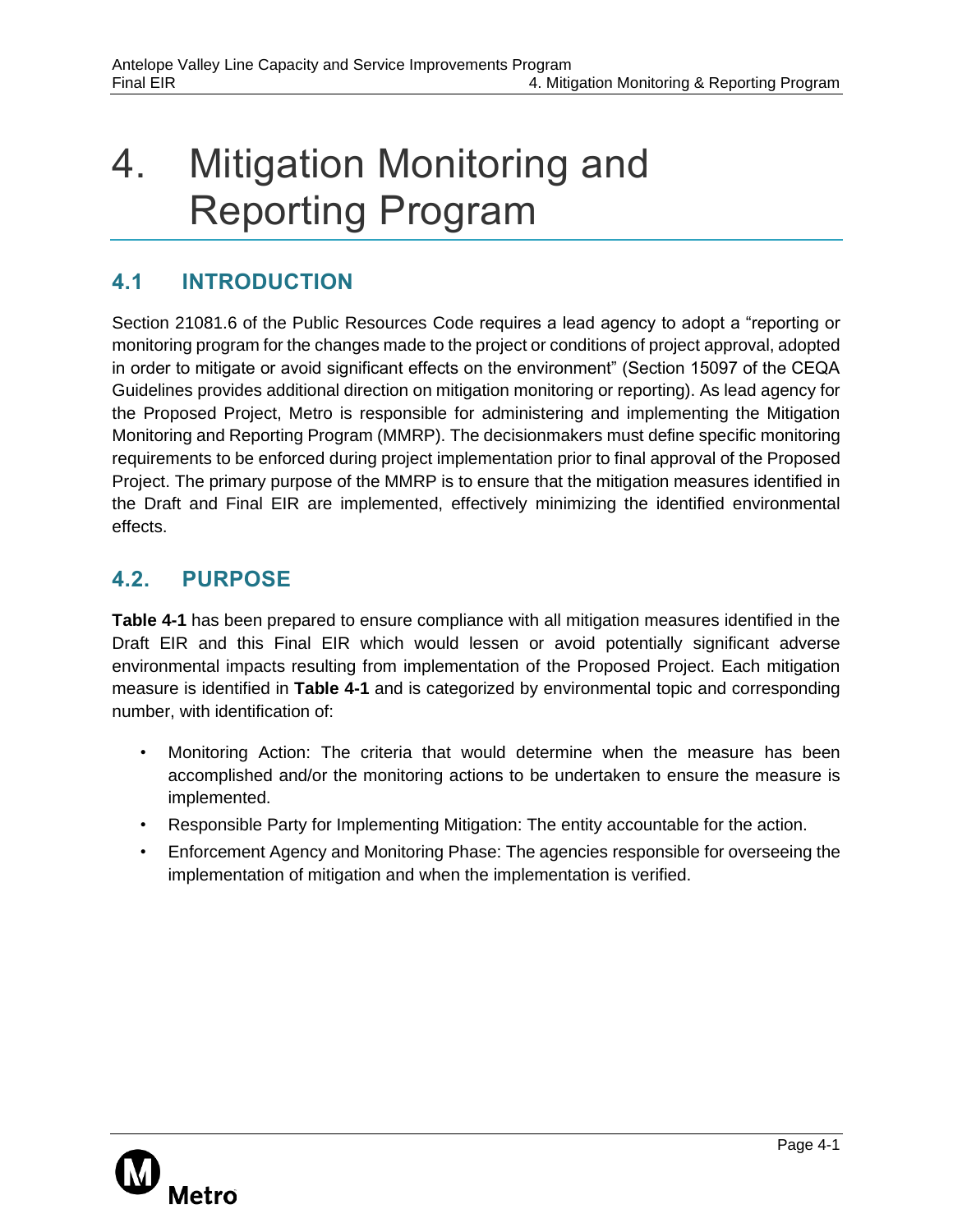|                   |                                                                                                                                                                                                                                                                                                                                                                                                                                                                                                      |                                                                                                                                                                                                                       |                                               | 1. Enforcement<br>Agency                         |
|-------------------|------------------------------------------------------------------------------------------------------------------------------------------------------------------------------------------------------------------------------------------------------------------------------------------------------------------------------------------------------------------------------------------------------------------------------------------------------------------------------------------------------|-----------------------------------------------------------------------------------------------------------------------------------------------------------------------------------------------------------------------|-----------------------------------------------|--------------------------------------------------|
| ID                | <b>Mitigation Measures</b>                                                                                                                                                                                                                                                                                                                                                                                                                                                                           | <b>Monitoring</b><br><b>Action</b>                                                                                                                                                                                    | <b>Responsible</b><br>Party                   | 2. Monitoring<br><b>Phase</b>                    |
| <b>AESTHETICS</b> |                                                                                                                                                                                                                                                                                                                                                                                                                                                                                                      |                                                                                                                                                                                                                       |                                               |                                                  |
| <b>AES-1</b>      | During construction in the City Santa Clarita, the perimeter of<br>construction areas, including but not limited to, staging and<br>laydown areas, shall be screened to shield views of<br>construction activities from the residential neighborhood north<br>of Santa Clara River and the Santa Clara River Trail.                                                                                                                                                                                  | Incorporate visual screening into<br>applicable construction<br>documents.<br>Provide visual screening around<br>the Canyon Siding Extension site                                                                     | Construction<br>Contractor                    | 1. Metro<br>2. During<br>Construction            |
| <b>AES-2</b>      | In areas where the slope ratio of the soil/rock cut slopes<br>permits vegetation growth, plants shall be placed on the<br>soil/rock cut slopes. The type of vegetation to be planted shall<br>be consistent with the natural vegetation that is generally<br>associated with the undeveloped hillsides adjacent to the rail<br>right-of-way.                                                                                                                                                         | Incorporate revegetation<br>requirements into applicable<br>construction documents.<br>Plant vegetation along south<br>side of Canyon Siding Extension<br>site following grading activities                           | Construction<br>Contractor                    | 1. Metro<br>2. During<br>Construction            |
| AES-3             | During construction, nighttime construction lighting shall be<br>directed toward the interior of the construction area and<br>shielded with temporary construction screening to limit light<br>spillover into adjacent areas.                                                                                                                                                                                                                                                                        | Incorporate lighting, screening,<br>and glare requirements into<br>applicable construction<br>documents.<br>Direct nighttime construction<br>lighting away from residents and<br>provide screening as<br>appropriate. | Construction<br>Contractor                    | 1. Metro<br>2. During<br>Construction            |
|                   | <b>BIOLOGICAL RESOURCES</b>                                                                                                                                                                                                                                                                                                                                                                                                                                                                          |                                                                                                                                                                                                                       |                                               |                                                  |
| <b>BIO-1</b>      | Vegetation removal shall be conducted outside of the bird<br>nesting season (nesting typically occurs between February 1<br>through September 30) to the extent feasible. If vegetation<br>removal cannot be conducted outside of the nesting season, a<br>Metro-approved qualified bird biologist shall conduct<br>preconstruction surveys to locate active nests within seven<br>days prior to vegetation removal in each area with suitable<br>nesting habitat. If nesting birds are found during | Incorporate contractor<br>responsibilities into applicable<br>construction documents.<br>Retain a qualified bird biologist.<br>Conduct preconstruction<br>surveys.                                                    | Metrolink/Metro<br>Construction<br>Contractor | 1. Metro<br>2. Pre-Construction/<br>Construction |

## **Table 4-1 – Mitigation Monitoring and Reporting Program**

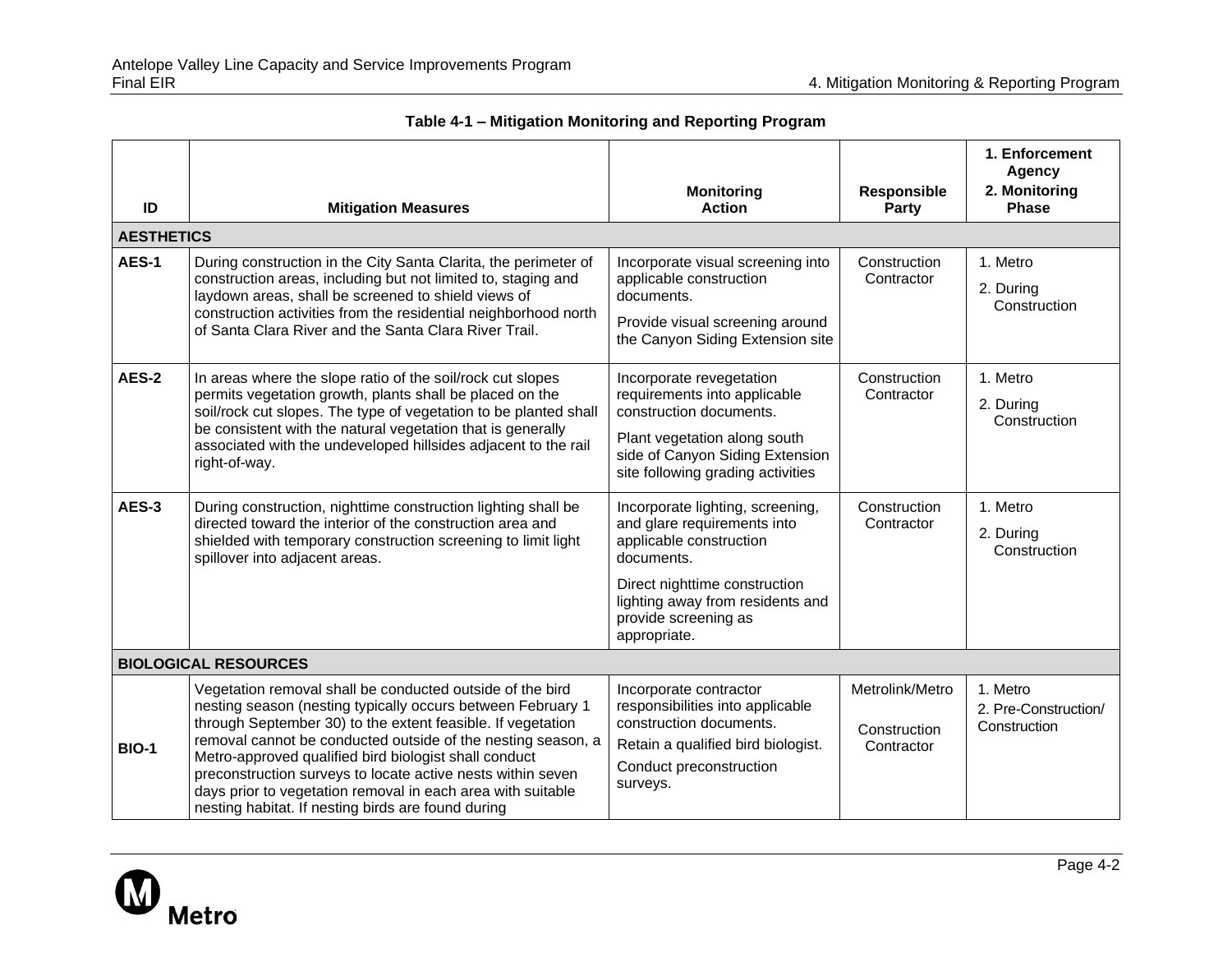| ID           | <b>Mitigation Measures</b>                                                                                                                                                                                                                                                                                                                                                                                                                                                                                                                                                                                                                                                                                                                                                                                                                                                                                                                                                                                                                                                                                                                                                                                                                                                                                                                                                                                                                                                                                                                                                                                                                                                                                                                                                                                                                                                          | <b>Monitoring</b><br><b>Action</b>                                                                                                                                                                             | Responsible<br><b>Party</b>                   | 1. Enforcement<br><b>Agency</b><br>2. Monitoring<br><b>Phase</b> |
|--------------|-------------------------------------------------------------------------------------------------------------------------------------------------------------------------------------------------------------------------------------------------------------------------------------------------------------------------------------------------------------------------------------------------------------------------------------------------------------------------------------------------------------------------------------------------------------------------------------------------------------------------------------------------------------------------------------------------------------------------------------------------------------------------------------------------------------------------------------------------------------------------------------------------------------------------------------------------------------------------------------------------------------------------------------------------------------------------------------------------------------------------------------------------------------------------------------------------------------------------------------------------------------------------------------------------------------------------------------------------------------------------------------------------------------------------------------------------------------------------------------------------------------------------------------------------------------------------------------------------------------------------------------------------------------------------------------------------------------------------------------------------------------------------------------------------------------------------------------------------------------------------------------|----------------------------------------------------------------------------------------------------------------------------------------------------------------------------------------------------------------|-----------------------------------------------|------------------------------------------------------------------|
|              | preconstruction surveys, an exclusionary buffer (150 feet for<br>passerines and 500 feet for raptors) suitable to prevent nest<br>disturbance shall be established by the biologist. The buffer<br>may be reduced based on species-specific and site-specific<br>conditions as determined by the qualified biologist. This buffer<br>shall be clearly marked in the field by construction personnel<br>under the guidance of the biologist, and construction or<br>vegetation removal shall not be conducted within the buffer<br>until the biologist determines that the young have fledged or<br>the nest is no longer active.<br>If work occurs on existing bridges with potential nest sites that<br>will be removed or will have modifications to the substructure,<br>these should be conducted between February 1 and<br>September 30. All bird nests shall be removed prior to<br>February 1. Immediately prior to nest removal, a qualified<br>biologist shall inspect each nest for the presence of torpid<br>bats, which are known to use old swallow nests.<br>Nest removal shall be conducted under the guidance and<br>observation of a qualified biologist. Removal of nests on<br>bridges that are under construction shall be repeated as<br>frequently as necessary to prevent nest completion unless a<br>nest exclusion device has already been installed. Nest<br>removal and exclusion device installation shall be monitored<br>by a qualified biologist. Such exclusion efforts shall be<br>continued to keep the structures free of birds until October or<br>the completion of construction.<br>A biological monitor shall be present during all ground-<br>disturbing activities to ensure no impacts occur to nesting<br>birds during nesting bird season (mid-March to mid-May), if<br>applicable, as well as to ensure minimal impacts to other plant | Implement exclusionary buffer<br>around identified nests.<br>Conduct nest removal in the<br>event that nests are identified in<br>the I-5 bridge substructure<br>Monitor construction during<br>nesting season |                                               |                                                                  |
| <b>BIO-2</b> | and animal species<br>To avoid impacts to nesting birds, Metro/ Metrolink shall<br>submit to the California Department of Fish and Wildlife<br>(CDFW) and United States Fish and Wildlife Service<br>(USFWS) a Nesting Bird Management, Monitoring, and<br>Reporting Plan for review and approval prior to                                                                                                                                                                                                                                                                                                                                                                                                                                                                                                                                                                                                                                                                                                                                                                                                                                                                                                                                                                                                                                                                                                                                                                                                                                                                                                                                                                                                                                                                                                                                                                          | Incorporate contractor<br>responsibilities into applicable<br>construction documents.                                                                                                                          | Metrolink/Metro<br>Construction<br>Contractor | 1. Metro<br>2. Pre-Construction/<br>Construction                 |

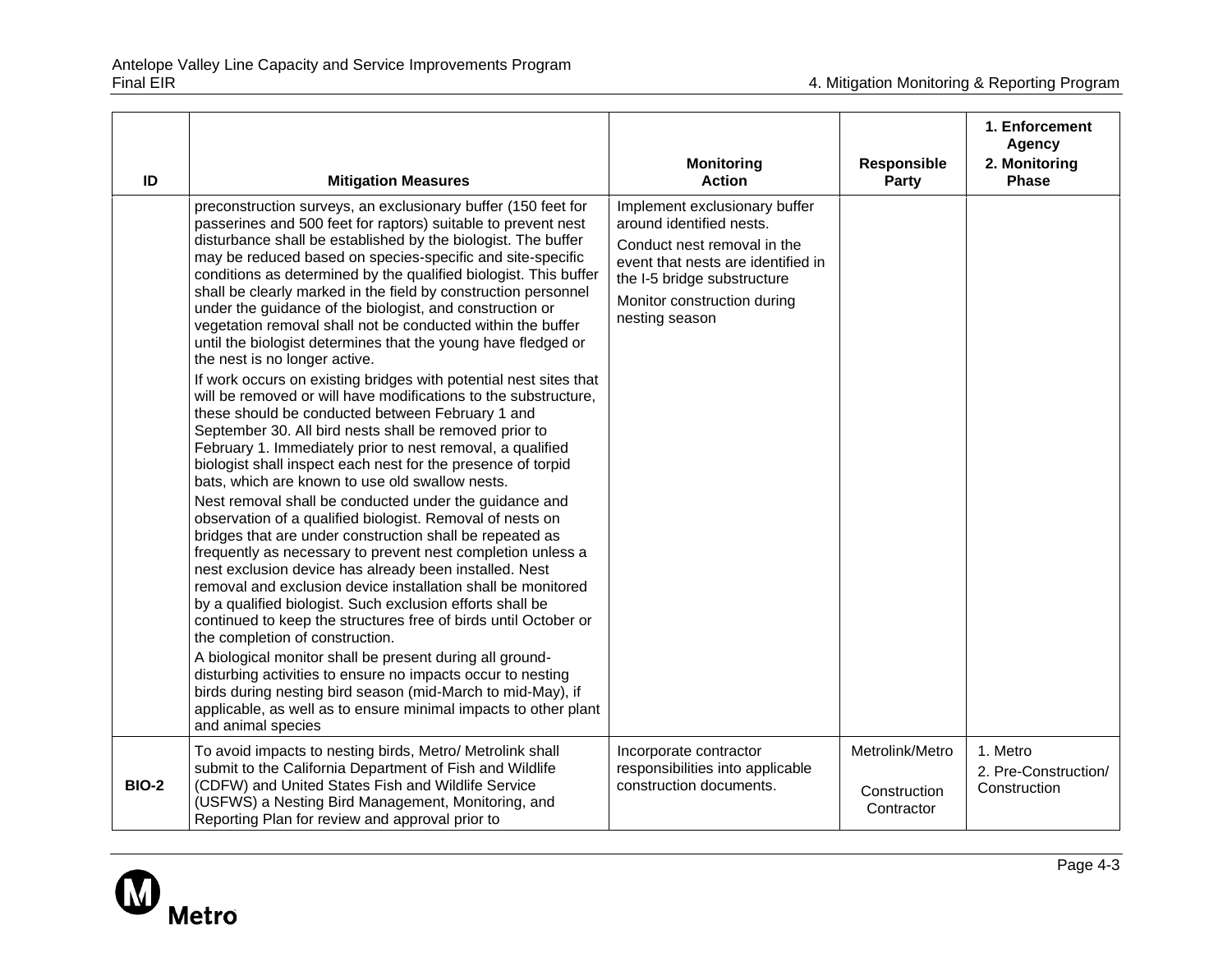| ID | <b>Mitigation Measures</b>                                                                                                                                                                                                                                                                                                                                                                                                                                                                                                                                                                                                                                                                                                                                                                                                                                                                                                                                                                                                                                                                                                                                                                                                                                                                                                                        | <b>Monitoring</b><br><b>Action</b>                                                                                                                         | Responsible<br><b>Party</b> | 1. Enforcement<br><b>Agency</b><br>2. Monitoring<br><b>Phase</b> |
|----|---------------------------------------------------------------------------------------------------------------------------------------------------------------------------------------------------------------------------------------------------------------------------------------------------------------------------------------------------------------------------------------------------------------------------------------------------------------------------------------------------------------------------------------------------------------------------------------------------------------------------------------------------------------------------------------------------------------------------------------------------------------------------------------------------------------------------------------------------------------------------------------------------------------------------------------------------------------------------------------------------------------------------------------------------------------------------------------------------------------------------------------------------------------------------------------------------------------------------------------------------------------------------------------------------------------------------------------------------|------------------------------------------------------------------------------------------------------------------------------------------------------------|-----------------------------|------------------------------------------------------------------|
|    | commencement of Proposed Project construction activities<br>during the breeding season (February 1 to August 31, and as<br>early as January 1 for some raptors). The Nesting Bird<br>Management, Monitoring, and Reporting Plan should include<br>the following:<br>Nest survey protocols describing the nest survey<br>methodologies including the following:<br>o A management plan describing the methods to be<br>used to avoid nesting birds and their nests, eggs, and<br>chicks;<br>o A monitoring and reporting plan detailing the<br>information to be collected for incorporation into a<br>regular Nest Monitoring Log (NML) with sufficient<br>details to enable USFSW and CDFW to monitor<br>Metro's compliance with California Fish and Game<br>Code Sections 3503, 3503.5, 3511, and 3513;<br>o A schedule for the submittal (usually weekly) of the<br>NML;<br>Standard buffer widths deemed adequate to avoid or<br>$\Omega$<br>minimize significant project related edge effects<br>(disturbance) on nesting birds and their nests, eggs,<br>and chicks;<br>o A detailed explanation of how the buffer widths were<br>determined; and<br>o All measures the applicant will implement to<br>preclude birds from utilizing project related<br>structures (i.e., construction equipment, facilities, or<br>materials) for nesting. | Retain a qualified bird biologist.<br><b>Prepare Nesting Bird</b><br>Management, Monitoring, and<br>Reporting Plan.<br>Conduct pre-construction<br>surveys |                             |                                                                  |
|    | Preconstruction nesting bird surveys shall be completed<br>$\bullet$<br>within 72 hours of construction-related activities and<br>implement appropriate avoidance measures for identified<br>nesting birds. To determine the presence of nesting birds<br>that the project activities may affect, surveys should be<br>conducted beyond the Project Area - 300 feet for<br>passerine birds and 500 feet for raptors. The survey<br>protocols should include a detailed description of<br>methodologies utilized by CDFW-approved avian                                                                                                                                                                                                                                                                                                                                                                                                                                                                                                                                                                                                                                                                                                                                                                                                            |                                                                                                                                                            |                             |                                                                  |

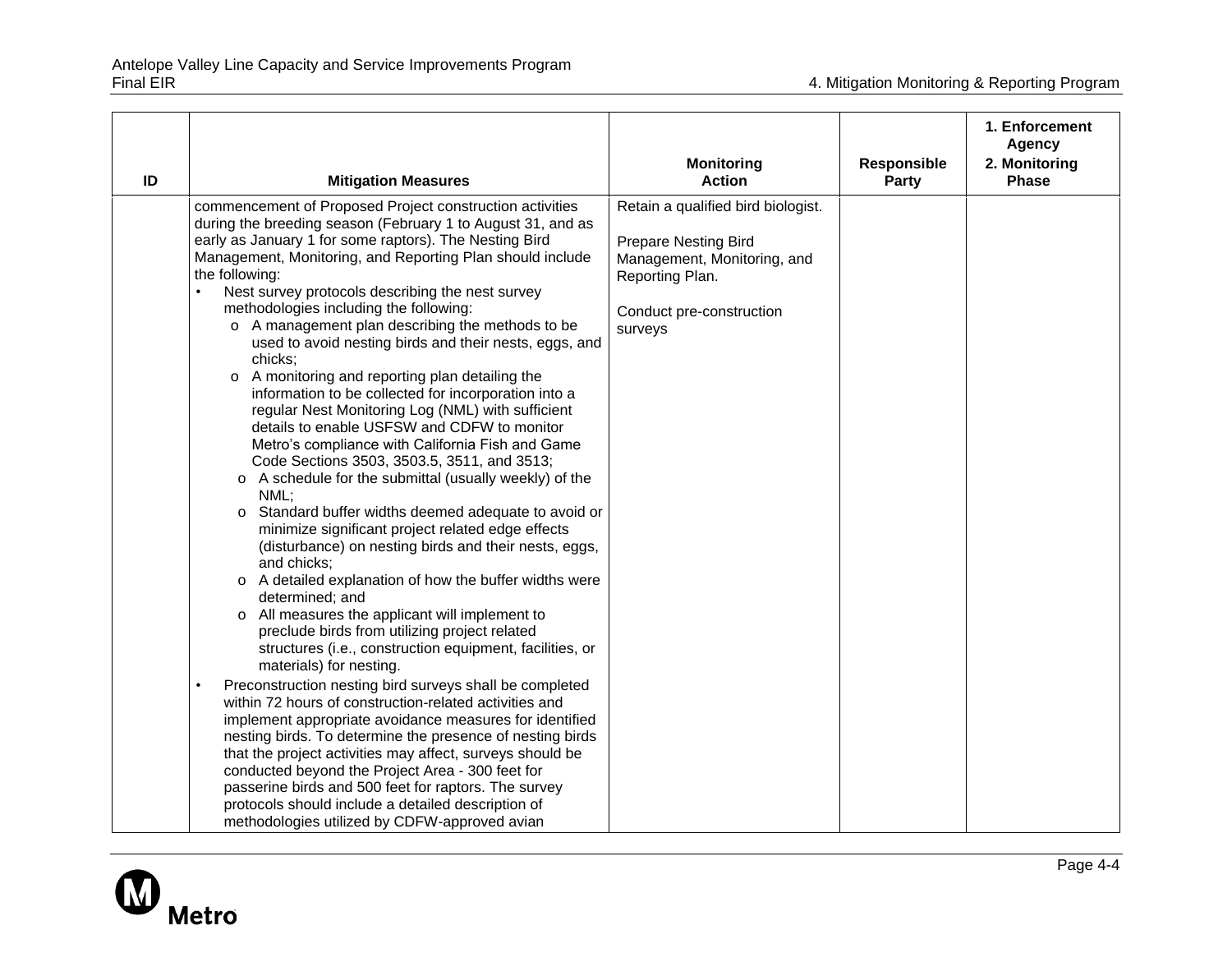| ID | <b>Mitigation Measures</b>                                                                                                                                                                                                                                                                                                                                                                                                                                                                                                                                                                                                                                                                                                                                                                                                                                                                                                                                                                                                                                                                                                                                                                                                                         | <b>Monitoring</b><br><b>Action</b> | Responsible<br><b>Party</b> | 1. Enforcement<br><b>Agency</b><br>2. Monitoring<br><b>Phase</b> |
|----|----------------------------------------------------------------------------------------------------------------------------------------------------------------------------------------------------------------------------------------------------------------------------------------------------------------------------------------------------------------------------------------------------------------------------------------------------------------------------------------------------------------------------------------------------------------------------------------------------------------------------------------------------------------------------------------------------------------------------------------------------------------------------------------------------------------------------------------------------------------------------------------------------------------------------------------------------------------------------------------------------------------------------------------------------------------------------------------------------------------------------------------------------------------------------------------------------------------------------------------------------|------------------------------------|-----------------------------|------------------------------------------------------------------|
|    | biologists to search for nests and describe avian<br>behaviors that indicate active nests. The protocols should<br>include but are not limited to the size of the Project Area<br>being surveyed, method of search, and behavior that<br>indicates active nests. Each nest identified in the Project<br>Area should be included in the NML.                                                                                                                                                                                                                                                                                                                                                                                                                                                                                                                                                                                                                                                                                                                                                                                                                                                                                                        |                                    |                             |                                                                  |
|    | The NMLs should be updated daily and submitted to the<br>CDFW weekly. Since the purpose of the NMLs is to allow<br>the CDFW to track compliance, the NMLs should include<br>information necessary to allow comparison between nests<br>protected by standard buffer widths recommended for the<br>Proposed Project (300 feet for passerine birds, 500 feet<br>for raptors) and nests whose standard buffer width was<br>reduced by encroachment of project-related activities.<br>The NMLs should provide a summary of each nest<br>identified, including the species, status of the nest, buffer<br>information, and fledge or failure data. The NMLs will<br>allow for tracking the success and failure of the buffers<br>and will provide data on the adequacy of the buffers for<br>certain species. The applicant(s) will rely on its avian<br>biologists to determine the appropriate standard buffer<br>widths for nests within the Project Area to employ based<br>on the sensitivity levels of specific species or guilds of<br>avian species. The determination of the standard buffer<br>widths should be site- and species-/guild-specific and<br>data-driven and not based on generalized assumptions<br>regarding all nesting birds. |                                    |                             |                                                                  |
|    | The determination of the buffer widths should consider<br>$\bullet$<br>the following factors:<br>o Nesting chronologies;<br>Geographic location;<br>O<br>Existing ambient conditions (human activity within<br>0<br>line of sight-cars, bikes, pedestrians, dogs, noise);<br>Type and extent of disturbance (e.g., noise levels<br>O<br>and quality-punctuated, continual, ground<br>vibrations-blasting-related vibrations proximate to                                                                                                                                                                                                                                                                                                                                                                                                                                                                                                                                                                                                                                                                                                                                                                                                           |                                    |                             |                                                                  |

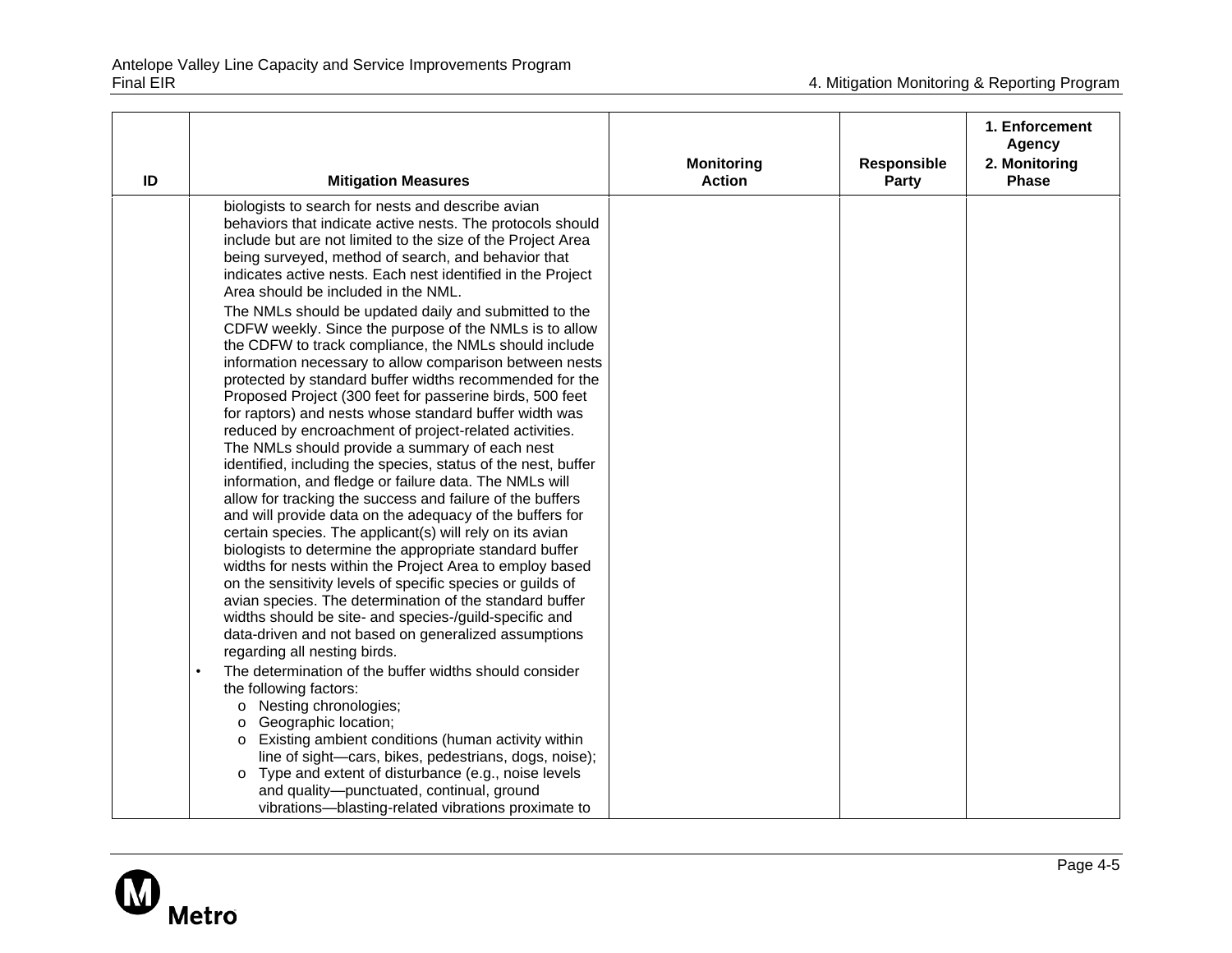| ID           | <b>Mitigation Measures</b>                                                                                                                                                                                                                                                                                                                                                                                                                                                                                                                                                                                                                                                                                                                                                                                                                                                                                                                                                                                                                                                                                                                                                                                                                                                                                                                                                                                                                                                                                                                                                                  | <b>Monitoring</b><br><b>Action</b>                                                                                                                                                                                                               | Responsible<br><b>Party</b>                   | 1. Enforcement<br><b>Agency</b><br>2. Monitoring<br><b>Phase</b> |
|--------------|---------------------------------------------------------------------------------------------------------------------------------------------------------------------------------------------------------------------------------------------------------------------------------------------------------------------------------------------------------------------------------------------------------------------------------------------------------------------------------------------------------------------------------------------------------------------------------------------------------------------------------------------------------------------------------------------------------------------------------------------------------------------------------------------------------------------------------------------------------------------------------------------------------------------------------------------------------------------------------------------------------------------------------------------------------------------------------------------------------------------------------------------------------------------------------------------------------------------------------------------------------------------------------------------------------------------------------------------------------------------------------------------------------------------------------------------------------------------------------------------------------------------------------------------------------------------------------------------|--------------------------------------------------------------------------------------------------------------------------------------------------------------------------------------------------------------------------------------------------|-----------------------------------------------|------------------------------------------------------------------|
|              | tern colonies are known to make the ground-nesting<br>birds flush the nests);<br>Visibility of disturbance;<br>0<br>Duration and timing of disturbance;<br>$\circ$<br>Influence of other environmental factors; and<br>O<br>Species' site-specific level of habituation to the<br>$\Omega$<br>disturbance. Application of the standard buffer<br>widths should avoid the potential for project-related<br>nest abandonment and failure of fledging, and<br>minimize any disturbance to the nesting behavior. If<br>project activities cause or contribute to a bird being<br>flushed from a nest, the buffer must be widened.                                                                                                                                                                                                                                                                                                                                                                                                                                                                                                                                                                                                                                                                                                                                                                                                                                                                                                                                                               |                                                                                                                                                                                                                                                  |                                               |                                                                  |
| <b>BIO-3</b> | Prior to tree removal or demolition activities, Metro/ Metrolink<br>shall retain a qualified biologist to conduct a focused survey<br>for bats and potential roosting sites within buildings to be<br>demolished or trees to be removed. The surveys can be<br>conducted by visual identification and can assume presence<br>of hoary and/or pallid bats or the bats can be identified to a<br>species level with the use of a bat echolocation detector such<br>as an "Anabat" unit. If no roosting sites or bats are found, a<br>letter report confirming absence shall be sent to the CDFW<br>and no further mitigation is required. If roosting sites or hoary<br>bats are found, then the following monitoring and exclusion,<br>and habitat replacement measures shall be implemented.<br>If bats are found roosting outside of nursery season (nursery<br>season typically occurs between May 1 through October 1),<br>then they shall be evicted as described below. If bats are<br>found roosting during the nursery season, then they shall be<br>monitored to determine if the roost site is a maternal roost.<br>This could occur by either visual inspection of the roost bat<br>pups, if possible, or monitoring the roost after the adults leave<br>for the night to listen for bat pups. If the roost is determined to<br>not be a maternal roost, then the bats shall be evicted as<br>described below. Because bat pups cannot leave the roost<br>until they are mature enough, eviction of a maternal roost<br>cannot occur during the nursery season. A 250-foot (or as | Incorporate contractor<br>responsibilities into applicable<br>construction documents.<br>Retain a qualified bat biologist.<br>Conduct pre-construction bat<br>roost surveys<br>Perform bat roost eviction in the<br>event roosts are identified. | Metrolink/Metro<br>Construction<br>Contractor | 1. Metro<br>2. Pre-Construction/<br>Construction                 |

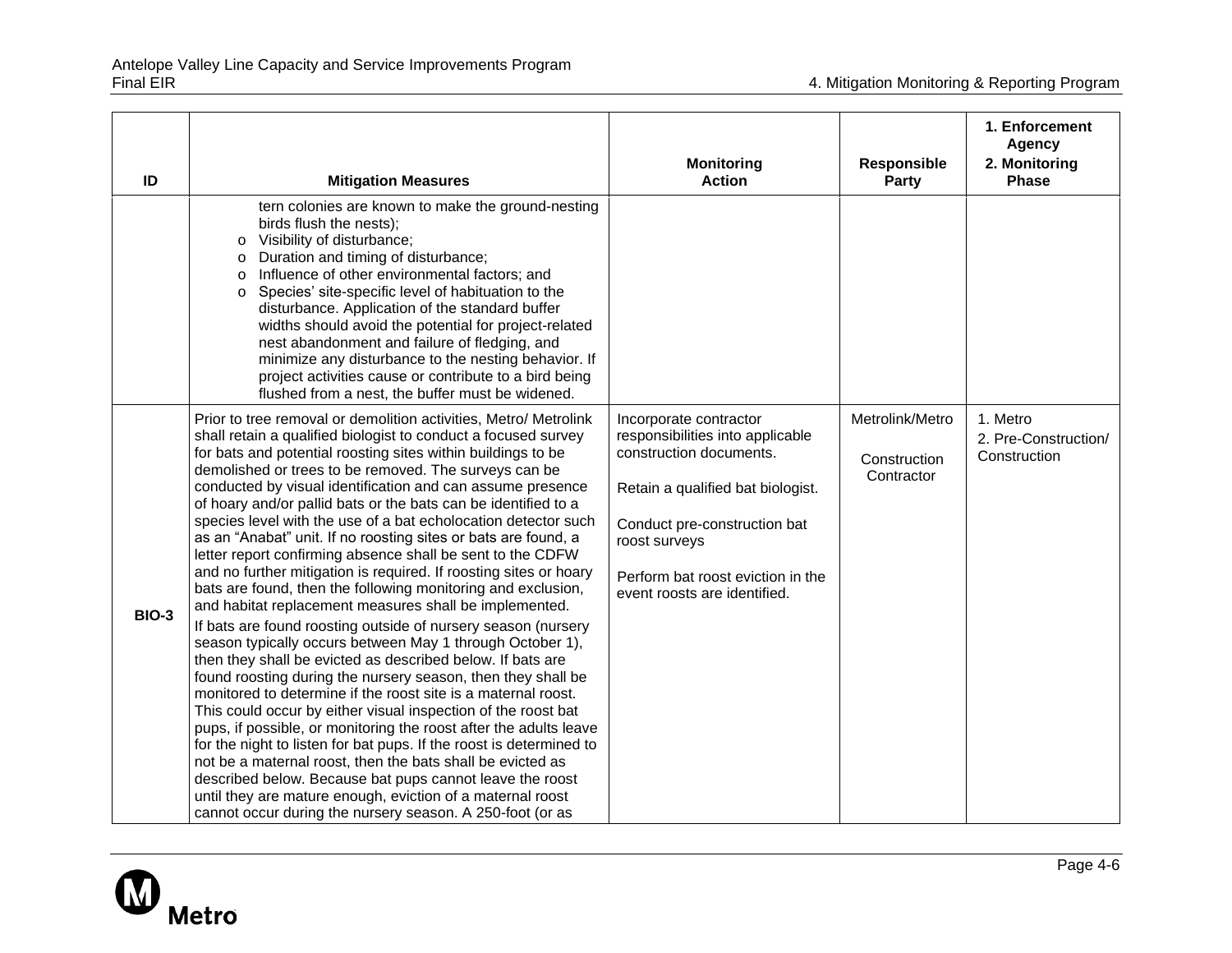| ID           | <b>Mitigation Measures</b>                                                                                                                                                                                                                                                                                                                                                                                                                                                                                                                                                                                                                                                                                                                                                                                                                                                                                                                                                                                                                                                                                                                                                                                                                                                                                                                                                                                             | <b>Monitoring</b><br><b>Action</b>                                                                                                                   | Responsible<br><b>Party</b>                   | 1. Enforcement<br><b>Agency</b><br>2. Monitoring<br>Phase |
|--------------|------------------------------------------------------------------------------------------------------------------------------------------------------------------------------------------------------------------------------------------------------------------------------------------------------------------------------------------------------------------------------------------------------------------------------------------------------------------------------------------------------------------------------------------------------------------------------------------------------------------------------------------------------------------------------------------------------------------------------------------------------------------------------------------------------------------------------------------------------------------------------------------------------------------------------------------------------------------------------------------------------------------------------------------------------------------------------------------------------------------------------------------------------------------------------------------------------------------------------------------------------------------------------------------------------------------------------------------------------------------------------------------------------------------------|------------------------------------------------------------------------------------------------------------------------------------------------------|-----------------------------------------------|-----------------------------------------------------------|
|              | determined in consultation with CDFW) buffer zone shall be<br>established around the roosting site within which no<br>construction or tree removal shall occur.<br>Eviction of bats shall be conducted using bat exclusion<br>techniques, developed by Bat Conservation International<br>(BCI) and in consultation with CDFW that allow the bats to exit<br>the roosting site but prevent re-entry to the site. This would<br>include, but not be limited to, the installation of one-way<br>exclusion devices. The devices shall remain in place for seven<br>days and then the exclusion points and any other potential<br>entrances shall be sealed. This work shall be completed by a<br>BCI-recommended exclusion professional. The exclusion of<br>bats shall be timed and carried concurrently with any<br>scheduled bird exclusion activities.<br>Each roost lost (if any) will be replaced in consultation with the<br>California Department of Fish and Game and may include<br>construction and installation of BCI-approved bat boxes<br>suitable to the bat species and colony size excluded from the<br>original roosting site. Roost replacement will be implemented<br>before bats are excluded from the original roost sites. Once<br>the replacement roosts are constructed and it is confirmed<br>that bats are not present in the original roost site, the<br>structures may be removed or sealed. |                                                                                                                                                      |                                               |                                                           |
| <b>BIO-4</b> | A revegetation plan will be developed by a qualified biologist<br>to guide the restoration of native vegetation temporarily or<br>permanently impacted by project implementation.                                                                                                                                                                                                                                                                                                                                                                                                                                                                                                                                                                                                                                                                                                                                                                                                                                                                                                                                                                                                                                                                                                                                                                                                                                      | Incorporate contractor<br>responsibilities into applicable<br>construction documents.<br>Retain a qualified biologist.<br>Prepare revegetation plan. | Metrolink/Metro<br>Project Engineer           | 1. Metro<br>2. Final Design                               |
| <b>BIO-5</b> | Limits of disturbance will be staked during construction<br>activities to ensure that impacts to the Project Area are<br>minimized, and staking will stay in place until final site<br>stabilization.                                                                                                                                                                                                                                                                                                                                                                                                                                                                                                                                                                                                                                                                                                                                                                                                                                                                                                                                                                                                                                                                                                                                                                                                                  | Incorporate contractor<br>responsibilities into applicable<br>construction documents.<br>Periodic site check as needed.                              | Metrolink/Metro<br>Construction<br>Contractor | 1. Metro<br>2. Pre-Construction/<br>Construction          |

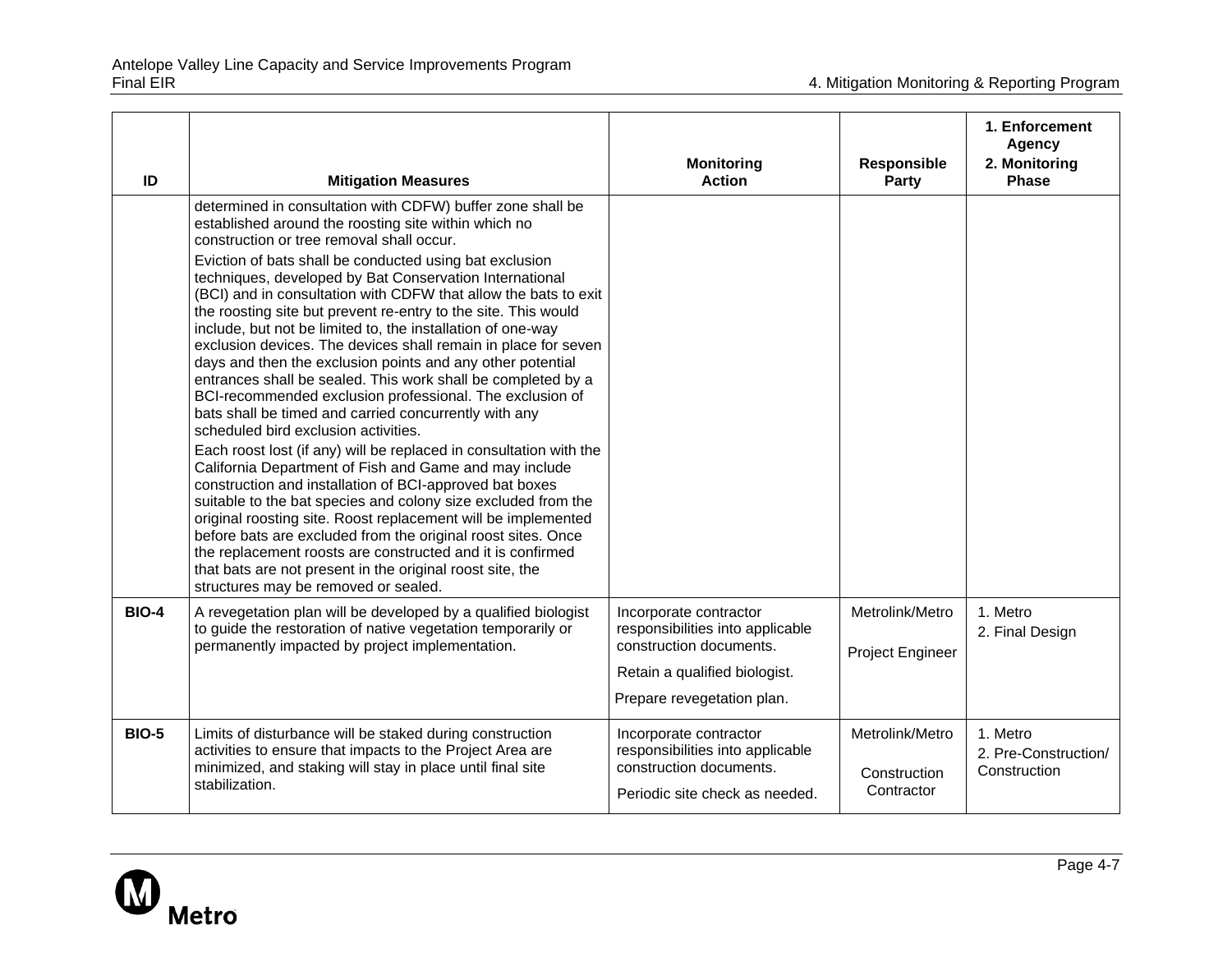| ID           | <b>Mitigation Measures</b>                                                                                                                                                                                                                                                                                                                                                                                                                                                                                                                                                                                                                                                                                                                                                                                                                                                                                                                                                                                                                                                                                                                                                                                                                                                                                                                                                                                                                                                                                                             | <b>Monitoring</b><br><b>Action</b>                                                                                                                                                                                                                                                                                                                                                                  | Responsible<br>Party                          | 1. Enforcement<br><b>Agency</b><br>2. Monitoring<br><b>Phase</b> |
|--------------|----------------------------------------------------------------------------------------------------------------------------------------------------------------------------------------------------------------------------------------------------------------------------------------------------------------------------------------------------------------------------------------------------------------------------------------------------------------------------------------------------------------------------------------------------------------------------------------------------------------------------------------------------------------------------------------------------------------------------------------------------------------------------------------------------------------------------------------------------------------------------------------------------------------------------------------------------------------------------------------------------------------------------------------------------------------------------------------------------------------------------------------------------------------------------------------------------------------------------------------------------------------------------------------------------------------------------------------------------------------------------------------------------------------------------------------------------------------------------------------------------------------------------------------|-----------------------------------------------------------------------------------------------------------------------------------------------------------------------------------------------------------------------------------------------------------------------------------------------------------------------------------------------------------------------------------------------------|-----------------------------------------------|------------------------------------------------------------------|
| <b>BIO-6</b> | If construction must occur during nighttime hours, lighting that<br>produces a green colored beam with an automatic sensor<br>shall be utilized.                                                                                                                                                                                                                                                                                                                                                                                                                                                                                                                                                                                                                                                                                                                                                                                                                                                                                                                                                                                                                                                                                                                                                                                                                                                                                                                                                                                       | Incorporate contractor<br>responsibilities into applicable<br>construction documents.                                                                                                                                                                                                                                                                                                               | Metrolink/Metro<br>Construction<br>Contractor | 1. Metro<br>2. Pre-Construction/<br>Construction                 |
| <b>BIO-7</b> | Metro/ Metrolink shall retain a qualified biologist with a<br>gnatcatcher survey permit. The qualified biologist shall survey<br>the Project site and adjacent areas to determine<br>presence/absence of gnatcatcher. The qualified biologist shall<br>conduct surveys according to USFWS Coastal California<br>Gnatcatcher (Polioptila californica californica)<br>Presence/Absence Survey Guidelines. The protocol shall be<br>followed for all surveys unless otherwise authorized by the<br>USFWS in writing. Gnatcatcher surveys shall be conducted<br>and USFWS notified (per protocol guidance) prior to starting<br>any Project construction and activities within and adjacent to<br>California coastal gnatcatcher habitat.<br>Where Project construction and activities would occur within<br>and/or adjacent to California coastal gnatcatcher habitat, no<br>work shall occur from February 15 through August 31.<br>There shall be no clearing, removing, or cutting any California<br>coastal gnatcatcher habitat.<br>If California coastal gnatcatcher habitat is identified within the<br>construction footprint of any of the capital improvement sites,<br>Metro/ Metrolink shall provide compensatory mitigation for<br>loss of any California coastal gnatcatcher habitat at no less<br>than a 2:1. Mitigation lands shall occur within the same<br>watershed, and support California coastal gnatcatcher habitat<br>of similar vegetation composition, density, coverage, and<br>species richness and abundance. | Incorporate contractor<br>responsibilities into applicable<br>construction documents.<br>Retain a qualified biologist.<br><b>Conduct Coastal California</b><br>Gnatcatcher protocol survey<br>Provide survey notification to<br><b>USFWS</b><br>Provide compensatory mitigation<br>in the even that California<br>coastal gnatcatcher habitat is<br>identified within the construction<br>footprint | Metrolink/Metro<br>Construction<br>Contractor | 1. Metro<br>2. Final Design/<br>Permitting                       |

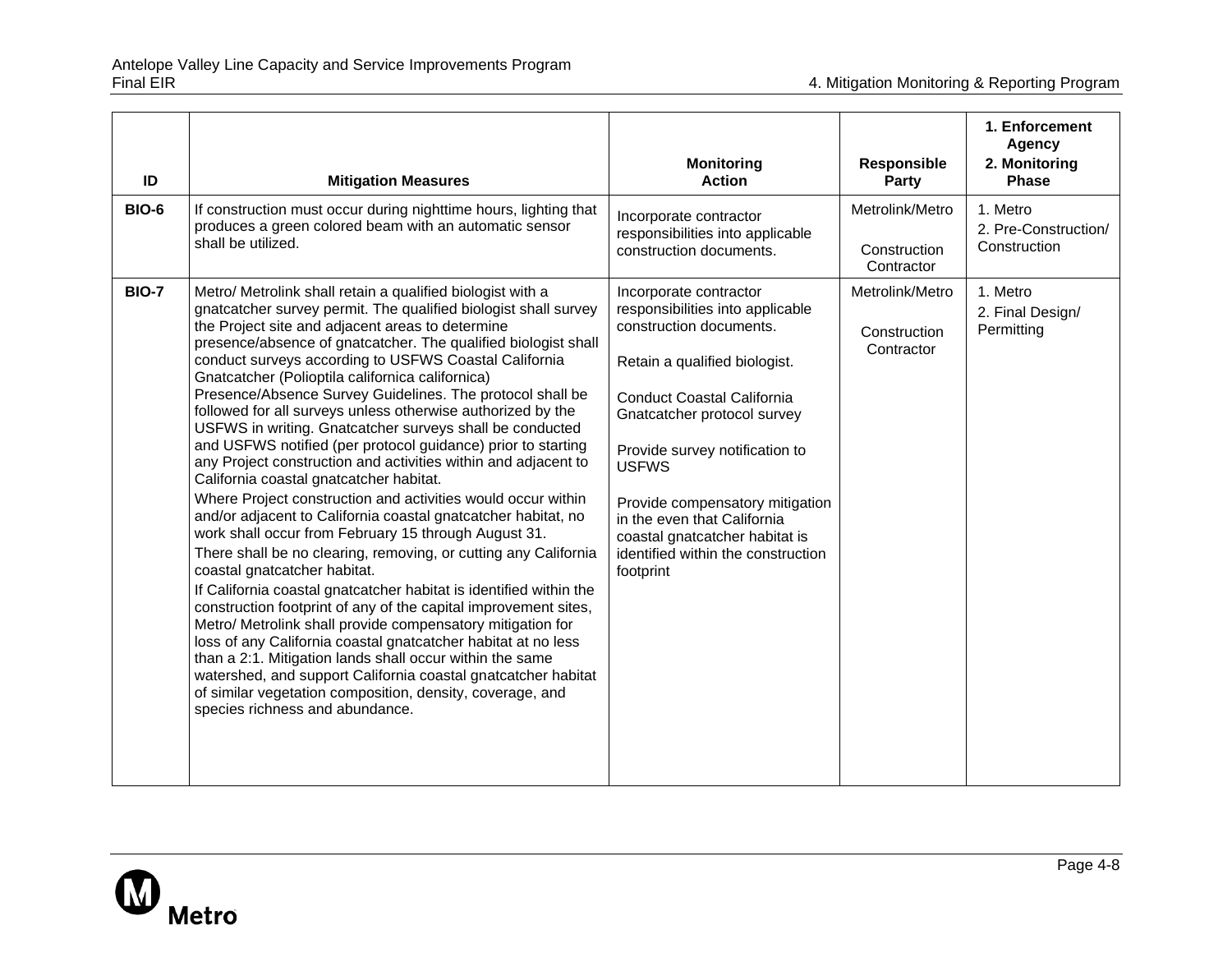| ID           | <b>Mitigation Measures</b>                                                                                                                                                                                                                                                                                                                                                                                                                                                                                                                                                                                                                                                                                                                                                                                                                                                                                                                                                                                                                                                                                                                                                                                                                                                                       | <b>Monitoring</b><br><b>Action</b>                                                                                                                                                                                                                                                                                                                                                                                                       | <b>Responsible</b><br><b>Party</b>            | 1. Enforcement<br><b>Agency</b><br>2. Monitoring<br><b>Phase</b> |
|--------------|--------------------------------------------------------------------------------------------------------------------------------------------------------------------------------------------------------------------------------------------------------------------------------------------------------------------------------------------------------------------------------------------------------------------------------------------------------------------------------------------------------------------------------------------------------------------------------------------------------------------------------------------------------------------------------------------------------------------------------------------------------------------------------------------------------------------------------------------------------------------------------------------------------------------------------------------------------------------------------------------------------------------------------------------------------------------------------------------------------------------------------------------------------------------------------------------------------------------------------------------------------------------------------------------------|------------------------------------------------------------------------------------------------------------------------------------------------------------------------------------------------------------------------------------------------------------------------------------------------------------------------------------------------------------------------------------------------------------------------------------------|-----------------------------------------------|------------------------------------------------------------------|
| <b>BIO-8</b> | Prior to Project construction activities at the Balboa Double<br>Track Extension site, a qualified biologist shall conduct<br>protocol surveys for least Bell's vireo. All riparian areas and<br>any other potential least Bell's vireo habitat shall be surveyed<br>at least eight times during the period from April 10 to July 31.<br>Survey results, including negative findings, shall be submitted<br>to CDFW and USFWs within 45 calendar days following the<br>completion of protocol-level surveys. If least Bell's vireo is<br>detected no construction work including staging, mobilization,<br>and site preparation, shall occur during the least Bell's vireo<br>nesting season (April 10 to July 31). No habitat supporting<br>least Bell's vireo shall be removed at any time.<br>If least Bell's vireo is detected and work must occur during the<br>least Bell's vireo nesting season for the duration of the<br>Proposed Project, and/or if habitat supporting least Bell's vireo<br>needs to be removed, Metro/Metrolink shall seek appropriate<br>take authorization under the California Endangered Species<br>Act. Metro/ Metrolink shall obtain a permit from California<br>Department of Fish and Wildlife prior to starting any Project<br>construction and activities. | Incorporate contractor<br>responsibilities into applicable<br>construction documents.<br>Retain a qualified biologist.<br>Conduct least Bell's vireo<br>protocol survey.<br>Report survey results to CDFW<br>and USFW.<br>In the event that least Bell's vireo<br>is present, project construction<br>would take place during nesting<br>season, and/or habitat would be<br>removed, obtain CESA take<br>authorization permit from CDFW. | Metrolink/Metro<br>Construction<br>Contractor | 1. Metro<br>2. Final Design/<br>Permitting                       |
| <b>BIO-9</b> | There shall be no impacts on western Joshua trees and<br>seedbank. Access to the Lancaster Terminal Improvements<br>site shall not be allowed from Yucca Avenue/West Milling<br>Street. No activities shall occur within a 250-foot radius of the<br>western Joshua tree to avoid impacts to the tree and potential<br>seedbank. This shall include no site access, vehicle parking,<br>staging areas, refueling, and any activities that may result in<br>ground disturbance. If necessary, Metro/Metrolink shall seek<br>appropriate take authorization under the California<br>Endangered Species Act before starting any construction and<br>activities where impacts to the western Joshua tree and<br>seedbank cannot be avoided.                                                                                                                                                                                                                                                                                                                                                                                                                                                                                                                                                          | Incorporate contractor<br>responsibilities into applicable<br>construction documents.<br>In the event that, project<br>construction must remove the<br>western Joshua tree, obtain<br>CESA take authorization permit<br>from CDFW.                                                                                                                                                                                                       | Metrolink/Metro<br>Construction<br>Contractor | 1. Metro<br>2. Pre-construction/<br>Construction                 |

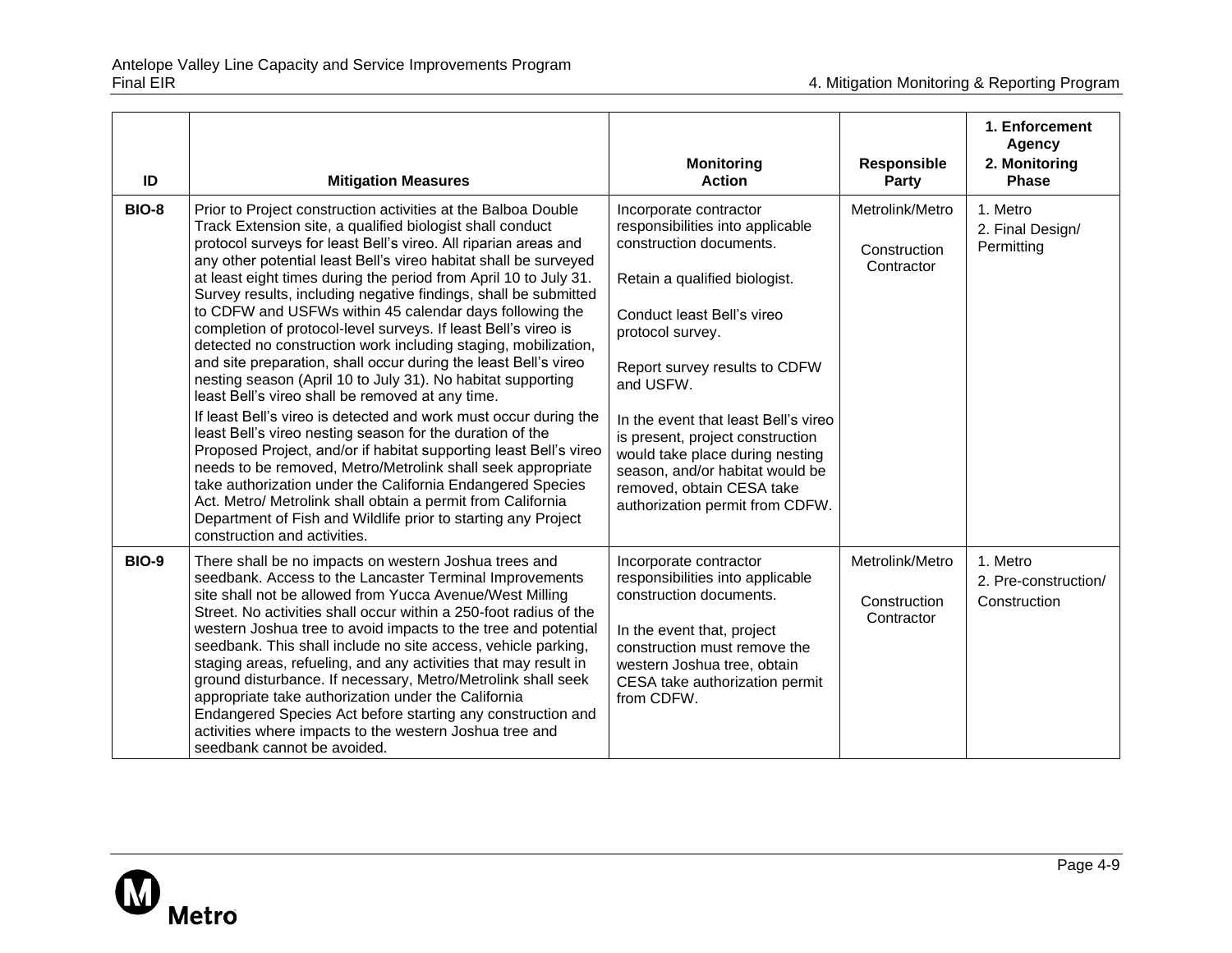| ID            | <b>Mitigation Measures</b>                                                                                                                                                                                                                                                                                                                                                                                                                                                                                                                                                                                                                                                                                                                                                                                                                                                                                                                                                                                                                                                                                                                                                                                                                                                                                                                                                                                                                                                                                                                                                                                                                                                                                                                                                                           | <b>Monitoring</b><br><b>Action</b>                                                                                                                                                                                                                                                                                                                                                                                                                                                           | <b>Responsible</b><br><b>Party</b>            | 1. Enforcement<br>Agency<br>2. Monitoring<br><b>Phase</b>                   |
|---------------|------------------------------------------------------------------------------------------------------------------------------------------------------------------------------------------------------------------------------------------------------------------------------------------------------------------------------------------------------------------------------------------------------------------------------------------------------------------------------------------------------------------------------------------------------------------------------------------------------------------------------------------------------------------------------------------------------------------------------------------------------------------------------------------------------------------------------------------------------------------------------------------------------------------------------------------------------------------------------------------------------------------------------------------------------------------------------------------------------------------------------------------------------------------------------------------------------------------------------------------------------------------------------------------------------------------------------------------------------------------------------------------------------------------------------------------------------------------------------------------------------------------------------------------------------------------------------------------------------------------------------------------------------------------------------------------------------------------------------------------------------------------------------------------------------|----------------------------------------------------------------------------------------------------------------------------------------------------------------------------------------------------------------------------------------------------------------------------------------------------------------------------------------------------------------------------------------------------------------------------------------------------------------------------------------------|-----------------------------------------------|-----------------------------------------------------------------------------|
| <b>BIO-10</b> | At least one year prior to starting any Project construction and<br>activities, qualified biologist shall conduct season appropriate<br>pre-Project presence/absence fish surveys and habitat at the<br>Balboa Double Track Extension site. Surveys shall be<br>performed by a qualified biologists with appropriate Scientific<br>Collecting Permit. Also, surveys shall be performed in<br>consultation and coordination with CDFW. If a California<br>Endangered Species Act (CESA) and/or Endangered Species<br>Act (ESA)-listed fish species is detected and impacts on those<br>fish and habitat cannot be avoided, Metro/ Metrolink shall<br>consult with CDFW and/or USFWS to obtain necessary<br>permits for take of CESA and/or ESA-listed fish species.<br>Metro/ Metrolink shall have a permit from CDFW and/or<br>USFWS prior to starting any Project construction and<br>activities.<br>If a Species of Special Concern is detected and impacts on<br>those fish and habitat cannot be avoided, Project construction<br>and activities shall only occur after fish are relocated in<br>accordance with a CDFW-approved Fish Species Relocation<br>Plan. Metro/ Metrolink, in consultation with a qualified biologist<br>shall prepare a species-specific list (or plan) of proper<br>handling and relocation protocols and a map of suitable and<br>safe relocation areas. Wildlife shall be protected, allowed to<br>move away on its own (non-invasive, passive relocation), or<br>relocated to adjacent appropriate habitat within the open<br>space on site or in suitable habitat adjacent to the Project site<br>(either way, at least 200 feet from the work area). Special<br>status wildlife shall be captured only by a qualified biologist<br>with proper handling permits. | Incorporate contractor<br>responsibilities into applicable<br>construction documents.<br>Retain a qualified biologist.<br>Conduct fish surveys in<br>consultation with CDFW.<br>In the event that CESA species<br>are identified and impacts on<br>habitat cannot be avoided, obtain<br>CESA take authorization permit<br>from CDFW.<br>In the event that Species of<br>Special Concern are detected,<br>prepare and implement Fish<br>Species Relocation Plan in<br>consultation with CDFW. | Metrolink/Metro<br>Construction<br>Contractor | 1. Metro<br>2. Final Design, at<br>least one year prior<br>to construction. |
| <b>BIO-11</b> | At least one year prior to starting any Project construction and<br>activities, a CDFW-approved biologist shall conduct focused<br>surveys for unarmored threespine stickleback where there is<br>potential habitat at the Canyon Siding Extension site and any<br>locations within the Canyon Siding Extension site that is<br>hydrologically connected to the Santa Clara River. Surveys<br>shall be performed by a qualified biologists with appropriate                                                                                                                                                                                                                                                                                                                                                                                                                                                                                                                                                                                                                                                                                                                                                                                                                                                                                                                                                                                                                                                                                                                                                                                                                                                                                                                                          | Incorporate contractor<br>responsibilities into applicable<br>construction documents.<br>Retain a qualified biologist.                                                                                                                                                                                                                                                                                                                                                                       | Metrolink/Metro<br>Construction<br>Contractor | 1. Metro<br>2. Final Design, at<br>least one year prior<br>to construction. |

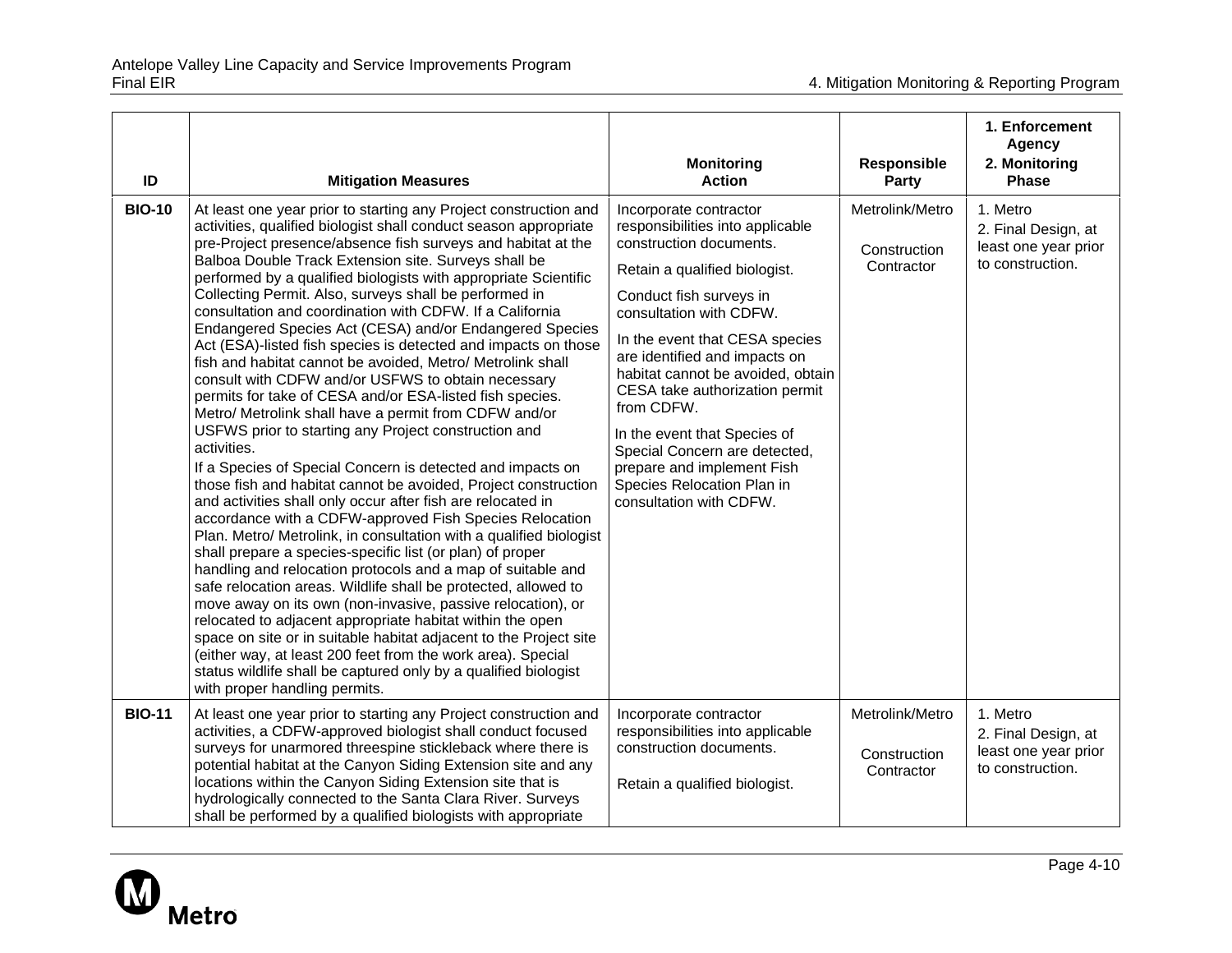| ID            | <b>Mitigation Measures</b>                                                                                                                                                                                                                                                                                                                                                                                                                                                                                                                                                                                                                                                                                                                                                                                                                                                                                                                                                                                                                                                                                                                                                                                                                                             | <b>Monitoring</b><br><b>Action</b>                                                                                                                                                                                                                                                                         | <b>Responsible</b><br><b>Party</b>            | 1. Enforcement<br><b>Agency</b><br>2. Monitoring<br><b>Phase</b>           |
|---------------|------------------------------------------------------------------------------------------------------------------------------------------------------------------------------------------------------------------------------------------------------------------------------------------------------------------------------------------------------------------------------------------------------------------------------------------------------------------------------------------------------------------------------------------------------------------------------------------------------------------------------------------------------------------------------------------------------------------------------------------------------------------------------------------------------------------------------------------------------------------------------------------------------------------------------------------------------------------------------------------------------------------------------------------------------------------------------------------------------------------------------------------------------------------------------------------------------------------------------------------------------------------------|------------------------------------------------------------------------------------------------------------------------------------------------------------------------------------------------------------------------------------------------------------------------------------------------------------|-----------------------------------------------|----------------------------------------------------------------------------|
|               | Scientific Collecting Permit. Also, surveys shall be performed<br>in consultation and coordination with CDFW. Survey results,<br>including negative findings, shall be provided to CDFW.<br>Metro/ Metrolink shall coordinate with CDFW if unarmored<br>threespine stickleback is found. If unarmored threespine<br>stickleback is found, Metro/ Metrolink shall fully avoid all<br>impacts to unarmored threespine stickleback and habitat<br>supporting this California Fully Protected species. No work<br>shall be performed when water is present in tributaries<br>supporting unarmored threespine stickleback. Also, no<br>dewatering of tributaries shall be performed at any time as<br>draining water and reducing water levels could strand, injure,<br>or cause mortality of unarmored threespine stickleback.                                                                                                                                                                                                                                                                                                                                                                                                                                             | Conduct protocol surveys in<br>consultation with CDFW.<br>In the event that unarmored<br>threespine stickleback are<br>detected, incorporate full<br>avoidance measures into<br>contractor responsibilities into<br>applicable construction<br>documents.                                                  |                                               |                                                                            |
| <b>BIO-12</b> | During final design and at least one year prior to construction,<br>a qualified biologist with access to the rail right-of-way, shall<br>conduct a field assessment within the Balboa Double Track<br>Extension and Canyon Siding Extension sites. The<br>assessment shall include an inventory of observable plant and<br>animal species, mapping and characterization of on-site<br>habitats, and an evaluation of each site's potential to support<br>special status species. Presence/absence surveys shall be<br>conducted for special status plants, San Diego desert<br>woodrat, coastal whiptail, western spadefoot toad, arroyo<br>toad, silvery legless lizard, coast horned lizard, as well as<br>small mammals, and bats. Results of the field assessment<br>shall be provided to CDFW. In consultation with CDFW, the<br>qualified biologist shall make recommendations for the<br>avoidance of any identified species including but not limited to<br>additional preconstruction surveys, capture and relocation of<br>terrestrial species by a qualified biologist with proper scientific<br>collection and handling permits, additional restrictions on<br>construction equipment and/or means, and application for<br>appropriate take authorization. | Incorporate contractor<br>responsibilities into applicable<br>construction documents.<br>Retain a qualified biologist.<br>Conduct field assessment within<br>capital improvement site ROW.<br>Provide field assessment results<br>to CDFW.<br>Recommend additional<br>avoidance measures as<br>applicable. | Metrolink/Metro<br>Construction<br>Contractor | 1. Metro<br>2. Final Design, at<br>least one year prior<br>to construction |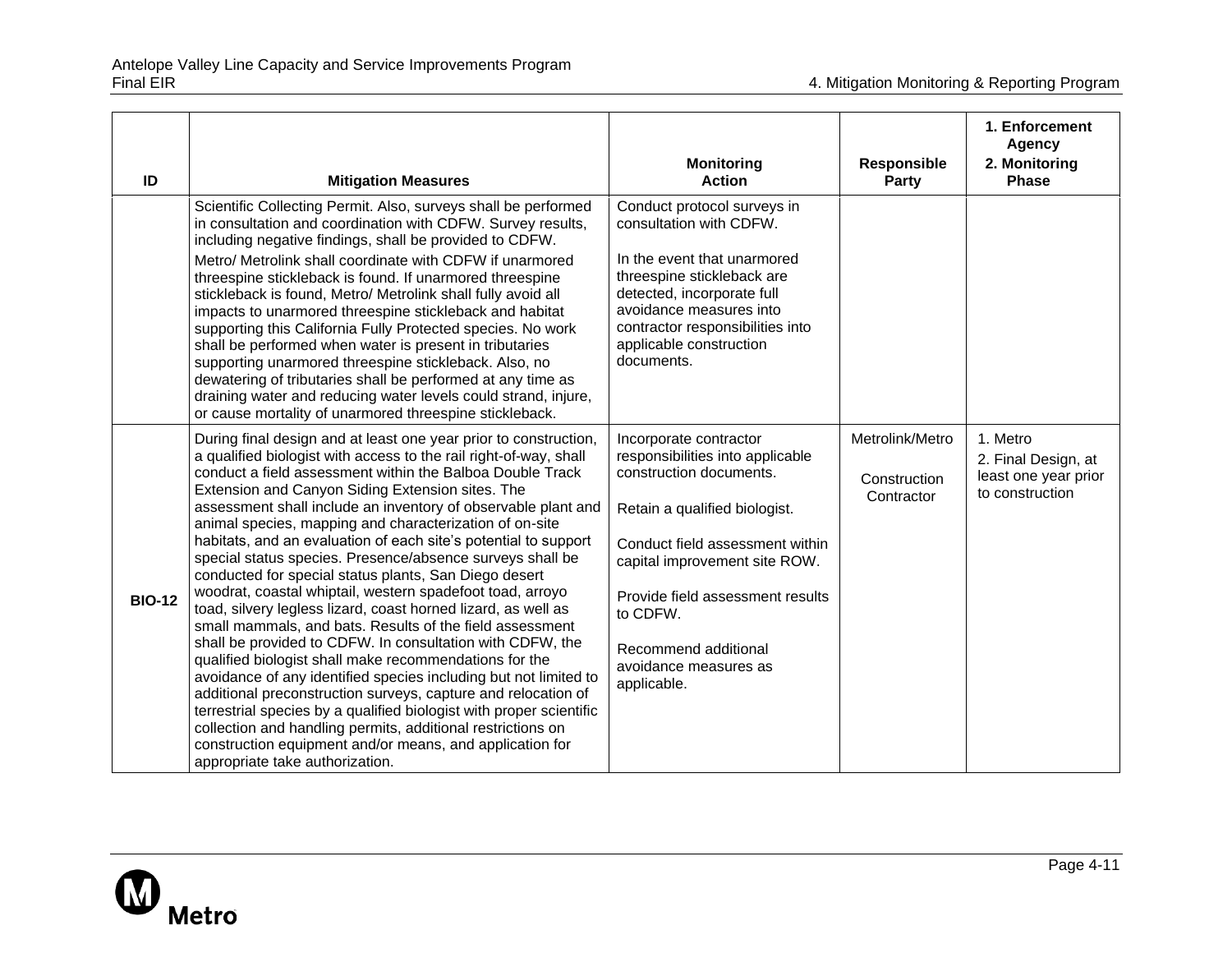| ID            | <b>Mitigation Measures</b>                                                                                                                                                                                                                                                                                                                                                                                                                                                                                                                                                                                                                                                                                                                                                                                                                                                                                                                                                                                                                            | <b>Monitoring</b><br><b>Action</b>                                                    | Responsible<br><b>Party</b>                   | 1. Enforcement<br><b>Agency</b><br>2. Monitoring<br><b>Phase</b> |
|---------------|-------------------------------------------------------------------------------------------------------------------------------------------------------------------------------------------------------------------------------------------------------------------------------------------------------------------------------------------------------------------------------------------------------------------------------------------------------------------------------------------------------------------------------------------------------------------------------------------------------------------------------------------------------------------------------------------------------------------------------------------------------------------------------------------------------------------------------------------------------------------------------------------------------------------------------------------------------------------------------------------------------------------------------------------------------|---------------------------------------------------------------------------------------|-----------------------------------------------|------------------------------------------------------------------|
| <b>BIO-13</b> | Riparian zones within the three capital improvement sites shall<br>be protected through control of invasive plant species. All<br>construction vehicles and heavy equipment shall be washed<br>(including treads, wheels, and undercarriage) prior to delivery<br>to the Project site to minimize weed seeds entering the<br>construction area via vehicles. Slope stabilization and<br>replanting materials used during construction shall be certified<br>as weed-free. Invasive plant species (such as giant reed)<br>located on the Proposed Project site shall be removed during<br>construction. Invasive plan species shall be removed using<br>best management practices that contain and properly dispose<br>of the species' seeds and plant materials (which may<br>reproduce asexually). Transport of any invasive plant material<br>offsite shall be stored in securely covered containers or<br>vehicles and disposed of at facilities that shall properly<br>eliminate the ability of these materials to grow or colonize new<br>areas. | Incorporate contractor<br>responsibilities into applicable<br>construction documents. | Metrolink/Metro<br>Construction<br>Contractor | 1. Metro<br>2. Construction                                      |

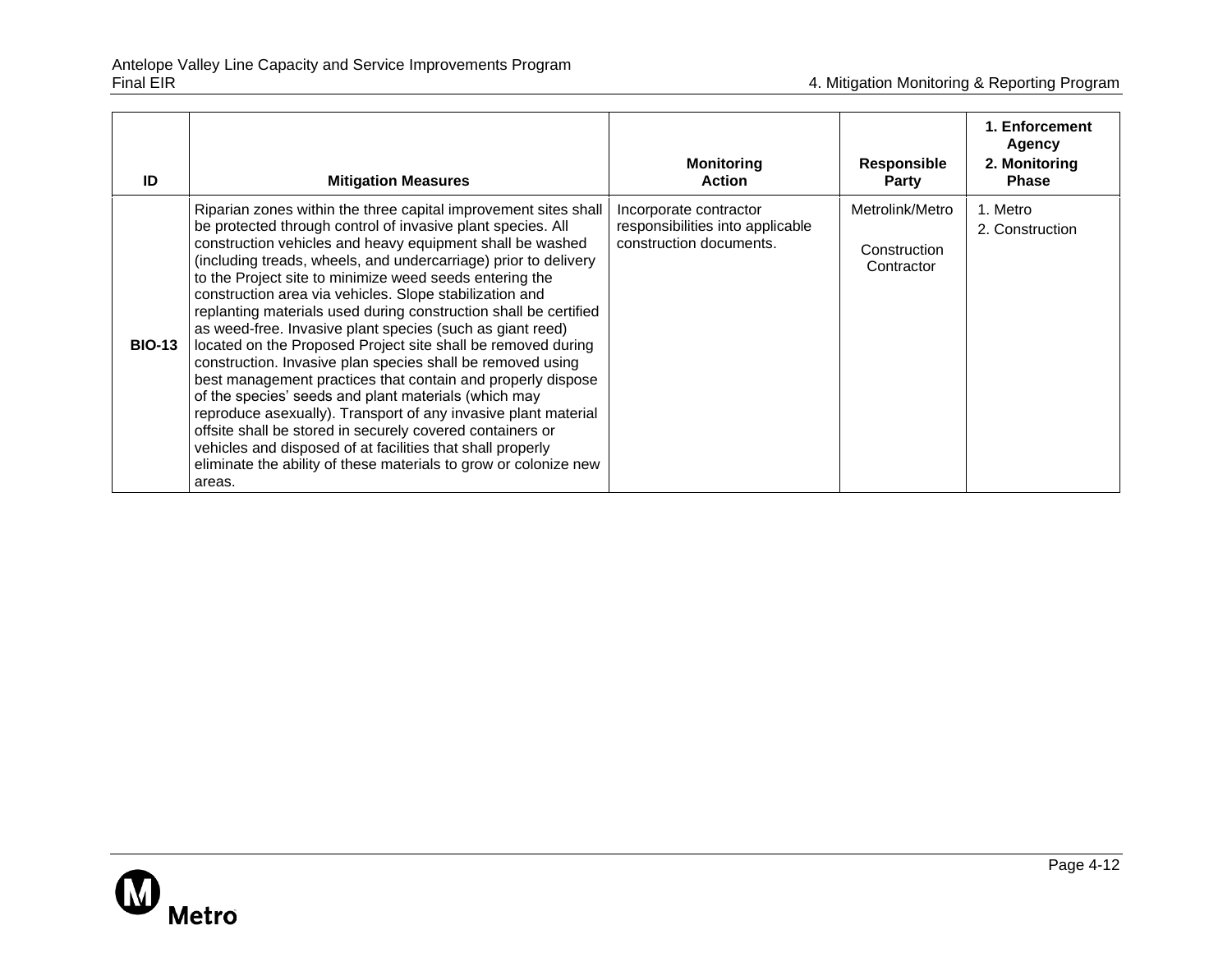| ID            | <b>Mitigation Measures</b>                                                                                                                                                                                                                                                                                                                                                                                                                                                                                                                                                                                                                                                                                                                                                                                                                                                                                                                                                                                                                                            | <b>Monitoring</b><br><b>Action</b>                                                                                                                                                                                | Responsible<br>Party                          | 1. Enforcement<br><b>Agency</b><br>2. Monitoring<br><b>Phase</b> |
|---------------|-----------------------------------------------------------------------------------------------------------------------------------------------------------------------------------------------------------------------------------------------------------------------------------------------------------------------------------------------------------------------------------------------------------------------------------------------------------------------------------------------------------------------------------------------------------------------------------------------------------------------------------------------------------------------------------------------------------------------------------------------------------------------------------------------------------------------------------------------------------------------------------------------------------------------------------------------------------------------------------------------------------------------------------------------------------------------|-------------------------------------------------------------------------------------------------------------------------------------------------------------------------------------------------------------------|-----------------------------------------------|------------------------------------------------------------------|
| <b>BIO-14</b> | In areas where riparian features are below upland features, a<br>qualified biologist shall determine if any disturbance would<br>occur in upland areas such that runoff could affect wetlands or<br>riparian habitat. If riparian features are identified in locations<br>that may be subject to construction-related runoff, the qualified<br>biologist shall identify these areas, clearly delineate sensitive<br>site conditions on-site, and recommend best management<br>practices for the control of runoff including but not limited to<br>Minimizing the extent of disturbed areas and duration of<br>exposure;<br>Stabilizing and protecting disturbed areas;<br>Keeping runoff velocities low;<br>Retaining sediment within the construction area;<br>Use of silt fences or straw wattles;<br>$\bullet$<br>Temporary soil stabilization;<br>Temporary drainage inlet protection;<br>$\bullet$<br>Temporary water diversion around the immediate work<br>area: and<br>Minimizing debris from construction vehicles on roads<br>providing construction access | Incorporate contractor<br>responsibilities into applicable<br>construction documents.<br>Retain a qualified biologist.<br>Implement run-off controls, as<br>needed.                                               | Metrolink/Metro<br>Construction<br>Contractor | 1. Metro<br>2. Construction                                      |
| <b>BIO-15</b> | Metro shall provide no less than 2:1 ratio for direct impacts on<br>streams and associated riparian plant community. Metro shall<br>provide additional mitigation for impacts on riparian plant<br>communities that have a State Rarity Ranking of S1 and S2<br>and an additional ranking of 0.1 and 0.2 to be determined<br>through consultation with California Department of Fish and<br>Wildlife and/or Department of Fish and Wildlife, as applicable.                                                                                                                                                                                                                                                                                                                                                                                                                                                                                                                                                                                                           | Consult with CDFW and/or<br>USFW on direct impact areas in<br>streams and associated riparian<br>plant communities.<br>Provide compensatory mitigation<br>in consultation with CDFW<br>and/or USFW as applicable. | Metrolink/Metro<br>Construction<br>Contractor | 1. Metro<br>2. Final Design/<br>Permitting                       |

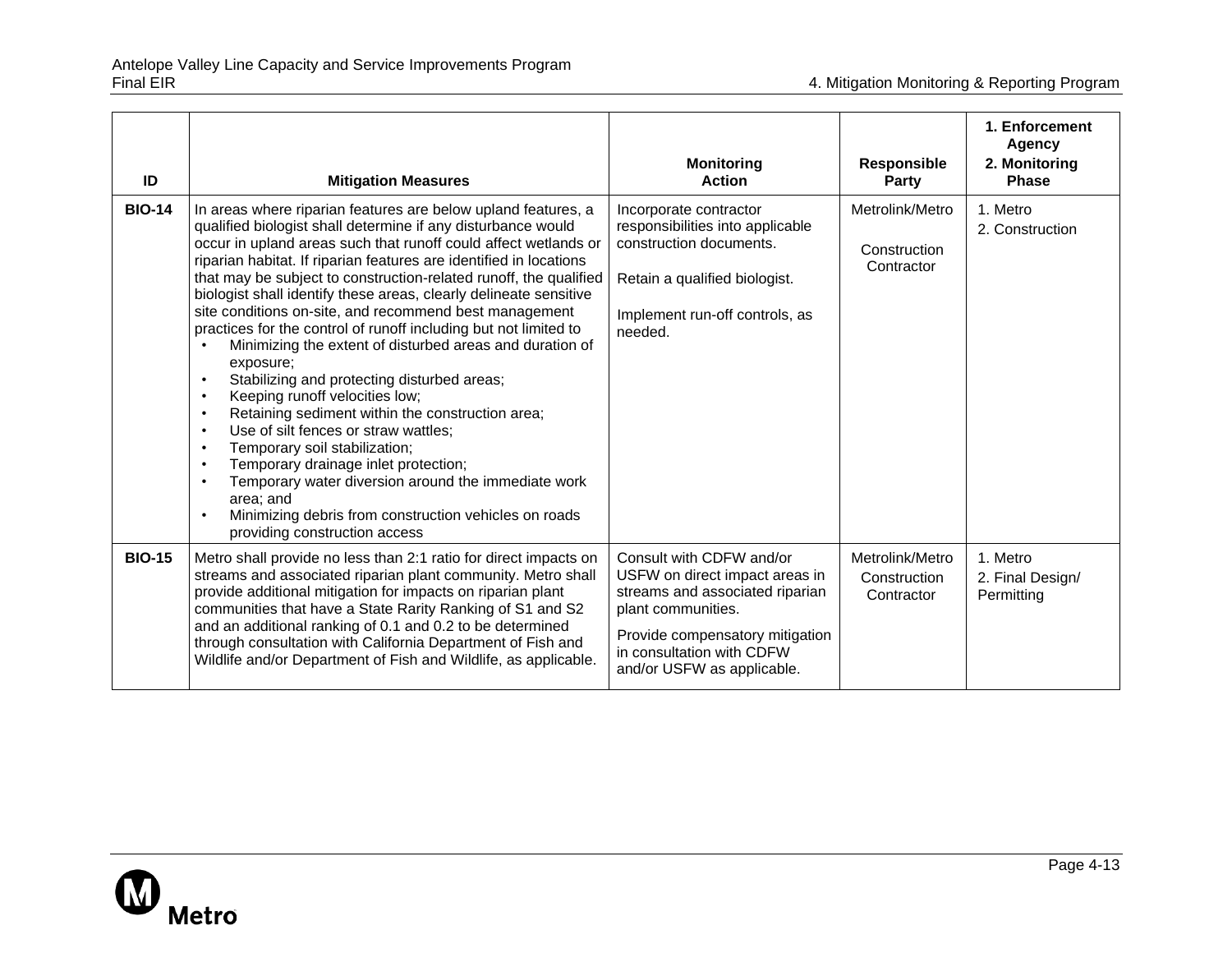| ID            | <b>Mitigation Measures</b>                                                                                                                                                                                                                                                                                                                                                                                                                                                                                                                                                                                                                                                                                                                                                                                                                                        | <b>Monitoring</b><br><b>Action</b>                                                                                                                                                                                          | Responsible<br>Party                          | 1. Enforcement<br><b>Agency</b><br>2. Monitoring<br><b>Phase</b> |
|---------------|-------------------------------------------------------------------------------------------------------------------------------------------------------------------------------------------------------------------------------------------------------------------------------------------------------------------------------------------------------------------------------------------------------------------------------------------------------------------------------------------------------------------------------------------------------------------------------------------------------------------------------------------------------------------------------------------------------------------------------------------------------------------------------------------------------------------------------------------------------------------|-----------------------------------------------------------------------------------------------------------------------------------------------------------------------------------------------------------------------------|-----------------------------------------------|------------------------------------------------------------------|
| <b>BIO-16</b> | Metro/ Metrolink shall replace no less than three trees for<br>every one southern California black walnut and coast live oak<br>tree that is removed.                                                                                                                                                                                                                                                                                                                                                                                                                                                                                                                                                                                                                                                                                                             | Incorporate contractor<br>responsibilities into applicable<br>construction documents.<br>Determine number of southern<br>California black walnut and coast<br>live oak trees to be removed.<br>Replace trees as applicable. | Metrolink/Metro<br>Construction<br>Contractor | 1. Metro<br>2. Final Design/<br>Construction                     |
| <b>BIO-17</b> | Metro/ Metrolink shall create or restore no less than one acre<br>for every one acre of impact on a sensitive plant community.<br>Metro/ Metrolink shall create or restore no less than two acres<br>for impacts on a sensitive plant community that consists of<br>heritage-sized trees, vigorous trees, or seedlings/saplings.<br>Mitigation shall be provided on lands within the same<br>watershed as the area impacted. The density of trees at the<br>mitigation site shall be at least the same as the density of<br>trees in the habitat that was impacted. The mitigation site shall<br>also provide the same understory species as found in the<br>impacted area.                                                                                                                                                                                       | Incorporate contractor<br>responsibilities into applicable<br>construction documents.<br>Determine sensitive plant<br>community impact acreage.<br>Provide restoration or<br>replacement vegetation, as<br>applicable.      | Metrolink/Metro<br>Construction<br>Contractor | 1. Metro<br>2. Final Design/<br>Construction                     |
| <b>BIO-18</b> | To prevent inadvertent disturbance to areas outside the limits<br>of grading, all grading shall be monitored by a biologist. A<br>Metro-approved Project Biologist shall be contracted to<br>perform biological monitoring during all grading, clearing,<br>grubbing, trenching, and construction activities.<br>The following shall be completed:<br>The Project Biologist shall perform the monitoring duties<br>before, occasionally during, and after construction. The<br>Project Biologist shall perform the following duties:<br>Attend the preconstruction meeting with the contractor<br>$\circ$<br>and other key construction personnel prior to clearing,<br>grubbing, or grading to reduce conflict between the<br>timing and location of construction activities and other<br>mitigation requirements (e.g., seasonal surveys for<br>nesting birds); | Incorporate contractor<br>responsibilities into applicable<br>construction documents.<br>Retain a qualified biologist.<br>Monitor grading, clearing,<br>grubbing, and trenching<br>activities.                              | Metrolink/Metro<br>Construction<br>Contractor | 1. Metro<br>2. Pre-construction/<br>Construction                 |

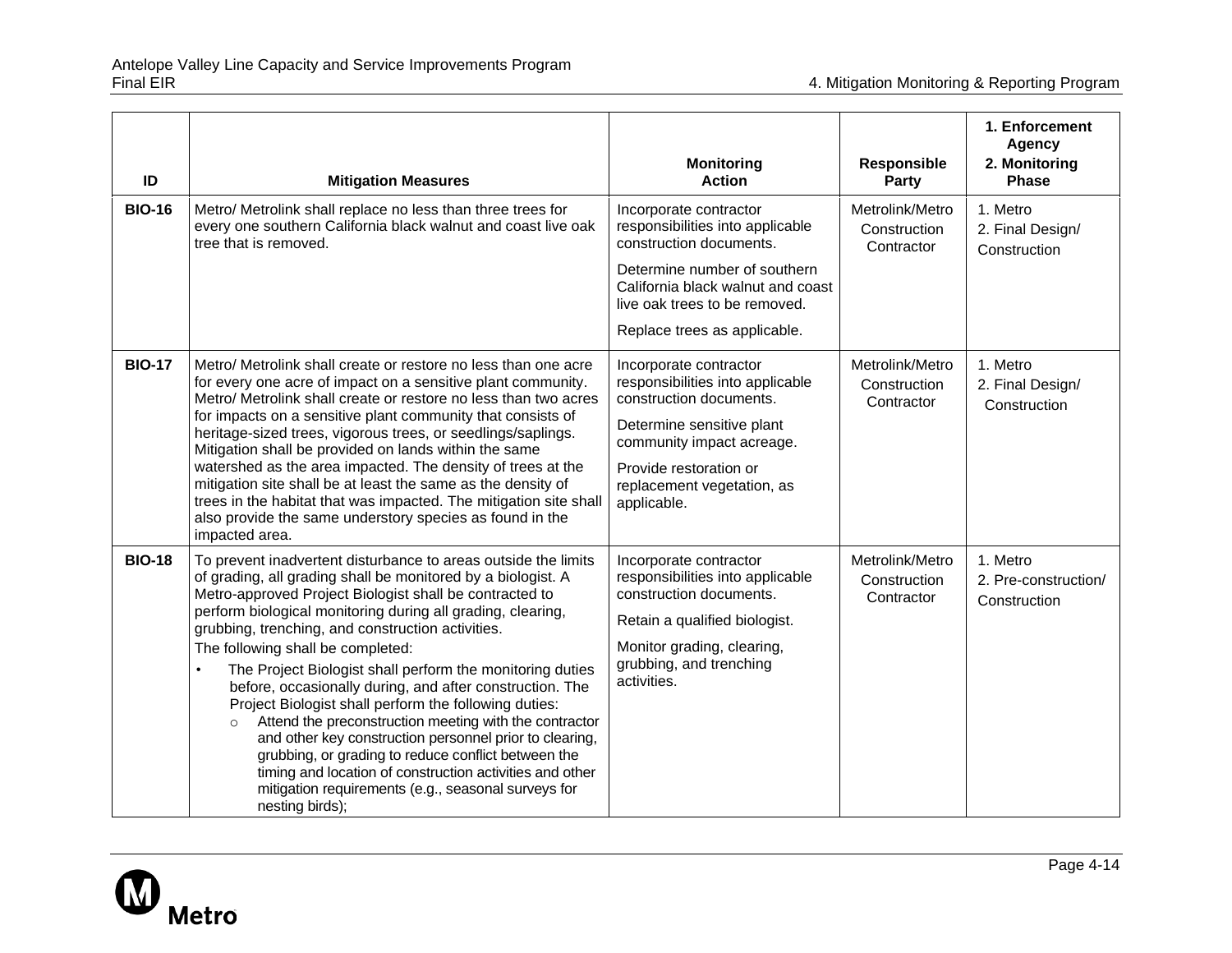| ID            | <b>Mitigation Measures</b>                                                                                                                                                                                                                                                                                                                                                                                                                                                                                                                                                                                                                                                                                                                                                                                                                                                                                                                                                                                                                                                                                                                                                                                                                             | <b>Monitoring</b><br><b>Action</b>                                                                                                                                                                                                                                       | Responsible<br><b>Party</b>                   | 1. Enforcement<br><b>Agency</b><br>2. Monitoring<br><b>Phase</b> |
|---------------|--------------------------------------------------------------------------------------------------------------------------------------------------------------------------------------------------------------------------------------------------------------------------------------------------------------------------------------------------------------------------------------------------------------------------------------------------------------------------------------------------------------------------------------------------------------------------------------------------------------------------------------------------------------------------------------------------------------------------------------------------------------------------------------------------------------------------------------------------------------------------------------------------------------------------------------------------------------------------------------------------------------------------------------------------------------------------------------------------------------------------------------------------------------------------------------------------------------------------------------------------------|--------------------------------------------------------------------------------------------------------------------------------------------------------------------------------------------------------------------------------------------------------------------------|-----------------------------------------------|------------------------------------------------------------------|
|               | Conduct meetings with the contractor and other key<br>$\circ$<br>construction personnel describing the importance of<br>restricting work to designated areas prior to clearing,<br>grubbing, or grading;<br>Discuss procedures for minimizing harm to or<br>$\circ$<br>harassment of wildlife encountered during construction<br>with the contractor and other key construction<br>personnel prior to clearing, grubbing, or grading;<br>Review and/or designate the construction area in the<br>$\circ$<br>field with the contractor in accordance with the final<br>grading plan prior to clearing, grubbing, or grading;<br>Conduct a field review of the staking to be set by the<br>$\circ$<br>surveyor, designating the limits of all construction<br>activity prior to clearing, grubbing, or grading;<br>Be present during initial vegetation clearing, grubbing,<br>$\circ$<br>and grading;<br>Flush special-status species (i.e., avian or other<br>$\circ$<br>mobile species) from occupied habitat areas<br>immediately prior to brush-clearing and earthmoving<br>activities; and<br>To address hydrology impacts, the Project Biologist<br>$\circ$<br>shall verify that grading plans include a Stormwater<br>Pollution Prevention Plan. |                                                                                                                                                                                                                                                                          |                                               |                                                                  |
| <b>BIO-19</b> | To comply with the state and federal regulations for impacts to<br>"waters of the United States and state," the following agency<br>permits are required, or verification that they are not required<br>shall be obtained.<br>The following permit and agreement shall be obtained, or<br>provide evidence from the respective resource agency<br>that such an agreement or permit is not required:<br>A Clean Water Act, Section 401/404 permit issued<br>$\circ$<br>by the California Regional Water Quality Control<br>Board (RWQCB) and the USACE for all project-<br>related disturbances of waters of the United States<br>and/or associated wetlands.                                                                                                                                                                                                                                                                                                                                                                                                                                                                                                                                                                                           | Coordinate with applicable<br>regulatory agency(s).<br>Prepare regulatory permit<br>applications including LSA<br>notification requirements.<br>Obtain regulatory permits.<br>Incorporate contractor<br>responsibilities related to<br>regulatory permit conditions into | Metrolink/Metro<br>Construction<br>Contractor | 1. Metro<br>2. Final Design/<br>Permitting                       |

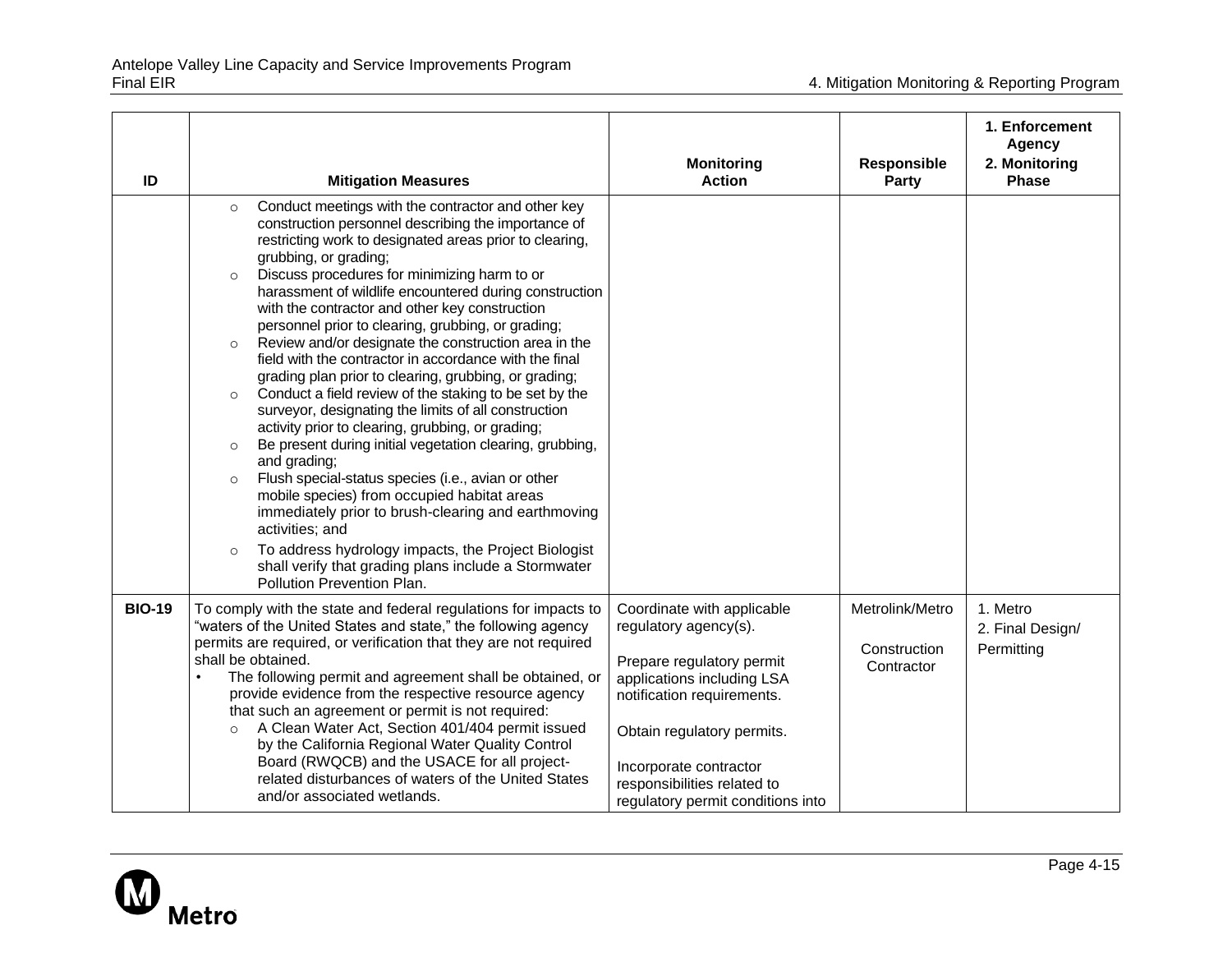| ID      | <b>Mitigation Measures</b>                                                                                                                                                                                                                                                                                                                                                                                                                                                                                                                                                                                                                                                                                                                                                                                                                                                                                                                                                                                                                                                                                                                                                                                                                                                                                                                                                                                                                                                                                                                                                                                                                               | <b>Monitoring</b><br><b>Action</b>    | <b>Responsible</b><br>Party | 1. Enforcement<br><b>Agency</b><br>2. Monitoring<br><b>Phase</b> |
|---------|----------------------------------------------------------------------------------------------------------------------------------------------------------------------------------------------------------------------------------------------------------------------------------------------------------------------------------------------------------------------------------------------------------------------------------------------------------------------------------------------------------------------------------------------------------------------------------------------------------------------------------------------------------------------------------------------------------------------------------------------------------------------------------------------------------------------------------------------------------------------------------------------------------------------------------------------------------------------------------------------------------------------------------------------------------------------------------------------------------------------------------------------------------------------------------------------------------------------------------------------------------------------------------------------------------------------------------------------------------------------------------------------------------------------------------------------------------------------------------------------------------------------------------------------------------------------------------------------------------------------------------------------------------|---------------------------------------|-----------------------------|------------------------------------------------------------------|
| $\circ$ | A Section 1602 Streambed Alteration Agreement<br>(LSA) issued by the CDFW for all project related<br>disturbances of any streambed.<br>If required, the Streambed Alteration Agreement<br>notification shall include the following information<br>and analyses:<br>1. Quantification of the linear feet of streams and<br>area of associated riparian vegetation that would<br>be impacted.<br>2. An analysis providing information on whether<br>impacts to streams within the immediate project<br>area could cause impacts downstream where<br>there is hydrologic connectivity;<br>3. A hydrological evaluation of the 100, 50, 25, 10,<br>5, and 2-year frequency storm event for existing<br>and proposed conditions to provide information<br>on how water and sediment is conveyed through<br>the Project site;<br>4. A scour analysis demonstrating that stream<br>banks, bed, and channel would not erode and be<br>impaired (e.g., aggrade, incised) as a result of<br>Project activities;<br>5. An analysis demonstrating that the Project would<br>not impact stream underflow supporting riparian<br>vegetation;<br>6. Identification, analysis, and discussion of<br>potential impacts on streams and associated<br>vegetation as a result of upland Project<br>construction and activities;<br>7. Specific activities and actions Metro proposes to<br>take to mitigate for impacts on streams and<br>riparian vegetation, specifically, actions to control<br>invasive plants and animals and reintroducing<br>native biota:<br>8. A complete description of routine maintenance<br>activities that may be required for the life of the | applicable construction<br>documents. |                             |                                                                  |

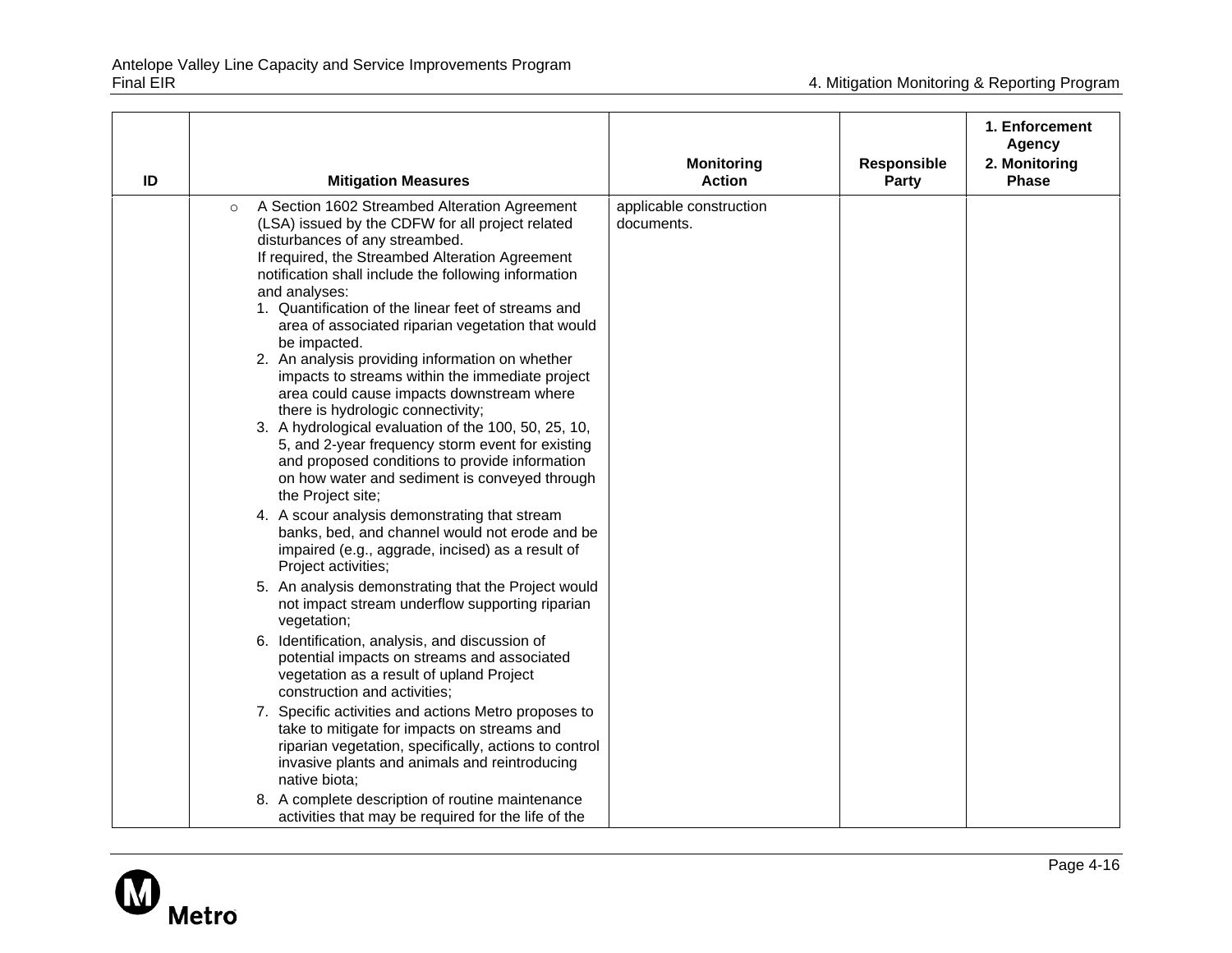| ID            | <b>Mitigation Measures</b>                                                                                                                                                                                                                                                                                                                                                                                                                                                                                                                                                                                                                                                                                                                                                                                                                                                                                                                                                                                                                                                                                                                                                                                              | <b>Monitoring</b><br><b>Action</b>                                                                                                                               | <b>Responsible</b><br>Party                   | 1. Enforcement<br><b>Agency</b><br>2. Monitoring<br><b>Phase</b> |
|---------------|-------------------------------------------------------------------------------------------------------------------------------------------------------------------------------------------------------------------------------------------------------------------------------------------------------------------------------------------------------------------------------------------------------------------------------------------------------------------------------------------------------------------------------------------------------------------------------------------------------------------------------------------------------------------------------------------------------------------------------------------------------------------------------------------------------------------------------------------------------------------------------------------------------------------------------------------------------------------------------------------------------------------------------------------------------------------------------------------------------------------------------------------------------------------------------------------------------------------------|------------------------------------------------------------------------------------------------------------------------------------------------------------------|-----------------------------------------------|------------------------------------------------------------------|
|               | Project including measures to avoid impacts on<br>streams and riparian vegetation during routine<br>maintenance activities occurring for the life of the<br>Project; and,<br>9. Protocol survey results (see Mitigation Measures<br>BIO-7 through BIO-11), including negative<br>findings, shall be included as part of the LSA<br>Notification. Survey reports shall include<br>information on habitat within the Project site and<br>whether the Project would impact habitat<br>supporting those species.<br>Documentation: Metro/Metrolink shall consult each<br>$\bullet$<br>agency to determine if a permit or agreement is required.<br>Upon completion of the agency review of this project, the<br>applicant shall provide a copy of the<br>permit(s)/agreement(s), or evidence from each agency<br>that such an agreement or permit is not required for<br>compliance.<br>$\bullet$<br>Timing: Prior to approval of any grading and or<br>improvement plans and issuance of any Grading or<br><b>Construction Permits.</b><br>Monitoring: Metro shall review the permits/agreement for<br>$\bullet$<br>compliance with this condition. Copies of these permits<br>should be implemented on the grading plans. |                                                                                                                                                                  |                                               |                                                                  |
| <b>BIO-20</b> | Preconstruction surveys for protected trees (native trees four<br>inches or more in cumulative diameter, as measured at 4.5<br>feet above the ground level, that are subject to protection<br>under any relevant tree protection ordinance, shall be<br>conducted by a registered consulting arborist with the<br>American Society of Consulting Arborists at least 120 days<br>prior to construction. The locations and sizes of all protected<br>trees shall be identified prior to construction and overlaid on<br>project footprint maps. The registered consulting arborist shall<br>prepare a Protected Tree Report and shall submit three<br>copies to the relevant local jurisdiction. Any protected trees                                                                                                                                                                                                                                                                                                                                                                                                                                                                                                      | Incorporate contractor<br>responsibilities into applicable<br>construction documents.<br>Retain a qualified arborist.<br>Conduct preconstruction tree<br>survey. | Metrolink/Metro<br>Construction<br>Contractor | 1. Metro<br>2. Final Design/<br>Permitting/<br>Post-construction |

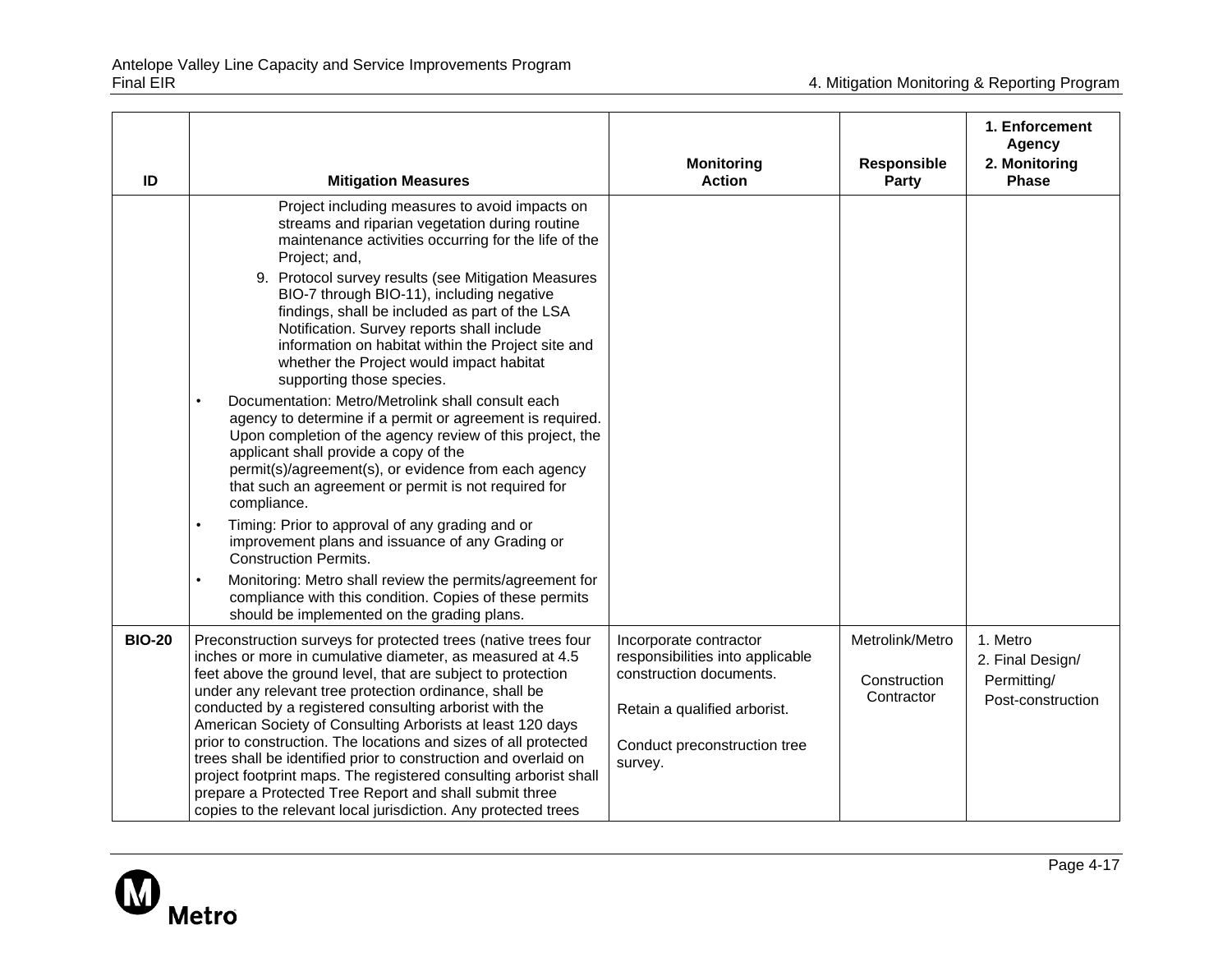| ID            | <b>Mitigation Measures</b>                                                                                                                                                                                                                                                                                                                                                                                                                                                                                                                                                                            | <b>Monitoring</b><br><b>Action</b>                                                                                                                                                   | Responsible<br>Party                          | 1. Enforcement<br><b>Agency</b><br>2. Monitoring<br>Phase |
|---------------|-------------------------------------------------------------------------------------------------------------------------------------------------------------------------------------------------------------------------------------------------------------------------------------------------------------------------------------------------------------------------------------------------------------------------------------------------------------------------------------------------------------------------------------------------------------------------------------------------------|--------------------------------------------------------------------------------------------------------------------------------------------------------------------------------------|-----------------------------------------------|-----------------------------------------------------------|
|               | that must be removed due to project construction shall be<br>replaced at a 2:1 ratio (or up to a 4:1 ratio for protected trees<br>on private property) except when the protected tree is<br>relocated on the same property, the relevant local agency has<br>approved the tree for removal, and the relocation is<br>economically reasonable and favorable to the survival of the<br>tree. Each replacement tree shall be at least a 15-gallon<br>specimen, measuring one inch or more in diameter, one foot<br>above the base, and shall be at least seven feet in height<br>measured from the base. | Prepare Protected Tree Report<br>and submit to applicable local<br>jurisdiction.<br>Provide replacement trees<br>consistent with<br>recommendations of the<br>Protected Tree Report. |                                               |                                                           |
| <b>BIO-21</b> | Protect trees that will possibly receive impacts to the root<br>system by restricting root cuts to the outer region of the roots<br>using a distance formula recommended by the International<br>Society of Arboriculture. Adjust utility relocations to avoid as<br>many tree trunks and root clusters as possible and eliminate<br>direct impacts/removal of trees. Hand digging the root<br>protection zones will reduce indirect impacts to the root<br>systems.                                                                                                                                  | Incorporate contractor<br>responsibilities into applicable<br>construction documents.<br>Consult on utility relocation plan<br>set to adjust design to avoid<br>impacts on trees.    | Metrolink/Metro<br>Project Engineer           | 1. Metro<br>2. Final Design/<br>Construction              |
| <b>BIO-22</b> | Provide temporary supplemental irrigation to existing trees<br>during construction, as necessary.                                                                                                                                                                                                                                                                                                                                                                                                                                                                                                     | Incorporate contractor<br>responsibilities into applicable<br>construction documents.<br>Provide supplemental irrigation.                                                            | Metrolink/Metro<br>Construction<br>Contractor | 1. Metro<br>2. Construction                               |
| <b>BIO-23</b> | Replace all impacted trees that cannot be saved with trees of<br>the same genus, species, and variety (if applicable) as the<br>tree that is removed. Replacement trees shall be locally<br>sourced from within the same watershed and not from a<br>supplier. Replacement trees shall come from a local native<br>plant nursery that implements Phytophthora/Clean Nursery<br>Stock protocols.                                                                                                                                                                                                       | Incorporate contractor<br>responsibilities into applicable<br>construction documents.<br>Replace and/or avoid trees as<br>applicable.                                                | Metrolink/Metro<br>Construction<br>Contractor | 1. Metro<br>2. Construction                               |
| <b>BIO-24</b> | Determine proven methods of stabilizing the existing<br>landscape to minimize disturbances beyond the area of cut<br>and fill.                                                                                                                                                                                                                                                                                                                                                                                                                                                                        | Incorporate contractor<br>responsibilities into applicable<br>construction documents.                                                                                                | Metrolink/Metro<br>Construction<br>Contractor | 1. Metro<br>2. Construction                               |

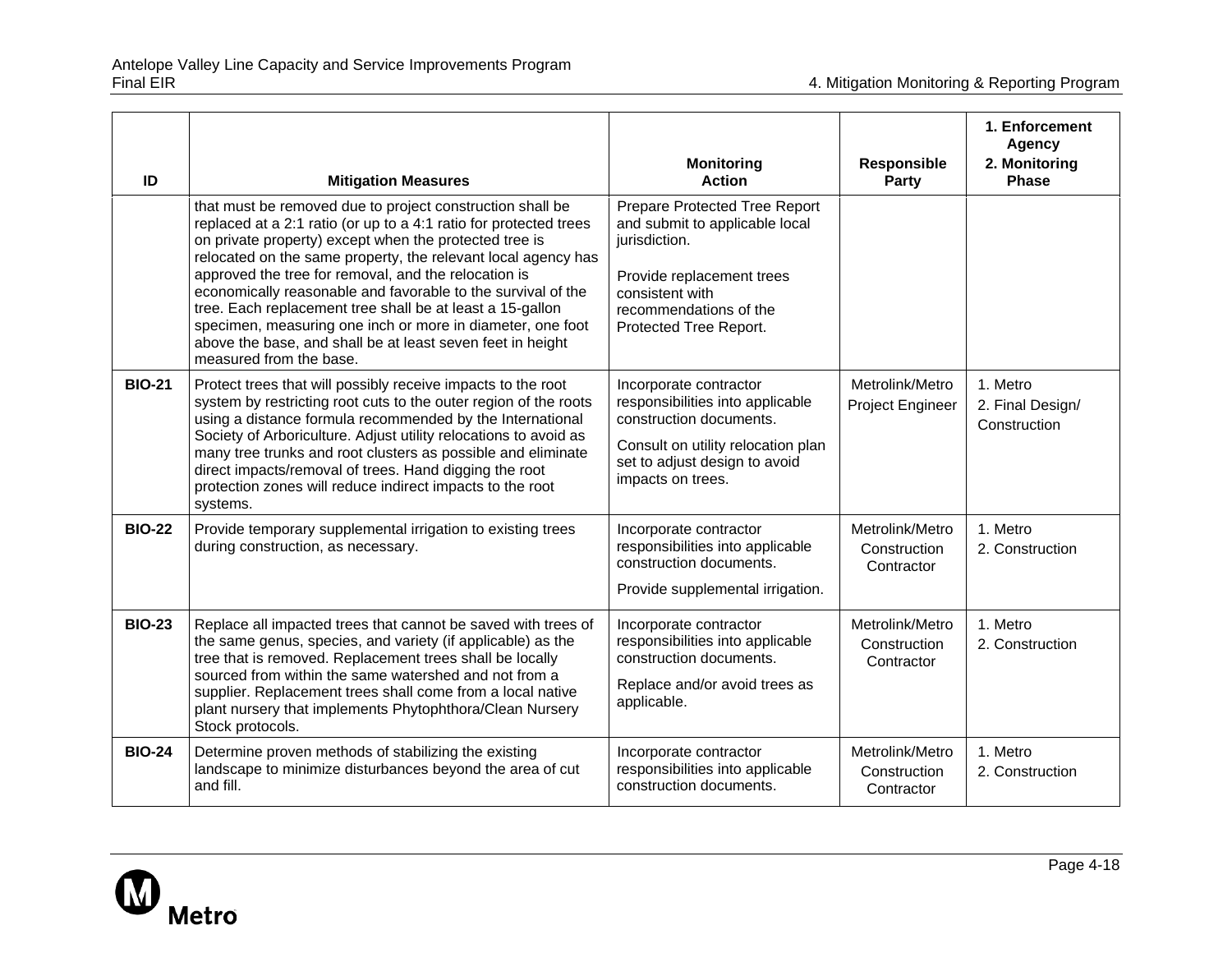| ID            | <b>Mitigation Measures</b>                                                                                                                                                                                                                                                                                                                                                                                                                                                                                                                                                                     | <b>Monitoring</b><br><b>Action</b>                                                                                                                                                                                | <b>Responsible</b><br>Party                   | 1. Enforcement<br><b>Agency</b><br>2. Monitoring<br><b>Phase</b> |
|---------------|------------------------------------------------------------------------------------------------------------------------------------------------------------------------------------------------------------------------------------------------------------------------------------------------------------------------------------------------------------------------------------------------------------------------------------------------------------------------------------------------------------------------------------------------------------------------------------------------|-------------------------------------------------------------------------------------------------------------------------------------------------------------------------------------------------------------------|-----------------------------------------------|------------------------------------------------------------------|
|               |                                                                                                                                                                                                                                                                                                                                                                                                                                                                                                                                                                                                | Implement site stabilization<br>methods.                                                                                                                                                                          |                                               |                                                                  |
| <b>BIO-25</b> | Consider "Geo-cell" type planted retaining wall stabilization<br>structures if they can be planted with native chaparral seed.                                                                                                                                                                                                                                                                                                                                                                                                                                                                 | Incorporate contractor<br>responsibilities into applicable<br>construction documents.<br>Review retaining wall design and<br>determine locations where Geo-<br>cell plantings can be<br>incorporated into design. | Metrolink/Metro<br>Project Engineer           | 1. Metro<br>2. Final Design                                      |
| <b>BIO-26</b> | Provide compost to hold moisture in the soil. Utilize watering<br>bags for the establishment period.                                                                                                                                                                                                                                                                                                                                                                                                                                                                                           | Incorporate contractor<br>responsibilities into applicable<br>construction documents.<br>Use compost and watering bags<br>during revegetation<br>establishment                                                    | Metrolink/Metro<br>Construction<br>Contractor | 1. Metro<br>2. Construction/<br>Post-Construction                |
| <b>BIO-27</b> | All tree material, especially tree material infected with pests,<br>pathogens, and diseases, shall be left on site, chipping the<br>material for use as ground cover or mulch.                                                                                                                                                                                                                                                                                                                                                                                                                 | Incorporate contractor<br>responsibilities into applicable<br>construction documents.<br>Reuse tree material as applicable                                                                                        | Metrolink/Metro<br>Construction<br>Contractor | 1. Metro<br>2. Construction/<br>Post-Construction                |
|               | <b>CULTURAL RESOURCES</b>                                                                                                                                                                                                                                                                                                                                                                                                                                                                                                                                                                      |                                                                                                                                                                                                                   |                                               |                                                                  |
| CUL-1         | Mitigation Measure CUL-1 pertains specifically to<br>archaeological involvement. The involvement of the<br>Fernandeño Tataviam Band of Mission Indians and<br>Gabrieleno Band of Mission Indians - Kizh Nation (Consulting<br>Tribes) is detailed in Mitigation Measure TCR-1. For the<br>purposes of Mitigation Measures CUL-1 and TCR-1, ground<br>disturbing activities include, but are not limited to, excavation,<br>trenching, grading, and drilling.<br>Prior to issuance of grading permits, a qualified archeologist,<br>meeting the Secretary of the Interior's Standards, shall be | Retain qualified archaeologist<br>who meets the Secretary of<br>Interior's Standards.<br>Prepare CRMP.<br>Implement CRMP including<br>WEAP training, monitoring and<br>reporting requirements.                    | Metrolink/Metro<br>Construction<br>Contractor | 1. Metro<br>2. Pre-Construction/<br>Construction                 |

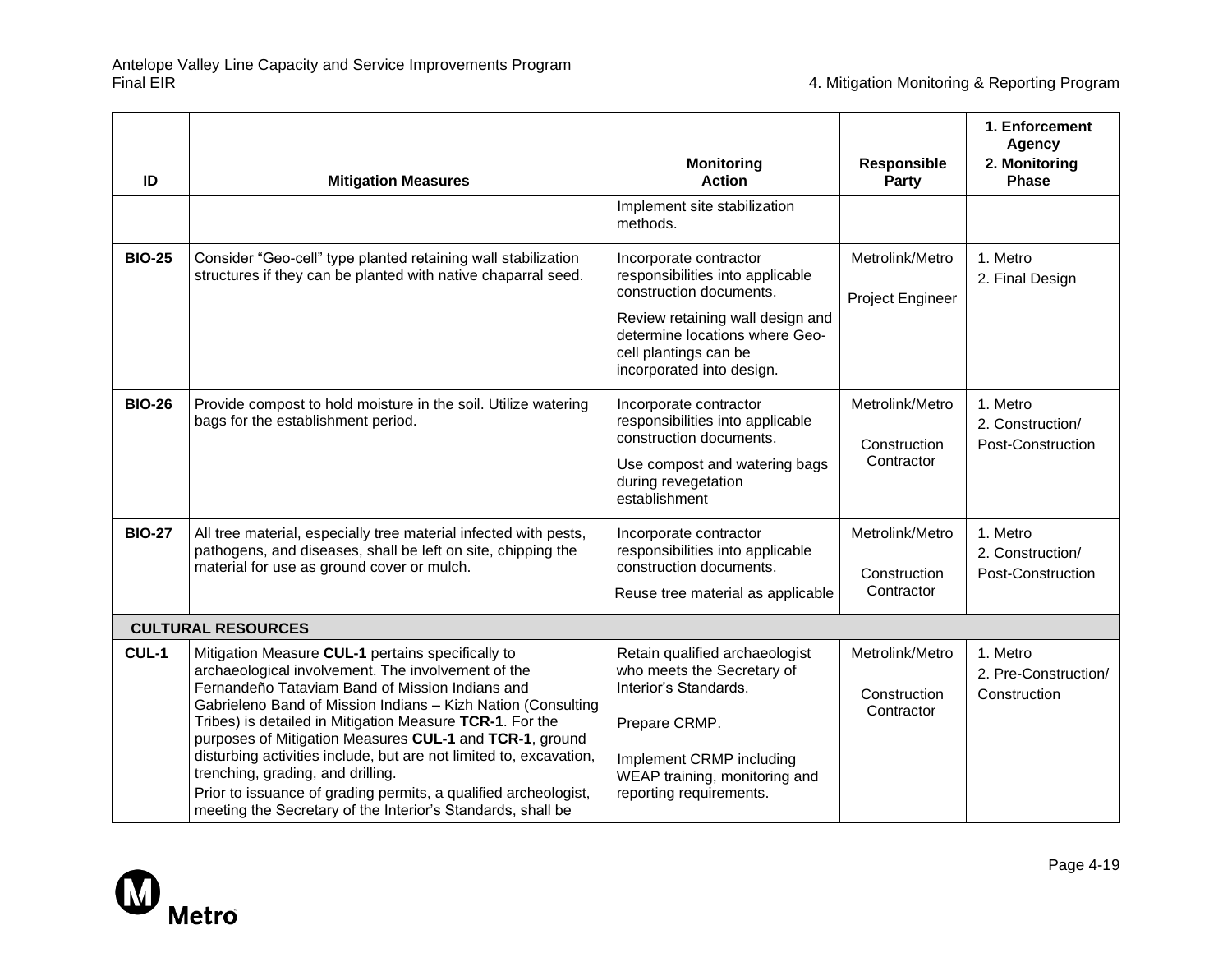| ID | <b>Mitigation Measures</b>                                                                                                                                                                                                                                                                                                                                                                                                                                                                                                                                                                                                                                                                                                                                                                                                                                                                                                                                                                                                                                                                                                                                                                                                                                                                                                                                                                                                                   | <b>Monitoring</b><br><b>Action</b> | <b>Responsible</b><br>Party | 1. Enforcement<br><b>Agency</b><br>2. Monitoring<br><b>Phase</b> |
|----|----------------------------------------------------------------------------------------------------------------------------------------------------------------------------------------------------------------------------------------------------------------------------------------------------------------------------------------------------------------------------------------------------------------------------------------------------------------------------------------------------------------------------------------------------------------------------------------------------------------------------------------------------------------------------------------------------------------------------------------------------------------------------------------------------------------------------------------------------------------------------------------------------------------------------------------------------------------------------------------------------------------------------------------------------------------------------------------------------------------------------------------------------------------------------------------------------------------------------------------------------------------------------------------------------------------------------------------------------------------------------------------------------------------------------------------------|------------------------------------|-----------------------------|------------------------------------------------------------------|
|    | retained to serve as Program Archaeologist to develop and<br>supervise the archaeological monitoring program. Prior to<br>commencement of any grading activities on site, the Program<br>Archaeologist shall prepare a Cultural Resources Monitoring<br>Plan (CRMP). The CRMP shall be reviewed by the Lead<br>Agency. The Consulting Tribes shall also be provided an<br>opportunity to review and comment on the CRMP. The CRMP<br>should include at a minimum: (1) the roles and responsibilities<br>of the Program Archaeologist, archaeological monitor, and<br>Native American monitor; (2) the definition of an<br>Environmentally Sensitive Area (ESA) around the previously-<br>identified prehistoric resources adjacent to the Canyon Siding<br>Extension project area, (3) a description of monitoring<br>procedures; (4) a description of the frequency of monitoring<br>(e.g., full-time, part-time, spot checking); (5) a description of<br>what types of resources may be encountered; (6) a<br>description of circumstances that would result in the halting of<br>work at the program site (e.g., what is considered a<br>"significant" archaeological site); (7) a description of<br>procedures to follow when a resource is encountered<br>including curation procedures agreed upon by the Consulting<br>Tribes; (8) communication/notification protocols; and (9) a<br>description of monitoring reporting procedures. |                                    |                             |                                                                  |
|    | At the commencement of construction, an archaeologist shall<br>provide a Worker Environmental Awareness Program (WEAP)<br>training for all earth moving personnel and their supervisors.<br>WEAP materials shall be developed and distributed to<br>construction personnel over the lifetime of the Program. The<br>program shall inform personnel of the types of artifacts and<br>features that may be encountered, the procedures to be<br>followed if archaeological materials are unearthed during<br>program excavation, contact information for the archaeological<br>and Consulting Tribe personnel, and the regulatory<br>requirements for the protection of archaeological resources<br>including penalties for violations.                                                                                                                                                                                                                                                                                                                                                                                                                                                                                                                                                                                                                                                                                                        |                                    |                             |                                                                  |

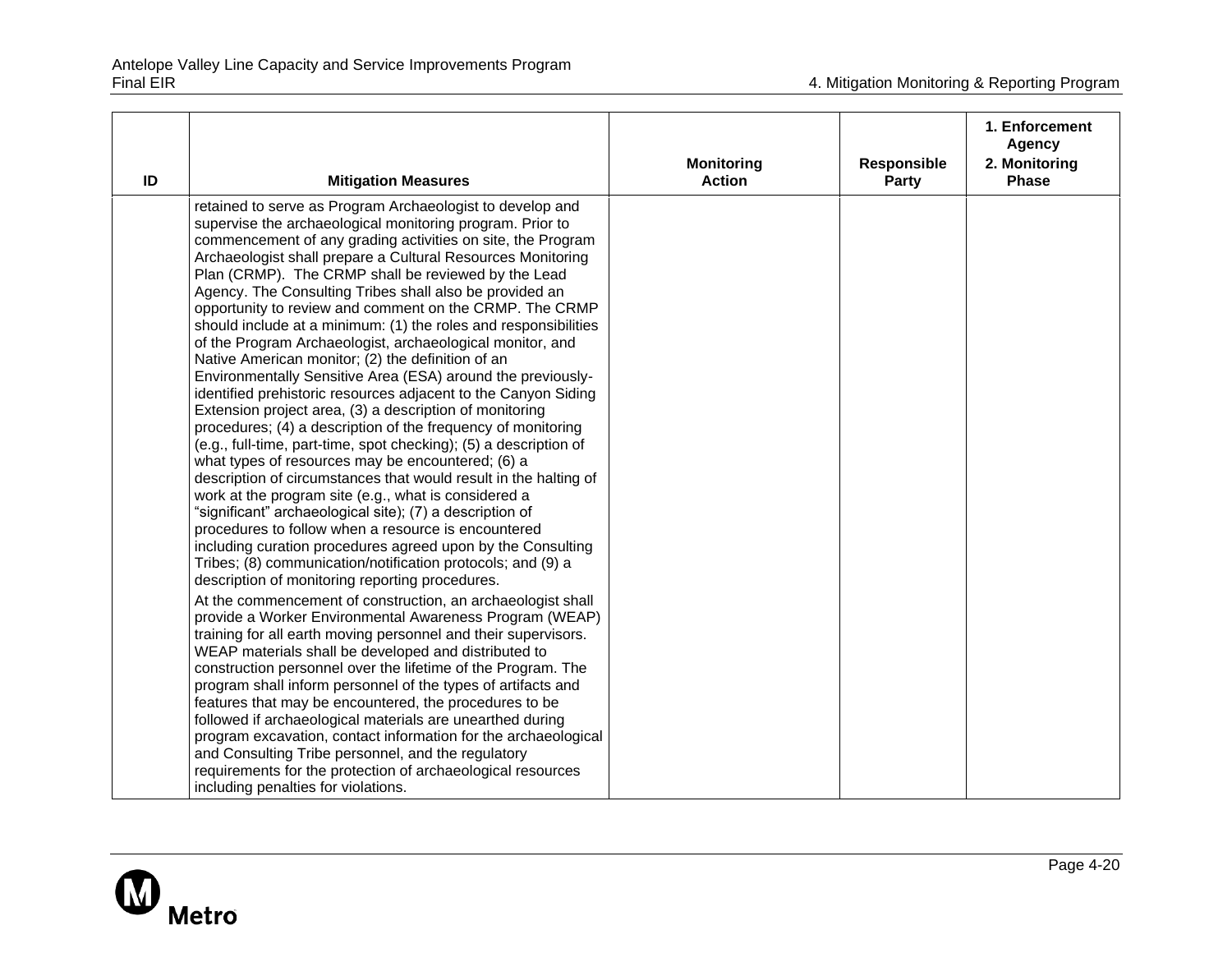| ID | <b>Mitigation Measures</b>                                                                                                                                                                                                                                                                                                                                                                                                                                                                                                                                                                                                                                                                                                                                                                                                                                                                                                                                                                                                                                                                                                                                                                                                                                                                                                                                                                                                                                                                                                                                                                                                                                                                                                                                                                                                                                                                                                                                                                                                                                                                                                   | <b>Monitoring</b><br><b>Action</b> | <b>Responsible</b><br><b>Party</b> | 1. Enforcement<br><b>Agency</b><br>2. Monitoring<br><b>Phase</b> |
|----|------------------------------------------------------------------------------------------------------------------------------------------------------------------------------------------------------------------------------------------------------------------------------------------------------------------------------------------------------------------------------------------------------------------------------------------------------------------------------------------------------------------------------------------------------------------------------------------------------------------------------------------------------------------------------------------------------------------------------------------------------------------------------------------------------------------------------------------------------------------------------------------------------------------------------------------------------------------------------------------------------------------------------------------------------------------------------------------------------------------------------------------------------------------------------------------------------------------------------------------------------------------------------------------------------------------------------------------------------------------------------------------------------------------------------------------------------------------------------------------------------------------------------------------------------------------------------------------------------------------------------------------------------------------------------------------------------------------------------------------------------------------------------------------------------------------------------------------------------------------------------------------------------------------------------------------------------------------------------------------------------------------------------------------------------------------------------------------------------------------------------|------------------------------------|------------------------------------|------------------------------------------------------------------|
|    | The archaeological monitor shall be present for all ground-<br>disturbing activities in native soil (i.e., undisturbed, non-fill<br>sediments) within the Balboa Double Track Extension and<br>Lancaster Terminal Improvements sites. Within the Canyon<br>Siding Extension capital improvement area, the archaeological<br>monitor shall be present for all ground-disturbing activities<br>within the ESA, including those in disturbed fill sediments.<br>During ground-disturbing activities outside of the ESA within<br>the Canyon Siding Extension capital improvement area,<br>archaeological monitoring shall be limited to ground-disturbing<br>activities within native soil only.<br>All archaeological monitors, working under the supervision of<br>the Program Archaeologist, shall have construction monitoring<br>experience and be familiar with the types of historical and<br>prehistoric resources that could be encountered. A sufficient<br>number of archaeological monitors shall be present each<br>workday to ensure that simultaneously occurring ground<br>disturbing activities receive thorough levels of monitoring<br>coverage. The Program Archaeologist shall have the ability to<br>recommend, with written and photographic justification, the<br>reduction or termination of monitoring efforts to the Lead<br>Agency (i.e., Metro), and should the Lead Agency and the<br>Consulting Tribes concur with this assessment, then<br>monitoring shall be reduced or ceased.<br>If an inadvertent discovery of archaeological materials is made<br>during program-related construction activities, the<br>archaeological monitor shall have the authority to halt ground<br>disturbing activities within 50 feet of the resource(s) and an<br>ESA physical demarcation shall be constructed. The Program<br>Archaeologist and Lead Agency shall be notified regarding the<br>discovery. If prehistoric or potential TCRs are identified within<br>disturbed or native sediments, the Consulting Tribes shall be<br>notified. The procedures outlined in CRMP shall then be<br>implemented. |                                    |                                    |                                                                  |

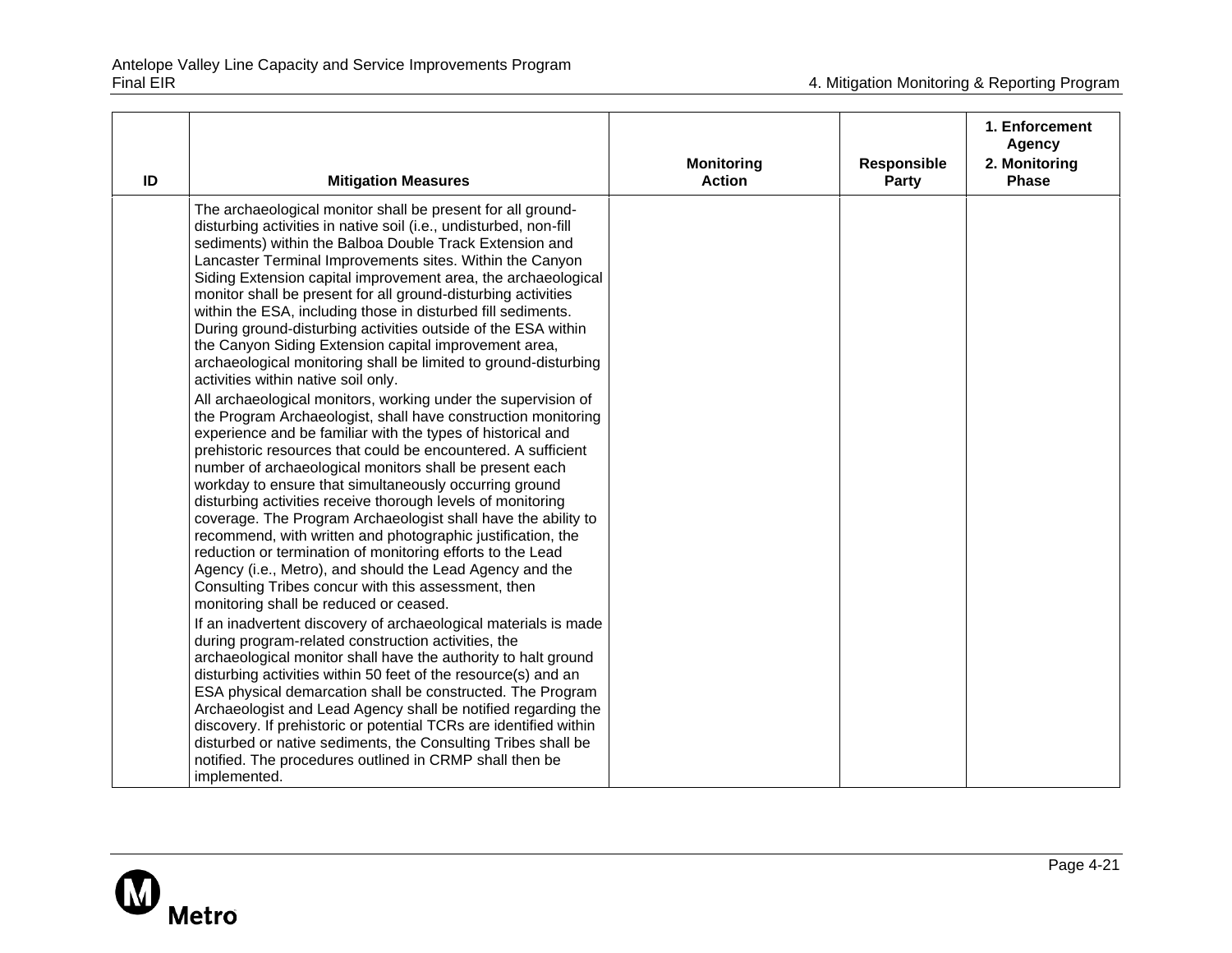| ID    | <b>Mitigation Measures</b>                                                                                                                                                                                                                                                                                                                                                                                                                                                                                                                                                                                                                                                                                                                                                                                                                                                                                                                                                                                                                                                                                                                                                                                                                                                                                                                                                                                                                                                                                                                                                                                                                                                                                                                                                                                                                                                                                        | <b>Monitoring</b><br><b>Action</b>                                                                | Responsible<br>Party                         | 1. Enforcement<br><b>Agency</b><br>2. Monitoring<br><b>Phase</b> |
|-------|-------------------------------------------------------------------------------------------------------------------------------------------------------------------------------------------------------------------------------------------------------------------------------------------------------------------------------------------------------------------------------------------------------------------------------------------------------------------------------------------------------------------------------------------------------------------------------------------------------------------------------------------------------------------------------------------------------------------------------------------------------------------------------------------------------------------------------------------------------------------------------------------------------------------------------------------------------------------------------------------------------------------------------------------------------------------------------------------------------------------------------------------------------------------------------------------------------------------------------------------------------------------------------------------------------------------------------------------------------------------------------------------------------------------------------------------------------------------------------------------------------------------------------------------------------------------------------------------------------------------------------------------------------------------------------------------------------------------------------------------------------------------------------------------------------------------------------------------------------------------------------------------------------------------|---------------------------------------------------------------------------------------------------|----------------------------------------------|------------------------------------------------------------------|
|       | GEOLOGY, SOILS, AND PALEONTOLOGICAL RESOURCES                                                                                                                                                                                                                                                                                                                                                                                                                                                                                                                                                                                                                                                                                                                                                                                                                                                                                                                                                                                                                                                                                                                                                                                                                                                                                                                                                                                                                                                                                                                                                                                                                                                                                                                                                                                                                                                                     |                                                                                                   |                                              |                                                                  |
| GEO-1 | Prior to the construction of the Proposed Project, Metro shall<br>develop a geotechnical design report to address geological,<br>seismic, and soil-related constraints encountered by the<br>Project. The Proposed Project shall be designed based on the<br>latest versions of local and state building codes and<br>regulations in order to construct seismically resistant<br>structures that help counteract the adverse effects of ground<br>shaking. During final design, site-specific geotechnical<br>investigations shall be performed at the sites where structures<br>are proposed within liquefaction-prone designated areas. The<br>investigations shall include exploratory soil borings with<br>groundwater measurements. The exploratory soil borings shall<br>be advanced, at a minimum, to the depths required by local<br>and state jurisdictions to conduct liquefaction analyses.<br>Similarly, the investigations shall include earthquake-induced<br>settlement analyses of the dry substrata (i.e., above the<br>groundwater table). The investigations shall also include<br>seismic risk solutions to be incorporated into the final design<br>(e.g., deep foundations, ground improvement, remove and<br>replace) for those areas where liquefaction potential may be<br>experienced. The investigation shall include stability analyses<br>of slopes located within earthquake-induced landslide areas<br>and provide appropriate slope stabilization measures (e.g.,<br>retaining walls, slopes with shotcrete faces, slopes re-<br>grading). The geotechnical investigations and design solutions<br>shall follow the "Guidelines for Evaluating and Mitigating<br>Seismic Hazards in California" Special Publication 117A of the<br>California Geologic Service, as well as Metro's Design Criteria<br>and the latest federal and state seismic and environmental<br>requirements. | Prepare final geotechnical<br>design report.<br>Incorporate recommendations<br>into final design. | Lead Engineer/<br>Geotechnical<br>Consultant | 1. Metro<br>2. Final Design                                      |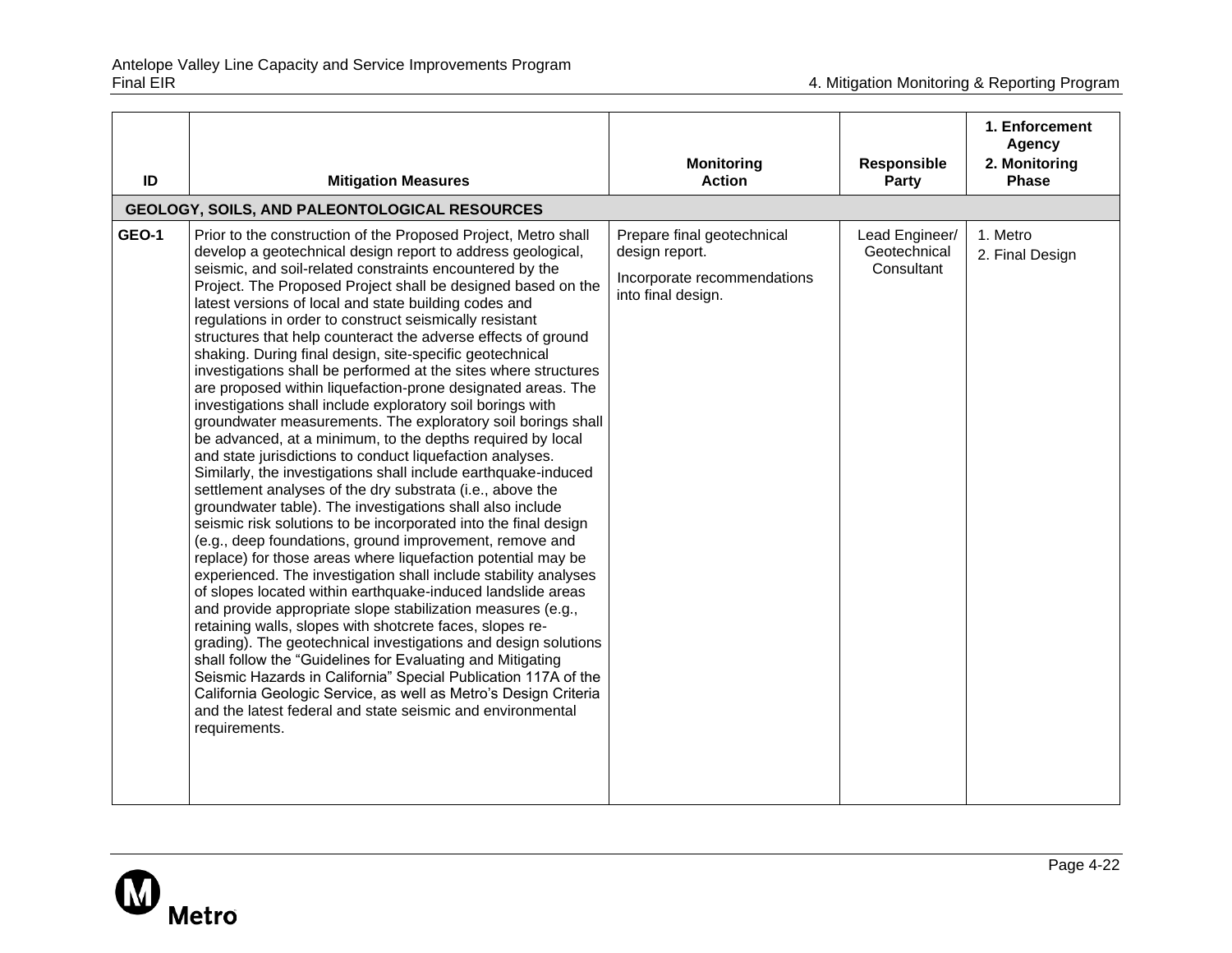| ID           | <b>Mitigation Measures</b>                                                                                                                                                                                                                                                                                                                                                                                                                                                                                                                                                                                                                                                                                                                                                                                                                                                 | <b>Monitoring</b><br><b>Action</b>                                 | <b>Responsible</b><br><b>Party</b>            | 1. Enforcement<br><b>Agency</b><br>2. Monitoring<br><b>Phase</b> |
|--------------|----------------------------------------------------------------------------------------------------------------------------------------------------------------------------------------------------------------------------------------------------------------------------------------------------------------------------------------------------------------------------------------------------------------------------------------------------------------------------------------------------------------------------------------------------------------------------------------------------------------------------------------------------------------------------------------------------------------------------------------------------------------------------------------------------------------------------------------------------------------------------|--------------------------------------------------------------------|-----------------------------------------------|------------------------------------------------------------------|
| <b>PAL-1</b> | Full-time paleontological monitoring shall be implemented<br>when Saugus Formation (QTs, Tsr), Pico Formation (Tps, Tp),<br>Towsley Formation (Ttos), or older sedimentary deposits<br>(Qog, Qoa) are impacted. Excavations into artificial fill (af) and<br>younger sedimentary deposits (Qf, Qyfc, Qa, Qg) shall be<br>initially spot-checked during excavations that exceed depths<br>of 5 feet to check for underlying, paleontologically sensitive<br>older sedimentary deposits. If it is determined that only<br>artificial fill (af), modern alluvial fan deposits (Qf), younger<br>alluvial fan deposits (Qyfc), alluvial gravel, and clay of valley<br>areas (Qa), or stream channel deposits (Qg) are impacted, the<br>monitoring program may be reduced or suspended.                                                                                          | Retain qualified paleontologist.<br>Monitor excavation activities. | Metrolink/Metro<br>Construction<br>Contractor | 1. Metro<br>2. Final Design                                      |
| PAL-2        | Prior to construction, a Paleontological Resources Impact<br>Mitigation Program (PRIMP) shall be prepared that provides<br>detailed recommended monitoring locations; a description of a<br>paleontological resources worker environmental awareness<br>program to inform construction personnel of the potential for<br>fossil discoveries and of the types of fossils that may be<br>encountered; detailed procedures for monitoring, fossil<br>recovery, laboratory analysis, and museum curation; and<br>notification procedures in the event of a fossil discovery by a<br>paleontological monitor or other project personnel. A curation<br>agreement from the NHMLA, or another accredited repository,<br>shall also be obtained prior to excavation in the event that<br>paleontological resources are discovered during the<br>construction phase of the Project. | Prepare PRIMP.<br>Implement recommendations of<br>the PRIMP.       | Metrolink/Metro<br>Construction<br>Contractor | 1. Metro<br>2. Final Design                                      |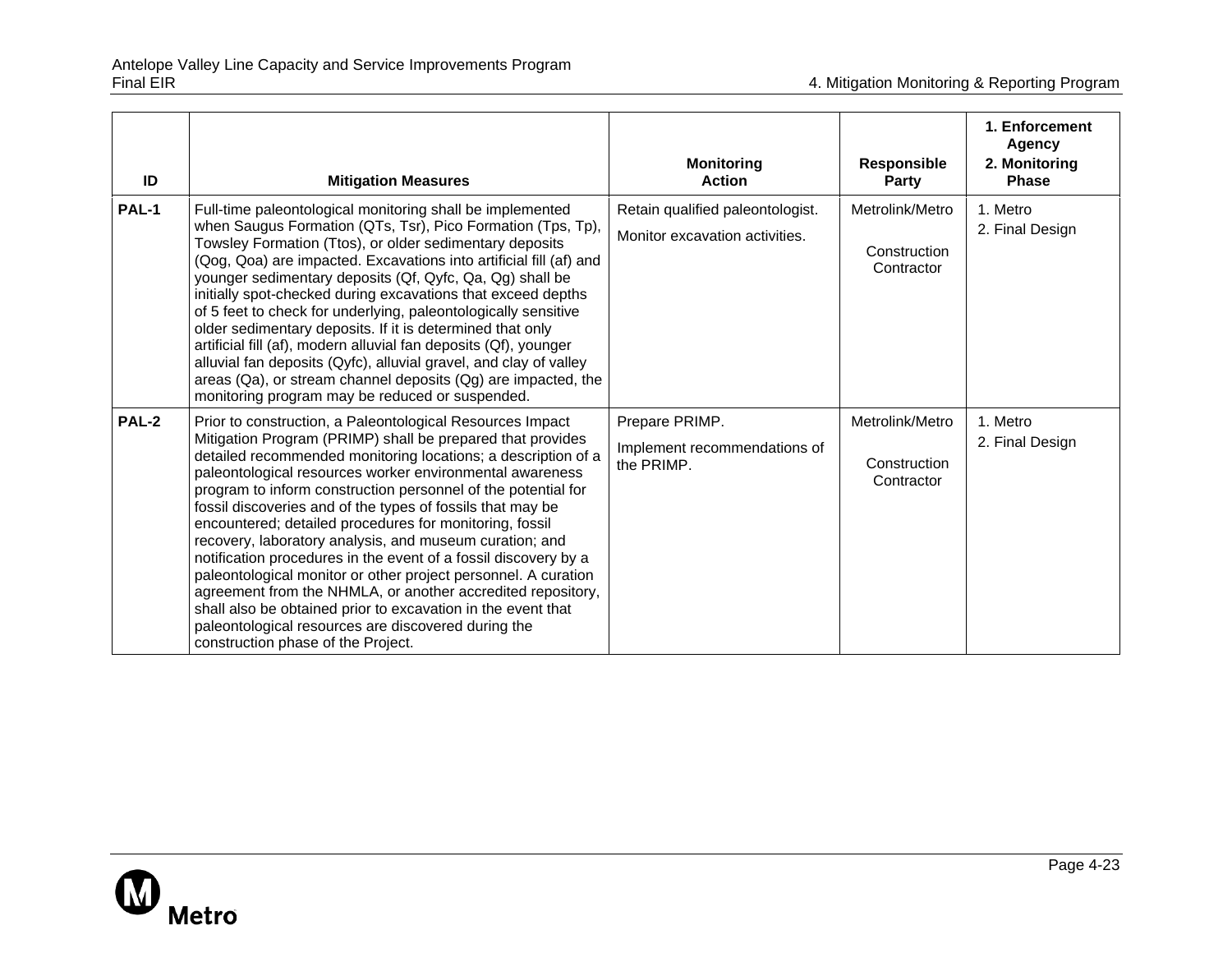| ID    | <b>Mitigation Measures</b>                                                                                                                                                                                                                                                                                                                                                                                                                                                                                                                                                                                                                                                                                                                                                                                                                                                                                                                                                                                                                                                                                                                                                                                                                                                                                                                                                                     | <b>Monitoring</b><br><b>Action</b>                                                    | <b>Responsible</b><br>Party                   | 1. Enforcement<br>Agency<br>2. Monitoring<br><b>Phase</b> |
|-------|------------------------------------------------------------------------------------------------------------------------------------------------------------------------------------------------------------------------------------------------------------------------------------------------------------------------------------------------------------------------------------------------------------------------------------------------------------------------------------------------------------------------------------------------------------------------------------------------------------------------------------------------------------------------------------------------------------------------------------------------------------------------------------------------------------------------------------------------------------------------------------------------------------------------------------------------------------------------------------------------------------------------------------------------------------------------------------------------------------------------------------------------------------------------------------------------------------------------------------------------------------------------------------------------------------------------------------------------------------------------------------------------|---------------------------------------------------------------------------------------|-----------------------------------------------|-----------------------------------------------------------|
|       | <b>GREENHOUSE GAS EMISSIONS</b>                                                                                                                                                                                                                                                                                                                                                                                                                                                                                                                                                                                                                                                                                                                                                                                                                                                                                                                                                                                                                                                                                                                                                                                                                                                                                                                                                                |                                                                                       |                                               |                                                           |
| GHG-1 | The following control techniques shall be included in project<br>specifications and shall be implemented by the construction<br>contractor:<br>Prepare a comprehensive inventory list of all heavy-duty<br>$\bullet$<br>off-road (portable and mobile) equipment (50 horsepower<br>and greater) (i.e., make, model, engine year, horsepower,<br>emission rates) that could be used an aggregate of 40 or<br>more hours throughout the duration of construction to<br>demonstrate how the construction fleet is consistent with<br>the requirements of Metro's Green Construction Policy.<br>Ensure that all construction equipment is properly tuned<br>and maintained.<br>Minimize idling time to 5 minutes, whenever feasible,<br>$\bullet$<br>which saves fuel and reduces emissions.<br>Utilize existing power sources (e.g., power poles) or clean<br>$\bullet$<br>fuel generators rather than temporary diesel power<br>generators.<br>Arrange for appropriate consultations with CARB or<br>SCAQMD to determine registration and permitting<br>requirements prior to equipment operation at the site and<br>obtain CARB Portable Equipment Registration with the<br>state or a local district permit for portable engines and<br>portable engine-driven equipment units used at the<br>project work site, with the exception of on-road and off-<br>road motor vehicles, as applicable. | Incorporate contractor<br>responsibilities into applicable<br>construction documents. | Metrolink/Metro<br>Construction<br>Contractor | 1. Metro<br>2. Final Design/<br>Pre-Construction          |

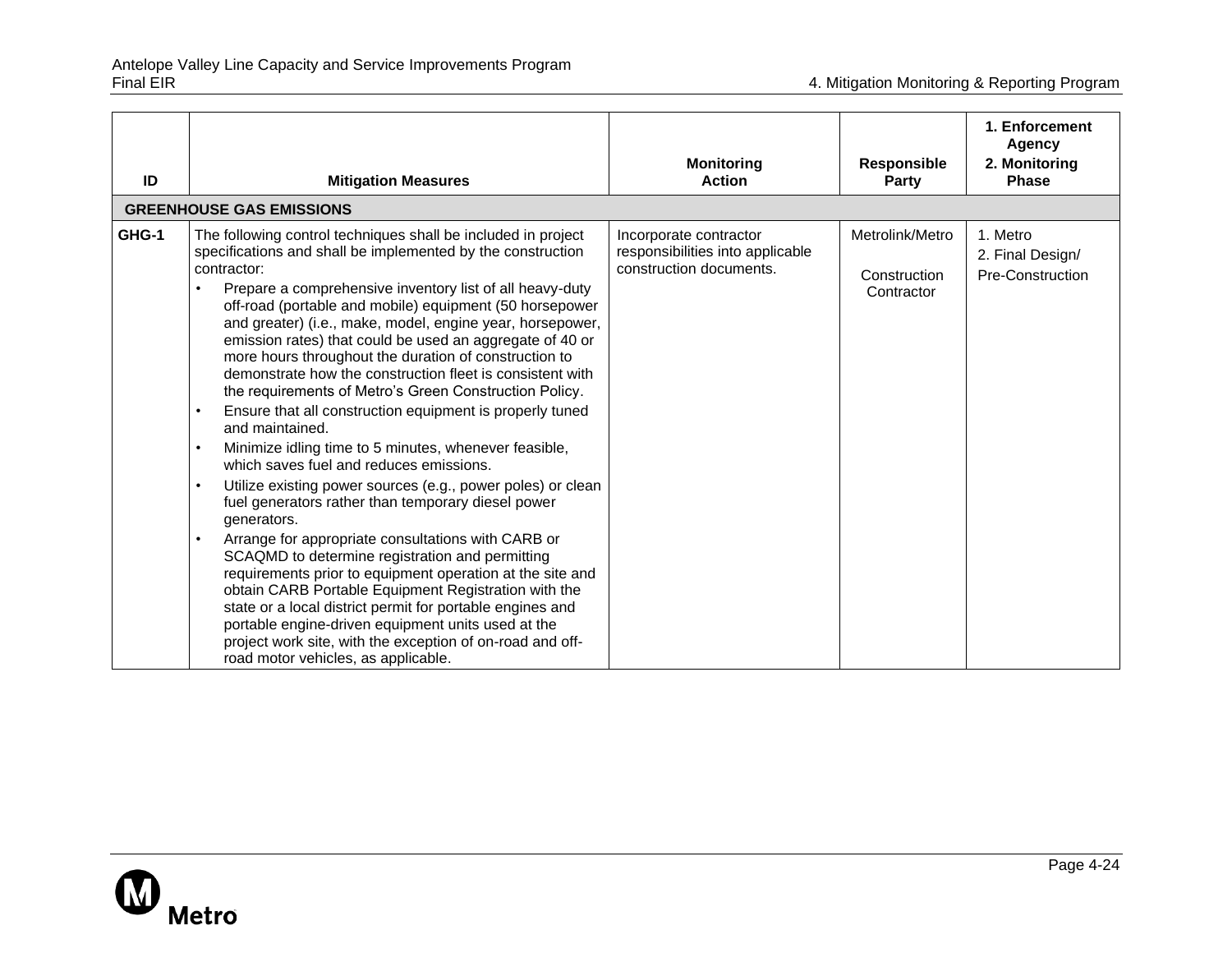| ID    | <b>Mitigation Measures</b>                                                                                                                                                                                                                                                                                                                                                                                                                                                                                                                                                                                                                                                                                                                                                                                                                                       | <b>Monitoring</b><br><b>Action</b>                                                            | <b>Responsible</b><br><b>Party</b>            | 1. Enforcement<br><b>Agency</b><br>2. Monitoring<br><b>Phase</b> |
|-------|------------------------------------------------------------------------------------------------------------------------------------------------------------------------------------------------------------------------------------------------------------------------------------------------------------------------------------------------------------------------------------------------------------------------------------------------------------------------------------------------------------------------------------------------------------------------------------------------------------------------------------------------------------------------------------------------------------------------------------------------------------------------------------------------------------------------------------------------------------------|-----------------------------------------------------------------------------------------------|-----------------------------------------------|------------------------------------------------------------------|
| GHG-2 | In compliance with Metro's Green Construction Policy, all off-<br>road diesel powered construction equipment greater than 50<br>horsepower shall comply with USEPA Tier 4 final exhaust<br>emission standards (40 CFR Part 1039). In addition, if not<br>already supplied with a factory-equipped diesel particulate<br>filter, all construction equipment shall be outfitted with best<br>available control technology devices certified by the CARB.<br>Any emissions control device used by the contractor shall<br>achieve emissions reductions that are no less than what could<br>be achieved by a Level 3 diesel emissions control strategy for<br>a similarly sized engine, as defined by CARB regulations. In<br>addition to the use of Tier 4 equipment, all off-road<br>construction equipment shall be fueled using 100 percent<br>renewable diesel. | Incorporate contractor<br>responsibilities into applicable<br>construction documents.         | Metrolink/Metro<br>Construction<br>Contractor | 1. Metro<br>2. Final Design/<br>Pre-Construction                 |
|       | <b>HAZARDS AND HAZARDOUS MATERIALS</b>                                                                                                                                                                                                                                                                                                                                                                                                                                                                                                                                                                                                                                                                                                                                                                                                                           |                                                                                               |                                               |                                                                  |
| HAZ-1 | Prior to the start of construction, the contractor shall provide<br>Metro/ Metrolink with an industrial waste management plan<br>and/or a waste and hazardous materials management plan,<br>such as a plan defined in Title 19 California Code of<br>Regulations or a Spill Prevention, Control, and                                                                                                                                                                                                                                                                                                                                                                                                                                                                                                                                                             | Prepare industrial waste<br>management plan.<br>Implement industrial waste<br>management plan | Metrolink/Metro<br>Construction<br>Contractor | 1. Metro<br>2. Pre-Construction/<br>Construction                 |
|       | Countermeasure Plan. These plans shall be completed to<br>Metro/ Metrolink contractor specifications and will identify the<br>responsible parties and outline procedures for hazardous<br>waste and hazardous materials worker training, certifications,<br>handling, storage, and transport during construction of the<br>Project. The plan shall specify how the contractor will handle<br>and manage wastes onsite, including:                                                                                                                                                                                                                                                                                                                                                                                                                                | Comply with federal and state<br>regulations for hazardous<br>material handling and storage.  |                                               |                                                                  |
|       | Prescribe Best Management Practices (BMPs) to follow to<br>prevent hazardous material releases and cleanup of any<br>hazardous material releases that may occur.                                                                                                                                                                                                                                                                                                                                                                                                                                                                                                                                                                                                                                                                                                 |                                                                                               |                                               |                                                                  |
|       | Comply with the SWRCB Construction CWA Section 402<br>$\bullet$<br>General Permit conditions and requirements for transport,<br>labeling, containment, cover, and other BMPs for storage<br>of hazardous materials during construction.                                                                                                                                                                                                                                                                                                                                                                                                                                                                                                                                                                                                                          |                                                                                               |                                               |                                                                  |

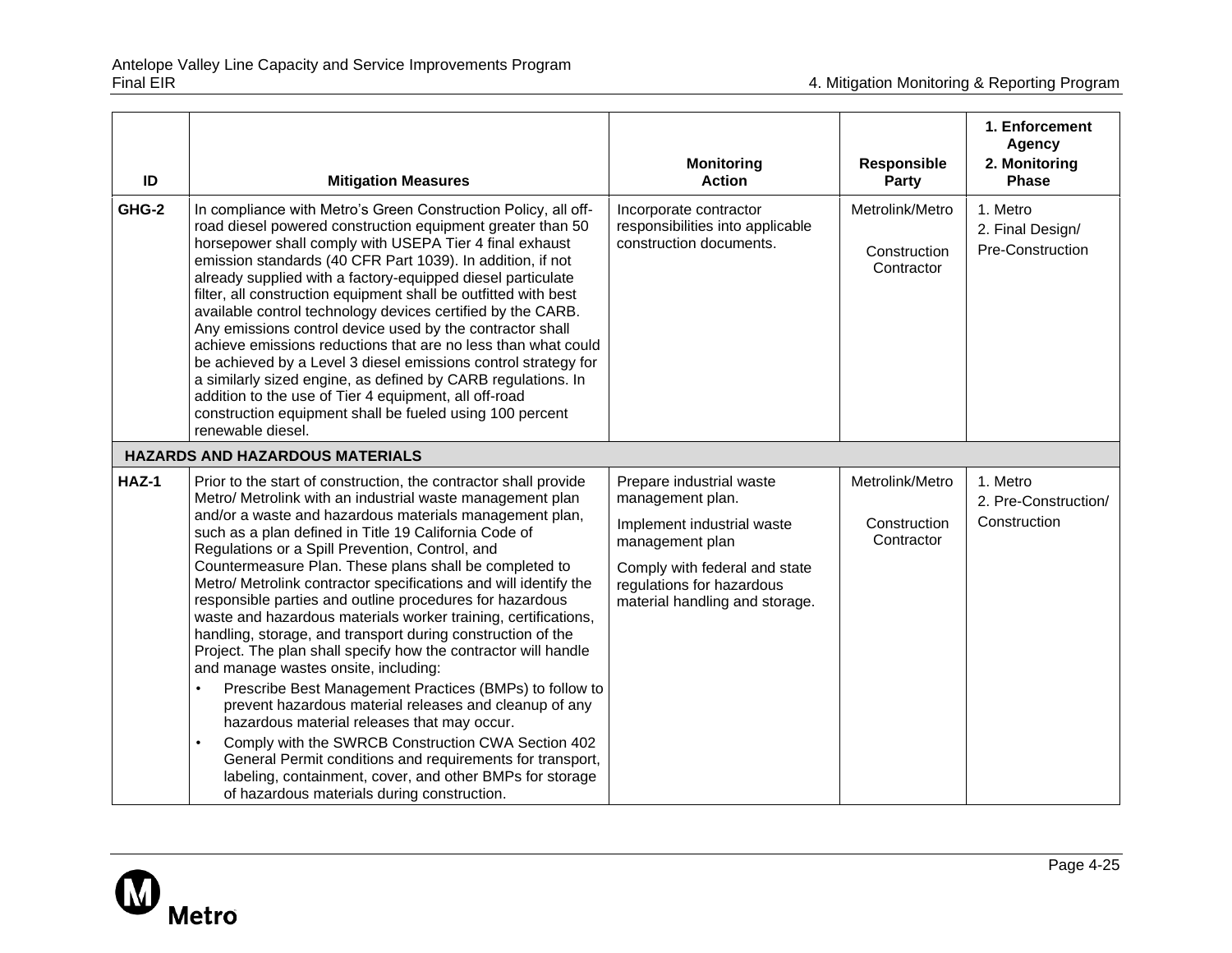| ID           | <b>Mitigation Measures</b>                                                                                                                                                                                                                                                                                                                                                                                                                                                                                                                                                                                                                                                                                                                                                                                                                                                                                                           | <b>Monitoring</b><br><b>Action</b>                                                                                                                                                                                                                                                                                                  | <b>Responsible</b><br><b>Party</b>            | 1. Enforcement<br><b>Agency</b><br>2. Monitoring<br><b>Phase</b> |
|--------------|--------------------------------------------------------------------------------------------------------------------------------------------------------------------------------------------------------------------------------------------------------------------------------------------------------------------------------------------------------------------------------------------------------------------------------------------------------------------------------------------------------------------------------------------------------------------------------------------------------------------------------------------------------------------------------------------------------------------------------------------------------------------------------------------------------------------------------------------------------------------------------------------------------------------------------------|-------------------------------------------------------------------------------------------------------------------------------------------------------------------------------------------------------------------------------------------------------------------------------------------------------------------------------------|-----------------------------------------------|------------------------------------------------------------------|
|              | During construction, the contractor shall comply with<br>applicable federal and state regulations that consider<br>hazardous material handling and storage practices, such as<br>RCRA, CERCLA, the Hazardous Materials Release Response<br>Plans and Inventory Law, and the Hazardous Waste Control<br>Act.                                                                                                                                                                                                                                                                                                                                                                                                                                                                                                                                                                                                                          |                                                                                                                                                                                                                                                                                                                                     |                                               |                                                                  |
| <b>HAZ-2</b> | Prior to the start of construction, the construction contractor<br>shall retain a qualified environmental consultant to prepare a<br>Soil Management Plan, Soil Reuse Management Plan,<br>Groundwater Management Plan, and/or Soil, Soil Vapor, and<br>Groundwater Management Plan. These plans shall be<br>completed to Metro/ Metrolink's contractor specifications and<br>submitted to Metro/ Metrolink prior to any ground-disturbing<br>activities for the project. Alternatively, soil, soil vapor, and/or<br>groundwater plans shall be prepared separately and then<br>compiled together as a Soil, Soil Vapor, and Groundwater<br>Management Plan.                                                                                                                                                                                                                                                                          | Retain qualified environmental<br>hazards consultant.<br>Prepare Soil Management Plan.<br><b>Prepare Soil Reuse</b><br>Management Plan.<br>Prepare Groundwater<br>Management Plan or Soil, Soil<br>Vapor, and Groundwater<br>Management Plan.<br>Implement applicable soil<br>management plans.                                     | Metrolink/Metro<br>Construction<br>Contractor | 1. Metro<br>2. Pre-Construction/<br>Construction                 |
| $HAZ-3$      | Consistent with Metro's standard practice, prior to the start of<br>construction, the contractor shall provide Phase I<br>Environmental Site Assessments (ESAs) in accordance with<br>standard American Society for Testing and Materials (ASTM)<br>methodologies, to assess the land use history of each parcel<br>that would be acquired for the Project. The determination of<br>parcels that require a Phase II ESA (i.e., soil, groundwater,<br>soil vapor subsurface investigations) shall be evaluated after<br>the Phase I ESAs have been completed and would be based<br>on the results of the Phase I ESAs. Specifically, if the Phase I<br>ESAs identify suspected contamination in the soil, soil vapor,<br>or groundwater; a Phase II ESA shall be conducted to<br>determine whether the suspect contamination had resulted in<br>soil, groundwater, or soil vapor contamination exceeding<br>regulatory action levels. | Prepare Phase I ESA.<br>Prepare Phase II ESA as<br>applicable.<br>Incorporate contractor<br>responsibilities associated with<br>recommendations in the<br>applicable Phase I and/or Phase<br>II ESA documentation into<br>applicable construction<br>documents.<br>Perform site remediation or<br>corrective action, as applicable. | Metrolink/Metro<br>Construction<br>Contractor | 1. Metro<br>2. Pre-Construction/<br>Construction                 |

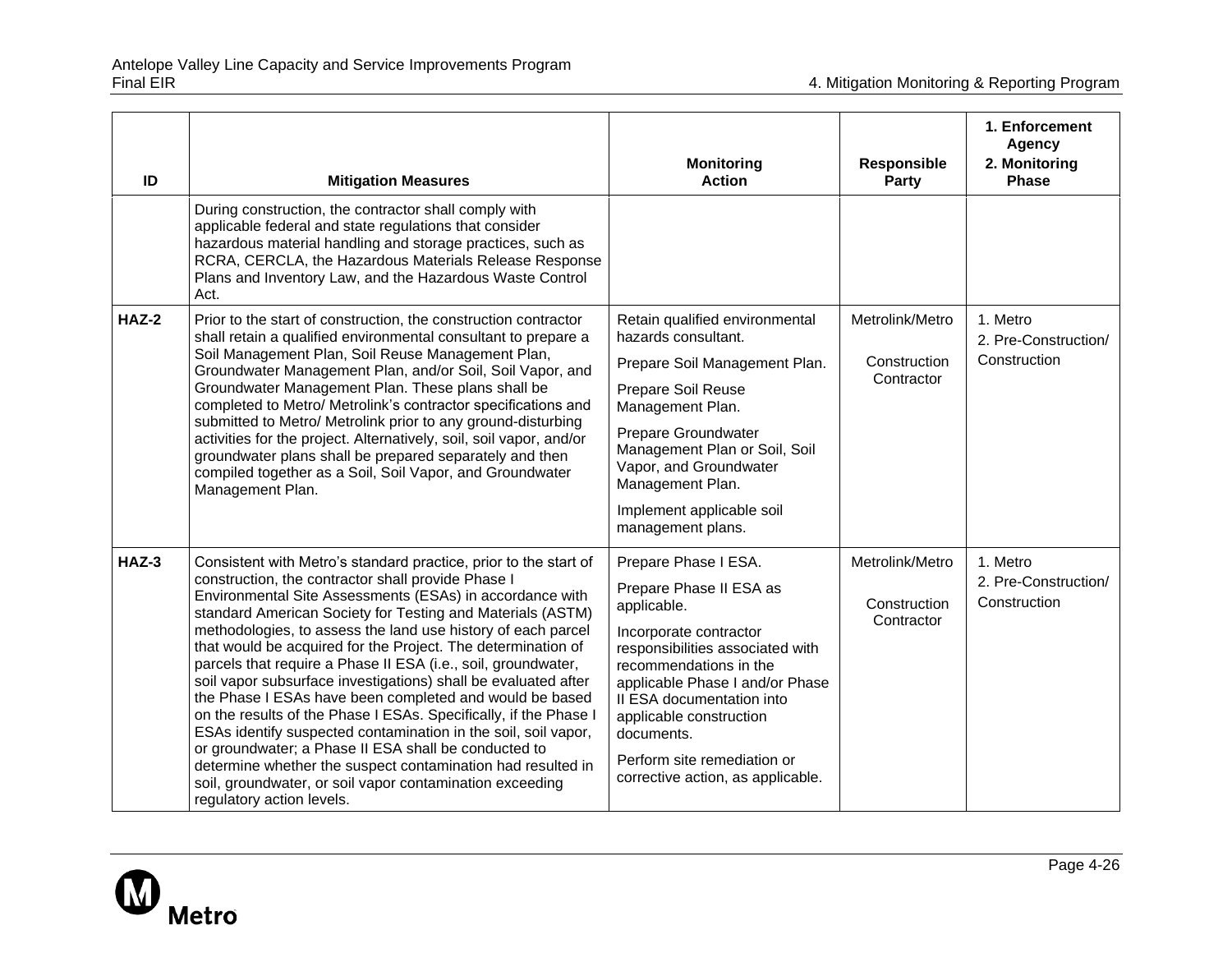| ID          | <b>Mitigation Measures</b>                                                                                                                                                                                                                                                                                                                                                                                                                                                                                                                                                                                                                                                                                                                                                           | <b>Monitoring</b><br><b>Action</b>                                                                                                                                                                                    | <b>Responsible</b><br><b>Party</b>            | 1. Enforcement<br><b>Agency</b><br>2. Monitoring<br><b>Phase</b> |
|-------------|--------------------------------------------------------------------------------------------------------------------------------------------------------------------------------------------------------------------------------------------------------------------------------------------------------------------------------------------------------------------------------------------------------------------------------------------------------------------------------------------------------------------------------------------------------------------------------------------------------------------------------------------------------------------------------------------------------------------------------------------------------------------------------------|-----------------------------------------------------------------------------------------------------------------------------------------------------------------------------------------------------------------------|-----------------------------------------------|------------------------------------------------------------------|
|             | If the Phase II ESA concludes that the site is impacted,<br>remediation or corrective action (e.g., removal of<br>contamination, in-situ treatment, capping) shall be conducted<br>prior to or during construction under the oversight of federal,<br>state, and/or local agencies (e.g., United States<br>Environmental Protection Agency (USEPA), Department of<br>Toxic Substances Control (DTSC), Regional Water Quality<br>Control Board (RWQCB), Los Angeles County) and in full<br>compliance with current and applicable federal and state laws<br>and regulations. Additionally, Voluntary Cleanup Agreements<br>shall be used for parcels where remediation or long-term<br>monitoring is necessary.                                                                       |                                                                                                                                                                                                                       |                                               |                                                                  |
| HAZ-4       | The Balboa Double Track Extension shall be designed in<br>accordance with the City of Los Angeles Municipal Code,<br>Chapter IX, Building Regulations, Article 1, Division 71,<br>Methane Seepage Regulations, as amended by the City of<br>Los Angeles Methane Ordinance (No. 175790). Specific<br>requirements shall be determined according to actual<br>methane levels and pressures measured along the Affected<br>Area, and the specific requirements shall be incorporated into<br>the design and construction.                                                                                                                                                                                                                                                               | Verify compliance with City of<br>Los Angeles Building Code<br><b>Methane Regulations</b>                                                                                                                             | Metrolink/Metro<br>Project Engineer           | 1. Metro<br>2. Final Design/<br>Pre-Construction                 |
|             | <b>HYDROLOGY AND WATER QUALITY</b>                                                                                                                                                                                                                                                                                                                                                                                                                                                                                                                                                                                                                                                                                                                                                   |                                                                                                                                                                                                                       |                                               |                                                                  |
| <b>WQ-1</b> | During construction, Metro/ Metrolink shall prepare a<br>Stormwater Pollution Prevention Plan (SWPPP) in compliance<br>with the provisions of the NPDES General Permit for<br>Stormwater Discharges Associated with Construction and<br>Land Disturbance Activities (CGP) (Order No. 2009-0009-<br>DWQ, NPDES No. CAS000002) and any subsequent<br>amendments (Order No. 2010-0014-DWQ and Order No.<br>2012-0006-DWQ), as they relate to project construction<br>activities within the Balboa Double Track Extension, Canyon<br>Siding Extension, and/or Lancaster Terminal Improvements<br>sites. Construction activities shall not commence until a waste<br>discharger identification number is received from the<br>Stormwater Multiple Application and Report Tracking System. | Incorporate contractor<br>responsibilities into applicable<br>construction documents.<br>Prepare and submit Notice of<br>Intent.<br>Prepare SWPPP.<br>Implement SWPP.<br>Prepare and submit Notice of<br>Termination. | Metrolink/Metro<br>Construction<br>Contractor | 1. Metro<br>2. Final Design/<br>Permitting                       |

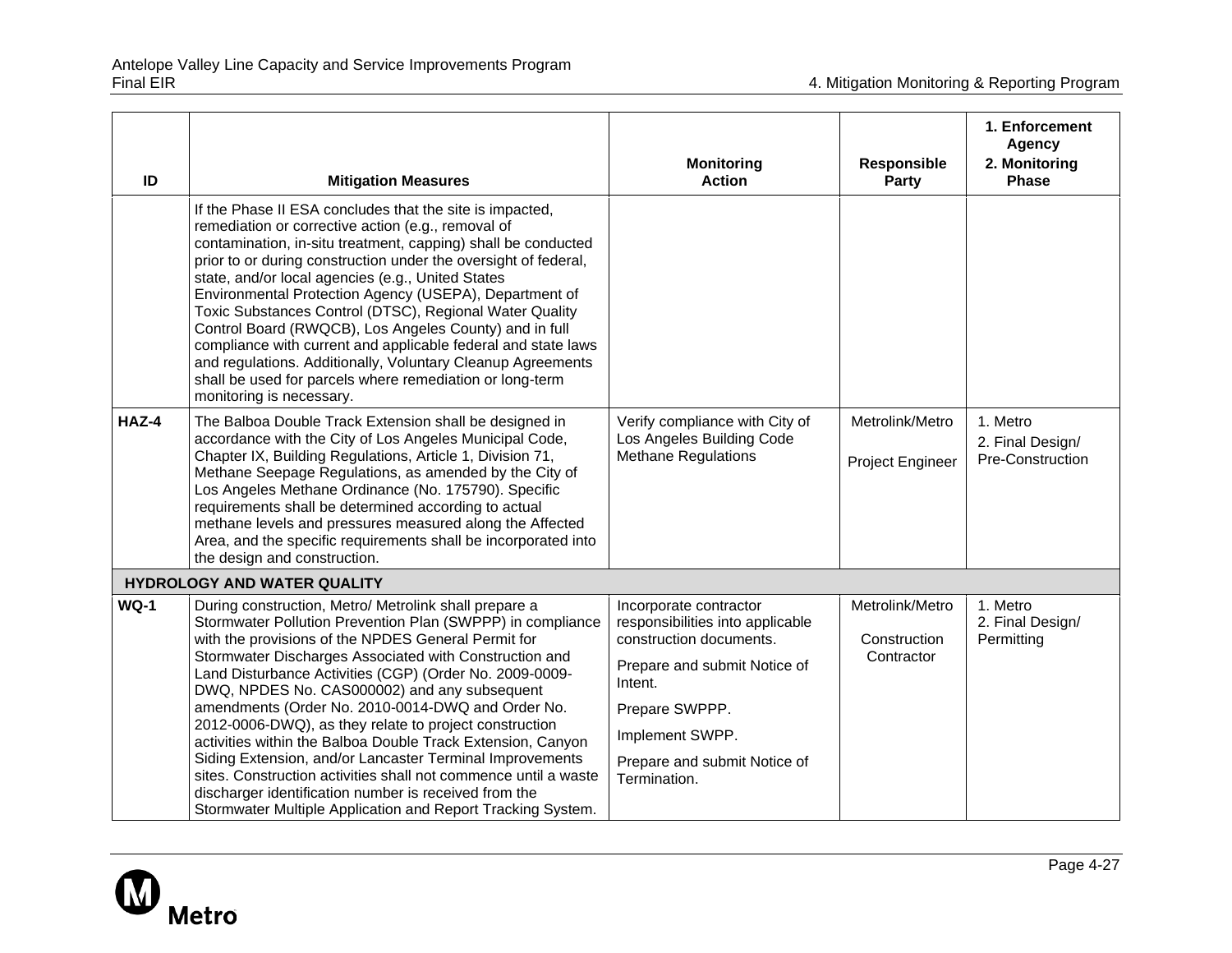| ID     | <b>Mitigation Measures</b>                                                                                                                                                                                                                                                                                                                                                                                                                                                                                                                                                                                                                                                                                                                                                                                                                                                                                                                                                                                              | <b>Monitoring</b><br><b>Action</b>                                                                                                  | <b>Responsible</b><br><b>Party</b>            | 1. Enforcement<br><b>Agency</b><br>2. Monitoring<br><b>Phase</b> |
|--------|-------------------------------------------------------------------------------------------------------------------------------------------------------------------------------------------------------------------------------------------------------------------------------------------------------------------------------------------------------------------------------------------------------------------------------------------------------------------------------------------------------------------------------------------------------------------------------------------------------------------------------------------------------------------------------------------------------------------------------------------------------------------------------------------------------------------------------------------------------------------------------------------------------------------------------------------------------------------------------------------------------------------------|-------------------------------------------------------------------------------------------------------------------------------------|-----------------------------------------------|------------------------------------------------------------------|
|        | The contractor for each capital improvement shall implement<br>all required aspects of the SWPPP during project construction.                                                                                                                                                                                                                                                                                                                                                                                                                                                                                                                                                                                                                                                                                                                                                                                                                                                                                           |                                                                                                                                     |                                               |                                                                  |
| $WQ-2$ | Metro/ Metrolink shall comply with the NPDES Waste<br>Discharge Requirements for MS4 Discharges within the<br>Coastal Watersheds of Los Angeles County (Order No. 2012-<br>0175, NPDES No. CAS004001), effective December 28, 2012<br>(known as the Phase I Permit) and NPDES General Permit for<br>Storm Water Discharges From Small Municipal Separate<br>Storm Sewer Systems (NPDES No. CAS000004), as<br>applicable. This post-construction requirement shall apply to<br>each of the capital improvement sites. Metro/ Metrolink shall<br>prepare a final Low Impact Design (LID) report in accordance<br>with the applicable local LID Manual. These include the City of<br>Los Angeles Planning and Land Development Handbook for<br>Low Impact Development, May 9, 2016 and the County of Los<br>Angeles Department of Public Works Low Impact<br>Development Standards Manual, February 2014. The LID<br>report shall identify the required BMPs to be in place prior to<br>project operation and maintenance. | Incorporate contractor<br>responsibilities into applicable<br>construction documents.<br>Prepare LID report.                        | Metrolink/Metro<br>Construction<br>Contractor | 1. Metro<br>2. Final Design/<br>Permitting                       |
| $WQ-3$ | In the event that groundwater is encountered during<br>excavation, the construction contractor for each capital<br>improvement site where groundwater is present shall comply<br>with the provisions of the General Waste Discharge<br>Requirements for Discharges of Groundwater from<br>Construction and Project Dewatering to Surface Waters in<br>Coastal Watersheds of Los Angeles and Ventura Counties<br>(Order No. R4-2013-0095, NPDES Permit No. CAG994004),<br>effective July 6, 2013 (known as the Dewatering Permit), or<br>NPDES General Permit for Limited Threat Discharges to<br>Surface Waters (Order No. R6T-2014-009, NPDES Permit No.<br>CAG996001) as they relate to discharge of non-stormwater<br>dewatering wastes. The two options to discharge shall be to<br>the local storm drain system and/or to the sanitary sewer<br>system, and the contractor shall obtain a permit from the<br>RWQCB and/or the City of Los Angeles, respectively.                                                   | Incorporate contractor<br>responsibilities into applicable<br>construction documents.<br>Obtain dewatering permits as<br>applicable | Metrolink/Metro<br>Construction<br>Contractor | 1. Metro<br>2. Final Design/<br>Permitting                       |

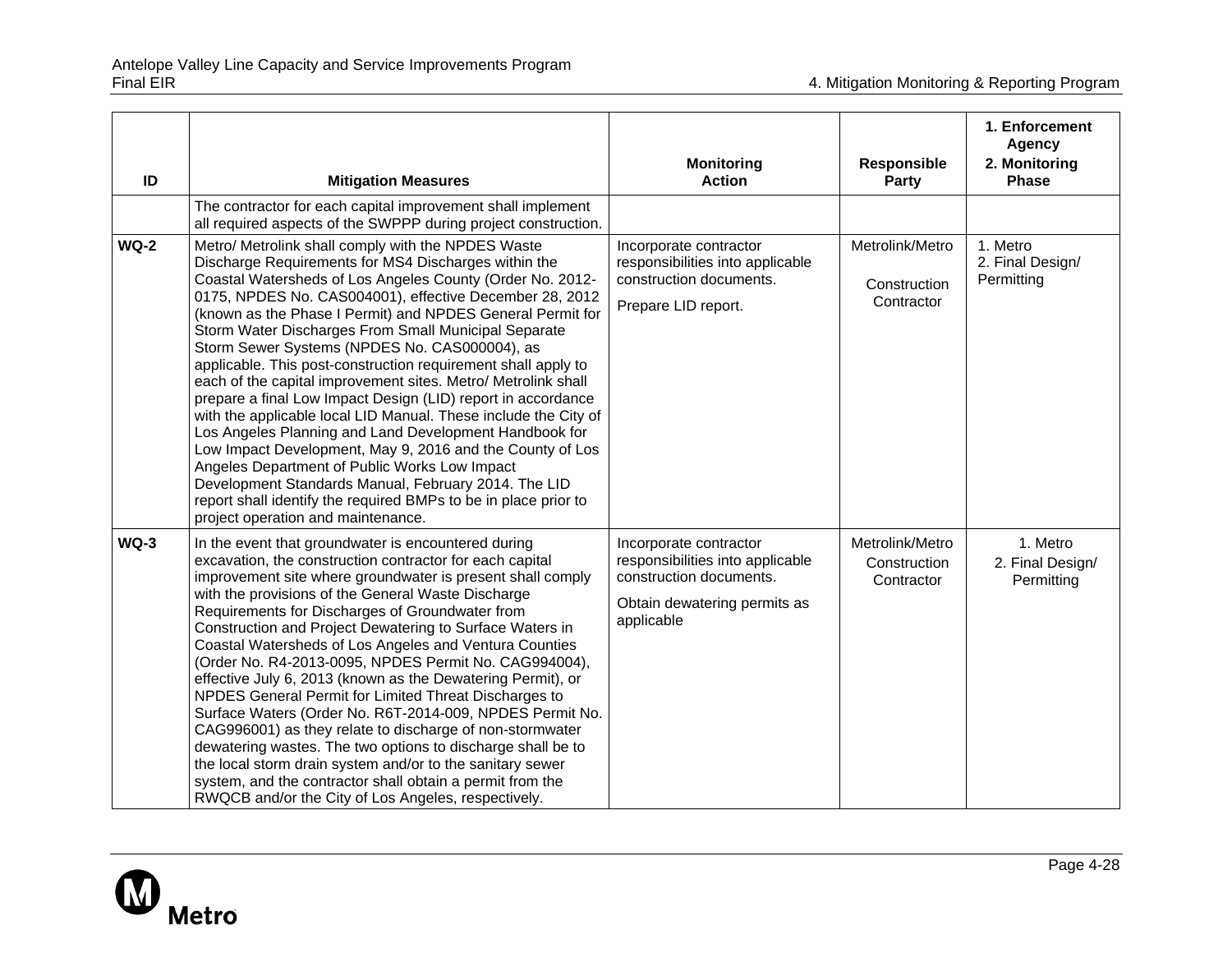| ID          | <b>Mitigation Measures</b>                                                                                                                                                                                                                                                                                                                                                                                                                                                                                                                                                                                                                                                                                                                                                                                                                                                                      | <b>Monitoring</b><br><b>Action</b>                                                                                                                                                        | <b>Responsible</b><br>Party                   | 1. Enforcement<br><b>Agency</b><br>2. Monitoring<br><b>Phase</b> |
|-------------|-------------------------------------------------------------------------------------------------------------------------------------------------------------------------------------------------------------------------------------------------------------------------------------------------------------------------------------------------------------------------------------------------------------------------------------------------------------------------------------------------------------------------------------------------------------------------------------------------------------------------------------------------------------------------------------------------------------------------------------------------------------------------------------------------------------------------------------------------------------------------------------------------|-------------------------------------------------------------------------------------------------------------------------------------------------------------------------------------------|-----------------------------------------------|------------------------------------------------------------------|
| $WQ-4$      | In the event that groundwater is encountered during<br>excavation associated with Canyon Siding Extension, the<br>contractor shall comply with the provisions of the General<br>Waste Discharge Requirements for Discharges of Treated<br>Groundwater from Investigation and/or Cleanup of VOC<br>Contaminated Sites to Surface Waters in Coastal Watersheds<br>of Los Angeles and Ventura Counties (Order No. R4-2013-<br>0043, NPDES Permit No. CAG914001), effective April 7, 2013<br>(known as the Dewatering Permit for contaminated sites), for<br>discharge of non-stormwater dewatering wastes from<br>contaminated sites impacted during construction. The two<br>options to discharge shall be to the local storm drain system<br>and/or to the sanitary sewer system, and the contractor shall<br>require a permit from the RWQCB and/or the City of Santa<br>Clarita, respectively. | Incorporate contractor<br>responsibilities into applicable<br>construction documents.<br>Obtain dewatering permits as<br>applicable.                                                      | Metrolink/Metro<br>Construction<br>Contractor | 1. Metro<br>2. Final Design/<br>Permitting                       |
| $WQ-5$      | Metro/ Metrolink shall comply with the NPDES General Permit<br>for Stormwater Discharges Associated with Industrial Activities<br>(IGP; Order No. 2014-0057-DWQ, NPDES No. CAS000001)<br>for demolished, relocated, or new industrial-related properties<br>impacted by the project. This shall include preparation of<br>industrial SWPPP(s), as applicable.                                                                                                                                                                                                                                                                                                                                                                                                                                                                                                                                   | Incorporate contractor<br>responsibilities into applicable<br>construction documents.<br>Prepare industrial SWPPP.                                                                        | Metrolink/Metro<br>Construction<br>Contractor | 1. Metro<br>2. Final Design/<br>Permitting                       |
|             | <b>NOISE AND VIBRATION</b>                                                                                                                                                                                                                                                                                                                                                                                                                                                                                                                                                                                                                                                                                                                                                                                                                                                                      |                                                                                                                                                                                           |                                               |                                                                  |
| <b>NV-1</b> | Metro/ Metrolink's contractor shall develop a Noise Control<br>Plan demonstrating how noise criteria would be achieved<br>during construction. The Noise Control Plan shall be designed<br>to follow Metro requirements, include construction noise<br>control measures, measurements of existing noise, a list of<br>the major pieces of construction equipment that would be<br>used, and predictions of the noise levels at the closest noise-<br>sensitive receivers (residences, hotels, schools, churches,<br>temples, and similar facilities). The Noise Control Plan shall<br>be approved by Metro/ Metrolink prior to initiating construction.<br>Where the construction cannot be performed in accordance<br>with the local noise ordinances construction noise standards,<br>the contractor would investigate alternative construction                                               | Incorporate contractor<br>responsibilities into applicable<br>construction documents.<br>Prepare Noise Control and<br>Monitoring Plan.<br>Implement Noise Control and<br>Monitoring Plan. | Metrolink/Metro<br>Construction<br>Contractor | 1. Metro<br>2. Final Design/<br>Construction                     |

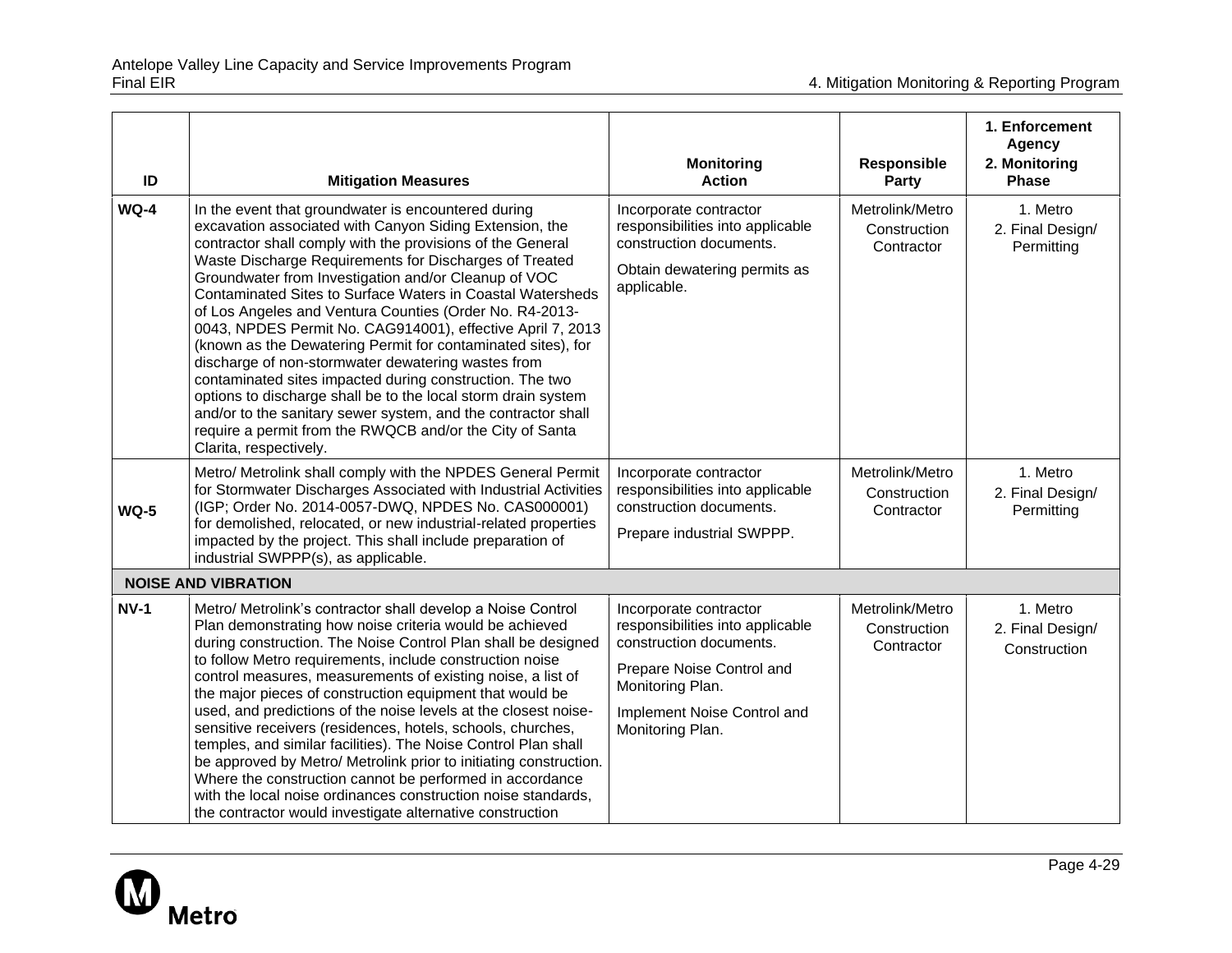| ID | <b>Mitigation Measures</b>                                                                                                                                                                                                                                                                                                                                                                                                                                                                                                                                                                                                                                                                                                                                                                                                                                                                                                                                                                                                                                                                |                                                                                                                                                                                                                                         | <b>Monitoring</b><br><b>Action</b> | Responsible<br><b>Party</b> | 1. Enforcement<br><b>Agency</b><br>2. Monitoring<br><b>Phase</b> |
|----|-------------------------------------------------------------------------------------------------------------------------------------------------------------------------------------------------------------------------------------------------------------------------------------------------------------------------------------------------------------------------------------------------------------------------------------------------------------------------------------------------------------------------------------------------------------------------------------------------------------------------------------------------------------------------------------------------------------------------------------------------------------------------------------------------------------------------------------------------------------------------------------------------------------------------------------------------------------------------------------------------------------------------------------------------------------------------------------------|-----------------------------------------------------------------------------------------------------------------------------------------------------------------------------------------------------------------------------------------|------------------------------------|-----------------------------|------------------------------------------------------------------|
|    | measures that would result in lower sound levels. The noise<br>limits for each jurisdiction are shown in the following table,<br>NV-1 Noise Limits.<br><b>NV-1 Noise Limits</b><br><b>Land Use</b><br>Any Residential - City of Los Angeles<br>Single-Family Residential - Santa Clarita and Lancaster<br>Multi-Family Residential - Santa Clarita and Lancaster<br>Commercial<br><sup>1</sup> Daytime is defined as follows:<br>Los Angeles: 7 am - 9 pm (Mon-Fri), 8 am - 6 pm (Sat)<br>Santa Clarita: 7 am - 7 pm (Mon - Fri), 8 am - 6 pm (Sat)<br>Lancaster: 7 am - 8 pm (Mon - Sat)<br><sup>2</sup> L.A County Code Limit<br><sup>3</sup> Recommended limit if written permission is allowed for work outside of the "Daytime" defined hours<br><sup>4</sup> Commercial properties are not typically sensitive at night.<br>The contractor would conduct noise monitoring to<br>demonstrate compliance with contract noise limits. Noise-<br>reducing methods that may be implemented by Metro/<br>Metrolink include:<br>If nighttime construction is planned, a noise variance may | Noise Limit-<br>Noise Limit-<br>Daytime <sup>1</sup><br>Nighttime<br>$_{\text{leaf}}$ (dBA)<br>$L_{eq}$ (dBA)<br>Ambient +5 dBA <sup>2</sup><br>Ambient +5 dBA<br>60 2.3<br>752<br>64 2.3<br>80 <sup>2</sup><br>852<br>n/a <sup>4</sup> |                                    |                             |                                                                  |
|    | be prepared by the contractor, if required by the<br>jurisdiction, that demonstrates the implementation of<br>control measures to achieve noise levels as close to the<br>nighttime limits of the applicable City of Los Angeles, City<br>of Santa Clarita or City of Lancaster standards as<br>possible.<br>Use specialty equipment with enclosed engines,<br>acoustically attenuating shields, and/or high-performance<br>mufflers.<br>Locate equipment and staging areas away from noise-<br>$\bullet$<br>sensitive receivers.<br>Limit unnecessary idling of equipment.<br>$\bullet$<br>Install temporary noise barriers, noise control curtains,<br>$\bullet$<br>and/or noise enclosures. This approach can be<br>particularly effective for stationary noise sources such as<br>compressors and generators. These methods may not be                                                                                                                                                                                                                                                |                                                                                                                                                                                                                                         |                                    |                             |                                                                  |

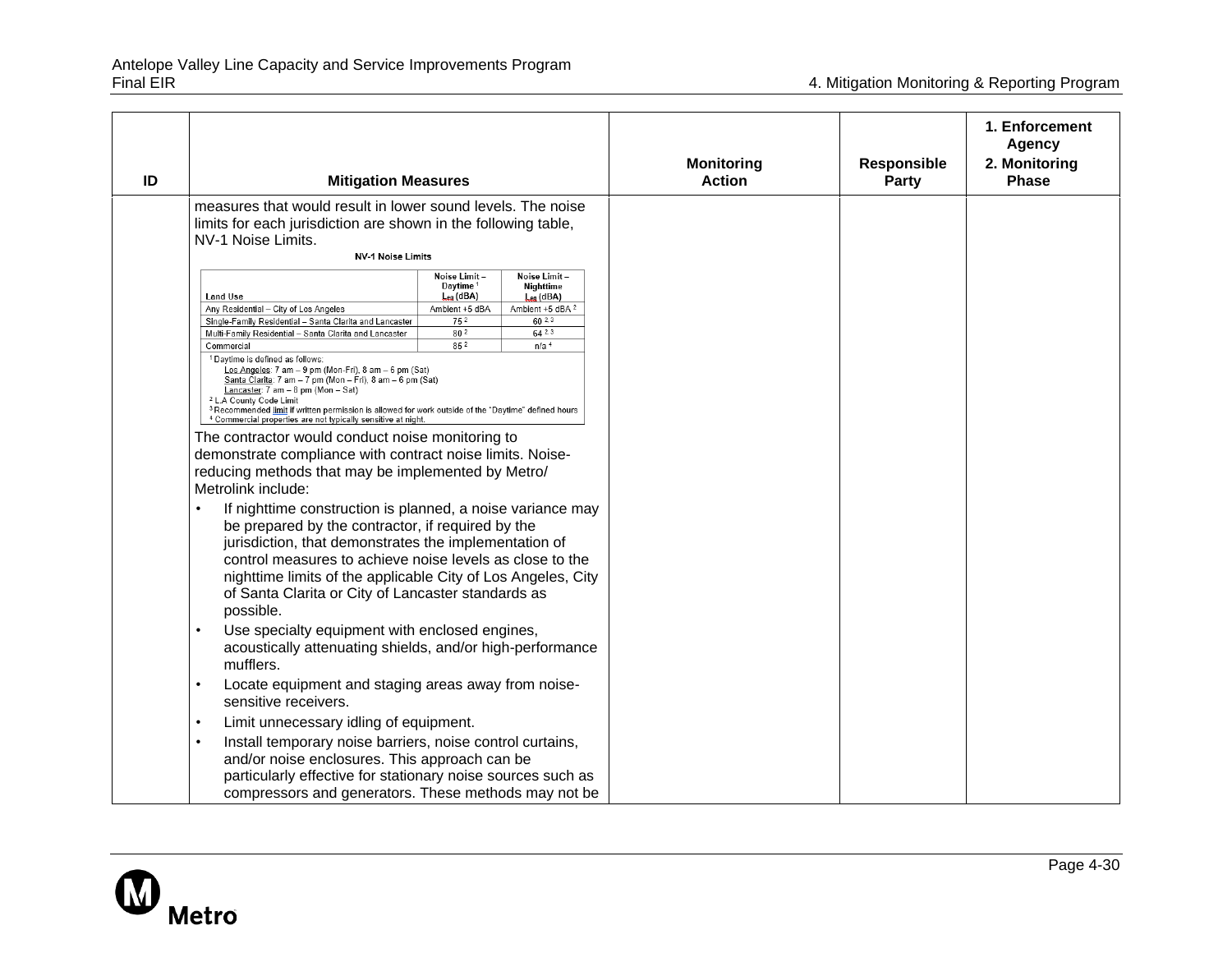| ID     | <b>Mitigation Measures</b>                                                                                                                                                                                                                                                                                                                                                                                                                                                                                                                                                                                                                                                                                                                                                                                                                                                                                                                                                                                                                                                                                                                   | <b>Monitoring</b><br><b>Action</b>                                                                                                                                      | Responsible<br><b>Party</b>                   | 1. Enforcement<br><b>Agency</b><br>2. Monitoring<br><b>Phase</b> |
|--------|----------------------------------------------------------------------------------------------------------------------------------------------------------------------------------------------------------------------------------------------------------------------------------------------------------------------------------------------------------------------------------------------------------------------------------------------------------------------------------------------------------------------------------------------------------------------------------------------------------------------------------------------------------------------------------------------------------------------------------------------------------------------------------------------------------------------------------------------------------------------------------------------------------------------------------------------------------------------------------------------------------------------------------------------------------------------------------------------------------------------------------------------|-------------------------------------------------------------------------------------------------------------------------------------------------------------------------|-----------------------------------------------|------------------------------------------------------------------|
|        | effective for elevated receivers; blocking line-of-sight is<br>necessary.<br>Reroute construction-related truck traffic away from local<br>$\bullet$<br>residential streets and/or sensitive receivers.<br>Avoid impact pile driving where possible. Where<br>geological conditions permit, the use of drilled piles or a<br>vibratory pile driver is generally quieter.<br>Use electric instead of diesel-powered equipment and<br>$\bullet$<br>hydraulic instead of pneumatic tools.<br>Where possible, minimize the use of impact devices such<br>$\bullet$<br>as jackhammers and hoe rams, using concrete crushers<br>and pavement saws instead.<br>If all conventional noise control measures cannot achieve<br>$\bullet$<br>the noise levels of the applicable City of Los Angeles, City<br>of Santa Clarita or City of Lancaster standards and<br>unavoidable excessive exceedances of the noise limits<br>are predicted, Metro/ Metrolink shall offer to temporarily<br>relocate residents to a hotel. The Noise Control Plan shall<br>define excessive exceedance of the noise limits and shall<br>be approved by Metro/ Metrolink. |                                                                                                                                                                         |                                               |                                                                  |
| $NV-2$ | Specific measures to be employed to reduce or mitigate<br>construction vibration impacts shall be developed by the<br>contractor and presented in the form of a Vibration Monitoring<br>Plan as part of the Noise Control Plan. Measurements shall be<br>taken during peak vibration generating construction activities,<br>and the results must be submitted to Metro/ Metrolink on a<br>weekly basis.<br>The following precautionary vibration mitigation strategies<br>should be implemented to minimize the potential for damage<br>to any structures and annoyance to occupants in the Project<br>area:<br>Alternative Construction Procedures: If high-vibration<br>construction activities must be performed close to<br>structures, it may be necessary for the contractor to use<br>an alternative procedure that produces lower vibration                                                                                                                                                                                                                                                                                          | Incorporate contractor<br>responsibilities into applicable<br>construction documents.<br>Prepare Vibration Control Plan.<br><b>Implement Vibration Control</b><br>Plan. | Metrolink/Metro<br>Construction<br>Contractor | 1. Metro<br>2. Final Design/<br>Construction                     |

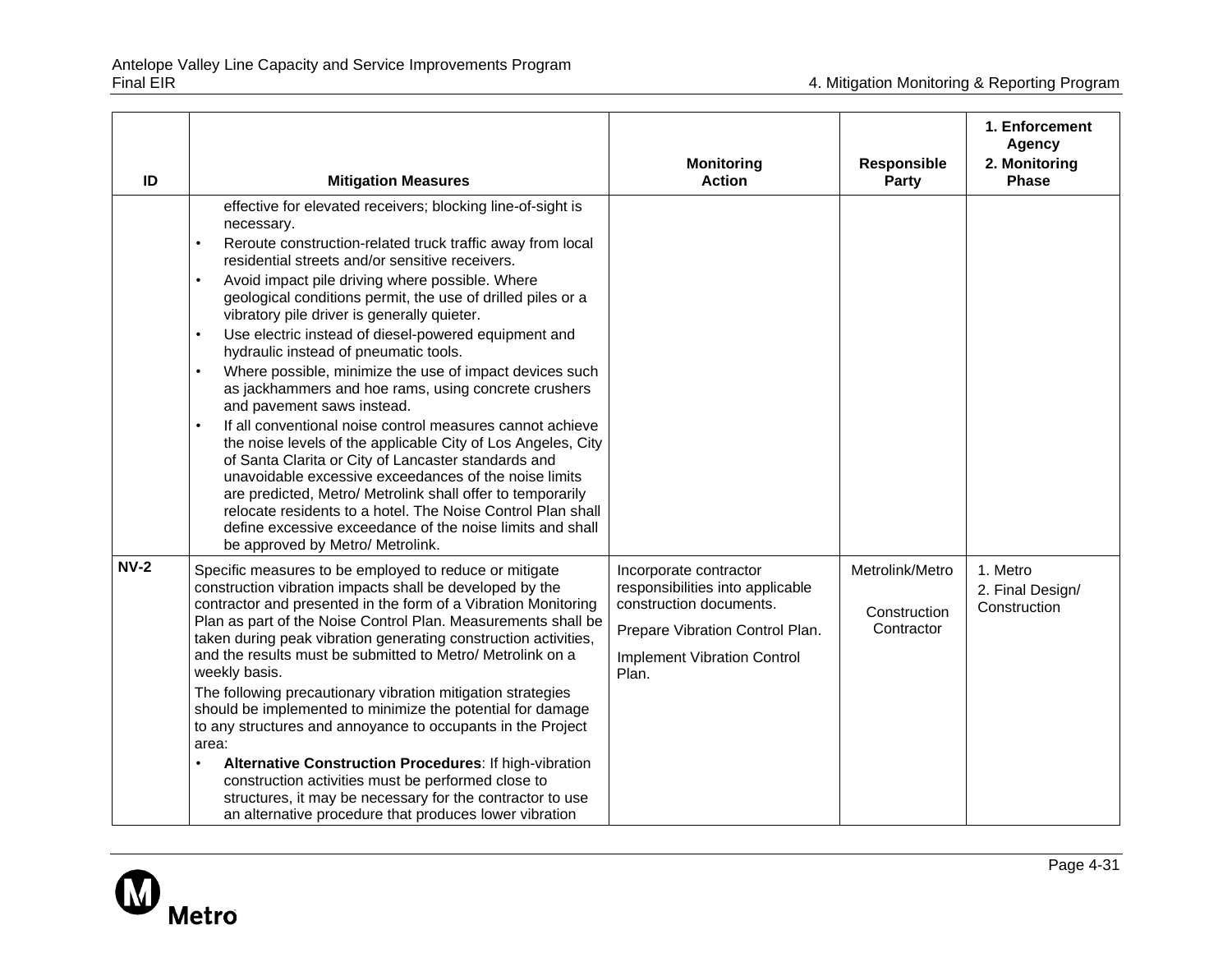| ID          | <b>Mitigation Measures</b>                                                                                                                                                                                                                                                                                                                                                                                                                                                                                                                                                                                                                                                                                                                                                                                                                                                                                                                                                                                                                                                                                                                                                                                                                                                           | <b>Monitoring</b><br><b>Action</b>                                                                                                               | <b>Responsible</b><br>Party                   | 1. Enforcement<br>Agency<br>2. Monitoring<br><b>Phase</b> |
|-------------|--------------------------------------------------------------------------------------------------------------------------------------------------------------------------------------------------------------------------------------------------------------------------------------------------------------------------------------------------------------------------------------------------------------------------------------------------------------------------------------------------------------------------------------------------------------------------------------------------------------------------------------------------------------------------------------------------------------------------------------------------------------------------------------------------------------------------------------------------------------------------------------------------------------------------------------------------------------------------------------------------------------------------------------------------------------------------------------------------------------------------------------------------------------------------------------------------------------------------------------------------------------------------------------|--------------------------------------------------------------------------------------------------------------------------------------------------|-----------------------------------------------|-----------------------------------------------------------|
|             | levels. Examples of high-vibration construction activities<br>include the use of vibratory compaction or hoe rams next<br>to sensitive buildings. Alternative procedures include use<br>of non-vibratory compaction in limited areas and a<br>concrete saw in place of a hoe ram to break up<br>pavement.<br>Occupant Temporary Relocation. When construction or<br>demolition must occur very close to the receiver, other<br>less conventional vibration reduction techniques shall be<br>employed. A vibration disturbance coordinator shall be<br>established for affected sensitive occupants regarding<br>vibration annoyance. Vibration levels shall be monitored<br>at the affected uses to determine if vibration levels<br>exceed the vibration annoyance criteria of 0.016 inches<br>per second at residential uses and 0.022 inches per<br>second at commercial uses during construction activity. If<br>construction vibration results in exceedances of the<br>vibration annoyance criteria, occupants shall be<br>temporarily relocated to a hotel during construction times<br>when vibration will be the greatest and most intrusive.<br>Construction activities in non-residential areas shall be<br>scheduled during non-operational hours of commercial<br>uses. |                                                                                                                                                  |                                               |                                                           |
|             | <b>TRANSPORTATION</b>                                                                                                                                                                                                                                                                                                                                                                                                                                                                                                                                                                                                                                                                                                                                                                                                                                                                                                                                                                                                                                                                                                                                                                                                                                                                |                                                                                                                                                  |                                               |                                                           |
| <b>TR-1</b> | During the final engineering phase and at least 30 days prior<br>to construction of each capital improvement, a construction<br>Traffic Management Plan (TMP) shall be prepared by the<br>contractor for each capital improvement including the Balboa<br>Double Track Extension in the City of Los Angeles, the<br>Canyon Siding Extension in the City of Santa Clarita, and the<br>Lancaster Terminal Improvements in the City of Lancaster.<br>Each TMP shall be reviewed and approved by Metro/<br>Metrolink, City of Los Angeles, City of Santa Clarita, City of<br>Lancaster, and Caltrans, where applicable. The TMP shall<br>identify proposed detour routes and construction traffic routes,<br>including haul truck routes and preferred delivery/haul-out                                                                                                                                                                                                                                                                                                                                                                                                                                                                                                                 | Incorporate contractor<br>responsibilities into applicable<br>construction documents.<br>Prepare a TMP.<br>Implement TMP during<br>construction. | Metrolink/Metro<br>Construction<br>Contractor | 1. Metro<br>2. Final Design/<br>Construction              |

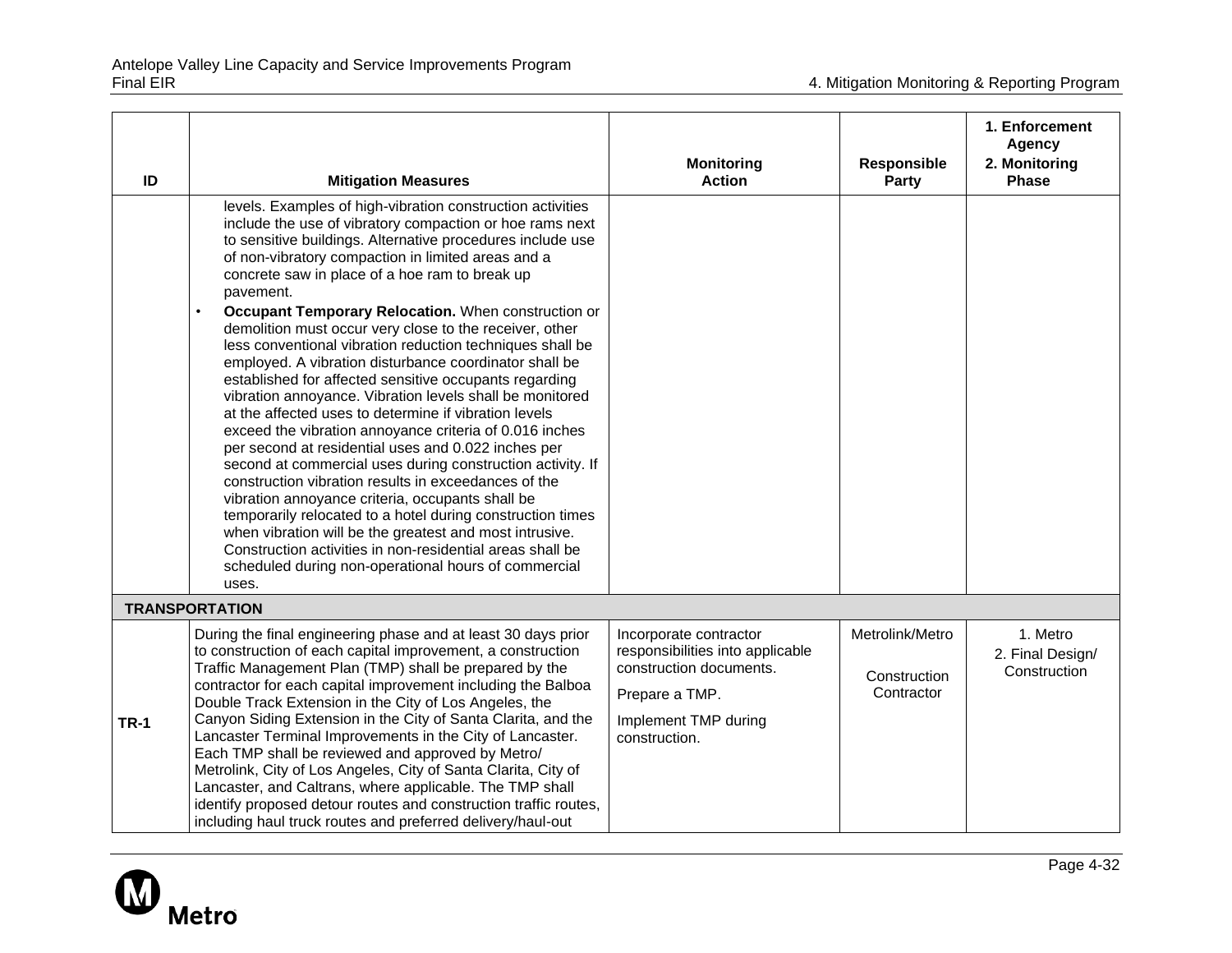| ID          | <b>Mitigation Measures</b>                                                                                                                                                                                                                                                                                                                                                                                                                                                                                                                                                                                                                                                                                                                                                                                                                                                                                                                                                                                                                                                                                                                                                                                                                                                                                                                                                                                                                                                                        | <b>Monitoring</b><br><b>Action</b>                                                                                                                                                                                                 | <b>Responsible</b><br><b>Party</b>            | 1. Enforcement<br><b>Agency</b><br>2. Monitoring<br><b>Phase</b> |
|-------------|---------------------------------------------------------------------------------------------------------------------------------------------------------------------------------------------------------------------------------------------------------------------------------------------------------------------------------------------------------------------------------------------------------------------------------------------------------------------------------------------------------------------------------------------------------------------------------------------------------------------------------------------------------------------------------------------------------------------------------------------------------------------------------------------------------------------------------------------------------------------------------------------------------------------------------------------------------------------------------------------------------------------------------------------------------------------------------------------------------------------------------------------------------------------------------------------------------------------------------------------------------------------------------------------------------------------------------------------------------------------------------------------------------------------------------------------------------------------------------------------------|------------------------------------------------------------------------------------------------------------------------------------------------------------------------------------------------------------------------------------|-----------------------------------------------|------------------------------------------------------------------|
|             | locations and hours. Lane and/or road closures shall be<br>scheduled in consultation with the local public works<br>departments associated with each capital improvement site to<br>minimize disruptions to community traffic. The nearest local<br>fire responders shall be notified, as appropriate, of traffic<br>control plans, and lane and/or road closures as well as detour<br>routes and construction vehicle routes shall be coordinated<br>with fire responders to minimize disruptions to emergency<br>response routes. The TMP shall identify pedestrian and<br>bicycle circulation and access detours in and around the<br>affected stations, as well as temporary bus stop locations and<br>signage, as applicable.                                                                                                                                                                                                                                                                                                                                                                                                                                                                                                                                                                                                                                                                                                                                                                |                                                                                                                                                                                                                                    |                                               |                                                                  |
| <b>TR-2</b> | During final engineering design and prior to construction,<br>Metro shall establish rail operating agreements and/or<br>memoranda with Metrolink and Union Pacific Railroad (UPRR)<br>to outline mutually agreed upon work windows and contractor<br>operating restrictions. Such agreements shall identify<br>performance objectives such as maximum allowed dwell times<br>and/or on-time performance requirements to be achieved<br>throughout construction, and how construction sequencing<br>and railroad operational protocols would be incorporated into<br>applicable construction documents (plans and specifications)<br>and implemented to maintain the mutually agreed upon<br>performance objectives during construction. Prior to<br>construction, Metro/ Metrolink and the construction contractor<br>shall prepare detailed construction phasing plans for each<br>phase of construction that identify appropriate means and<br>methods to maintain mutually agreed upon on-time<br>performance objectives while minimizing impacts on<br>pedestrians and passengers at Santa Clarita Station and/or<br>Lancaster Terminal. Prior to construction, Metro and the<br>construction contractor shall also coordinate with current rail<br>operators to establish temporary construction detours for<br>passengers at the Santa Clarita Station and Lancaster<br>Terminal that correspond to detailed construction phasing<br>plans to minimize impacts on passenger transfer times. | Establish rail operating<br>agreement with Metrolink and<br>UPRR.<br>Prepare construction phasing<br>plans.<br>Establish passenger detours.<br>Conduct as needed construction<br>coordination meetings with<br>Metrolink and UPRR. | Metrolink/Metro<br>Construction<br>Contractor | 1. Metro<br>2. Pre-Construction/<br>Construction                 |

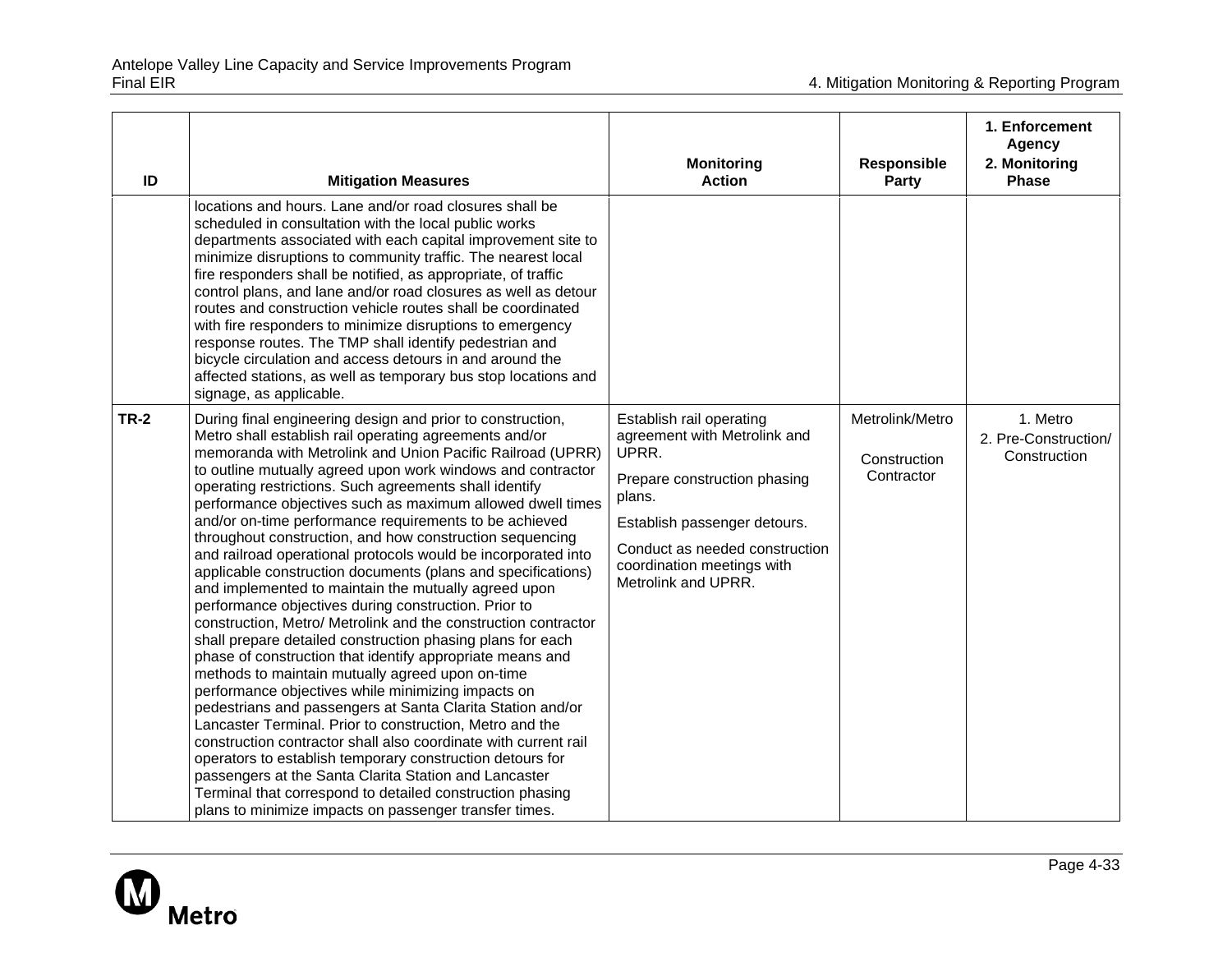| ID           | <b>Mitigation Measures</b>                                                                                                                                                                                                                                                                                                                                                                                                                                                                                                                                                                                                                                                                                                                                                                                                                                                                                                                                                                                                                                                                                                                                                                                                                                                                                                                                                 | <b>Monitoring</b><br><b>Action</b>                                                                                                                                                                                                                                                  | Responsible<br>Party                          | 1. Enforcement<br><b>Agency</b><br>2. Monitoring<br><b>Phase</b> |
|--------------|----------------------------------------------------------------------------------------------------------------------------------------------------------------------------------------------------------------------------------------------------------------------------------------------------------------------------------------------------------------------------------------------------------------------------------------------------------------------------------------------------------------------------------------------------------------------------------------------------------------------------------------------------------------------------------------------------------------------------------------------------------------------------------------------------------------------------------------------------------------------------------------------------------------------------------------------------------------------------------------------------------------------------------------------------------------------------------------------------------------------------------------------------------------------------------------------------------------------------------------------------------------------------------------------------------------------------------------------------------------------------|-------------------------------------------------------------------------------------------------------------------------------------------------------------------------------------------------------------------------------------------------------------------------------------|-----------------------------------------------|------------------------------------------------------------------|
|              | Detailed construction phasing plans shall be deemed<br>acceptable by Metrolink prior to commencement of<br>construction activities that could affect regular Metrolink<br>operations.<br>Throughout the duration of construction, Metro/ Metrolink shall<br>solicit UPRR's participation, as-needed, in construction<br>coordination meetings to evaluate the efficiency of the<br>measures in place and Metro/ Metrolink and the construction<br>contractor shall implement changes to means and methods<br>during construction to ensure the performance objectives are<br>maintained at an acceptable level throughout construction.                                                                                                                                                                                                                                                                                                                                                                                                                                                                                                                                                                                                                                                                                                                                    |                                                                                                                                                                                                                                                                                     |                                               |                                                                  |
|              | TRIBAL CULTURAL RESOURCES                                                                                                                                                                                                                                                                                                                                                                                                                                                                                                                                                                                                                                                                                                                                                                                                                                                                                                                                                                                                                                                                                                                                                                                                                                                                                                                                                  |                                                                                                                                                                                                                                                                                     |                                               |                                                                  |
| <b>TCR-1</b> | Mitigation Measure CUL-1 pertains specifically to<br>archaeological involvement. The involvement of the<br>Fernandeño Tataviam Band of Mission Indians and<br>Gabrieleno Band of Mission Indians - Kizh Nation (Consulting<br>Tribes) is detailed in Mitigation Measure TCR-1. For the<br>purposes of Mitigation Measures CUL-1 and TCR-1, ground<br>disturbing activities include, but are not limited to, excavation,<br>trenching, grading, and drilling.<br>In addition to the Program Archaeologist and archaeological<br>monitor, a Native American monitor from the Consulting<br>Tribes shall be retained to monitor earth-moving activities.<br>Native American monitoring shall be conducted on a rotational<br>basis between the Consulting Tribes (Fernandeño Tataviam<br>Band of Mission Indians and Gabrieleno Band of Mission<br>Indians - Kizh Nation) during these construction activities, and<br>attendance is ultimately at the discretion of the Consulting<br>Tribes.<br>Prior to commencement of any grading activities on site, the<br>Program Archaeologist shall prepare a Cultural Resources<br>Monitoring Plan (CRMP). The CRMP shall be reviewed by the<br>Lead Agency and Consulting Tribes. The CRMP should<br>include at a minimum: (1) the roles and responsibilities of the<br>Program Archaeologist, archaeological monitor, and Native | <b>Retain Consulting Tribal</b><br>Monitor(s) for all ground<br>disturbing activities as defined in<br>Mitigation MeasureTCR-1.<br>Incorporate Native American<br>Monitoring requirements into the<br>CRMP.<br>Implement CRMP Native<br><b>American Monitoring</b><br>requirements. | Metrolink/Metro<br>Construction<br>Contractor | 1. Metro<br>2. Pre-Construction/<br>Construction                 |

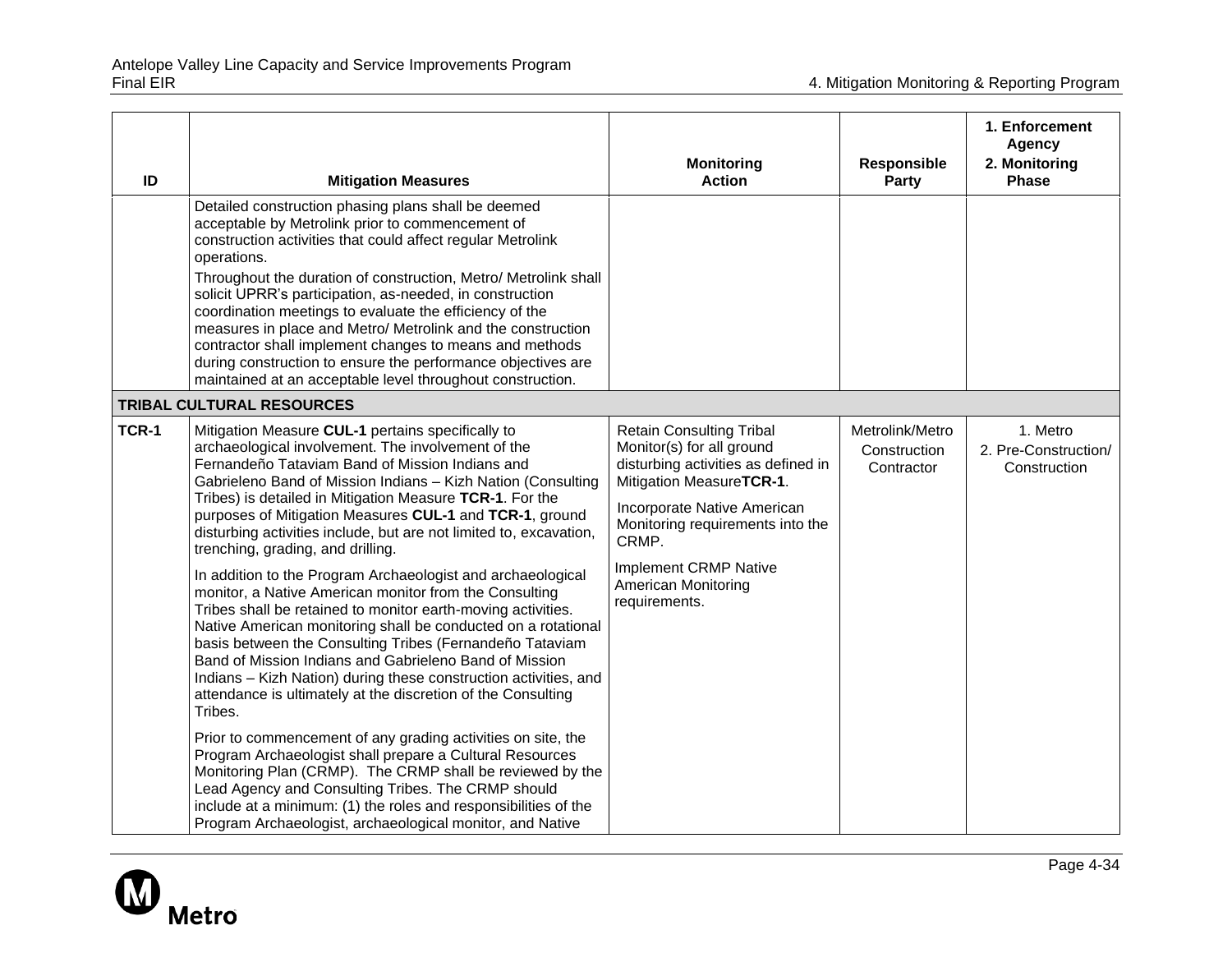| ID | <b>Mitigation Measures</b>                                                                                                                                                                                                                                                                                                                                                                                                                                                                                                                                                                                                                                                                                                                                                                                                                                                   | <b>Monitoring</b><br><b>Action</b> | Responsible<br><b>Party</b> | 1. Enforcement<br><b>Agency</b><br>2. Monitoring<br><b>Phase</b> |
|----|------------------------------------------------------------------------------------------------------------------------------------------------------------------------------------------------------------------------------------------------------------------------------------------------------------------------------------------------------------------------------------------------------------------------------------------------------------------------------------------------------------------------------------------------------------------------------------------------------------------------------------------------------------------------------------------------------------------------------------------------------------------------------------------------------------------------------------------------------------------------------|------------------------------------|-----------------------------|------------------------------------------------------------------|
|    | American monitor; (2) the definition of an Environmentally<br>Sensitive Area (ESA) around the previously-identified<br>prehistoric resources adjacent to the Canyon Siding Extension<br>capital improvements area, (3) a description of monitoring<br>procedures; (4) a description of the frequency of monitoring<br>(e.g., full-time, part-time, spot checking); (5) a description of<br>what types of resources may be encountered; (6) a<br>description of circumstances that would result in the halting of<br>work at the program site (e.g., what is considered a<br>"significant" archaeological site); (7) a description of<br>procedures to follow when a resource is encountered<br>including curation procedures agreed upon by the Consulting<br>Tribes; (9) communication/notification protocols; and (8) a<br>description of monitoring reporting procedures. |                                    |                             |                                                                  |
|    | At the commencement of construction, Native American<br>representatives from the Consulting Tribes shall provide a<br>Worker Environmental Awareness Program (WEAP) training<br>for all earth moving personnel and their supervisors. WEAP<br>materials shall be developed and distributed to construction<br>personnel over the lifetime of the program. The program shall<br>inform personnel of the types of artifacts and features that<br>may be encountered, the procedures to be followed if<br>archaeological materials are unearthed during program<br>excavation, contact information for the archaeological and<br>Consulting Tribe personnel, and the regulatory requirements<br>for the protection of archaeological resources including<br>penalties for violations.                                                                                           |                                    |                             |                                                                  |
|    | The Native American monitor shall be present for all ground-<br>disturbing activities in native soil (i.e., undisturbed, non-fill<br>sediments) within the Balboa Double Track Extension and<br>Lancaster Terminal Improvements sites. Within the Canyon<br>Siding Extension site, the Native American monitor shall be<br>present for all ground-disturbing activities within the ESA,<br>including those in disturbed fill sediments. During ground-<br>disturbing activities outside of the ESA within the Canyon<br>Siding Extension capital improvement area, Native American                                                                                                                                                                                                                                                                                           |                                    |                             |                                                                  |